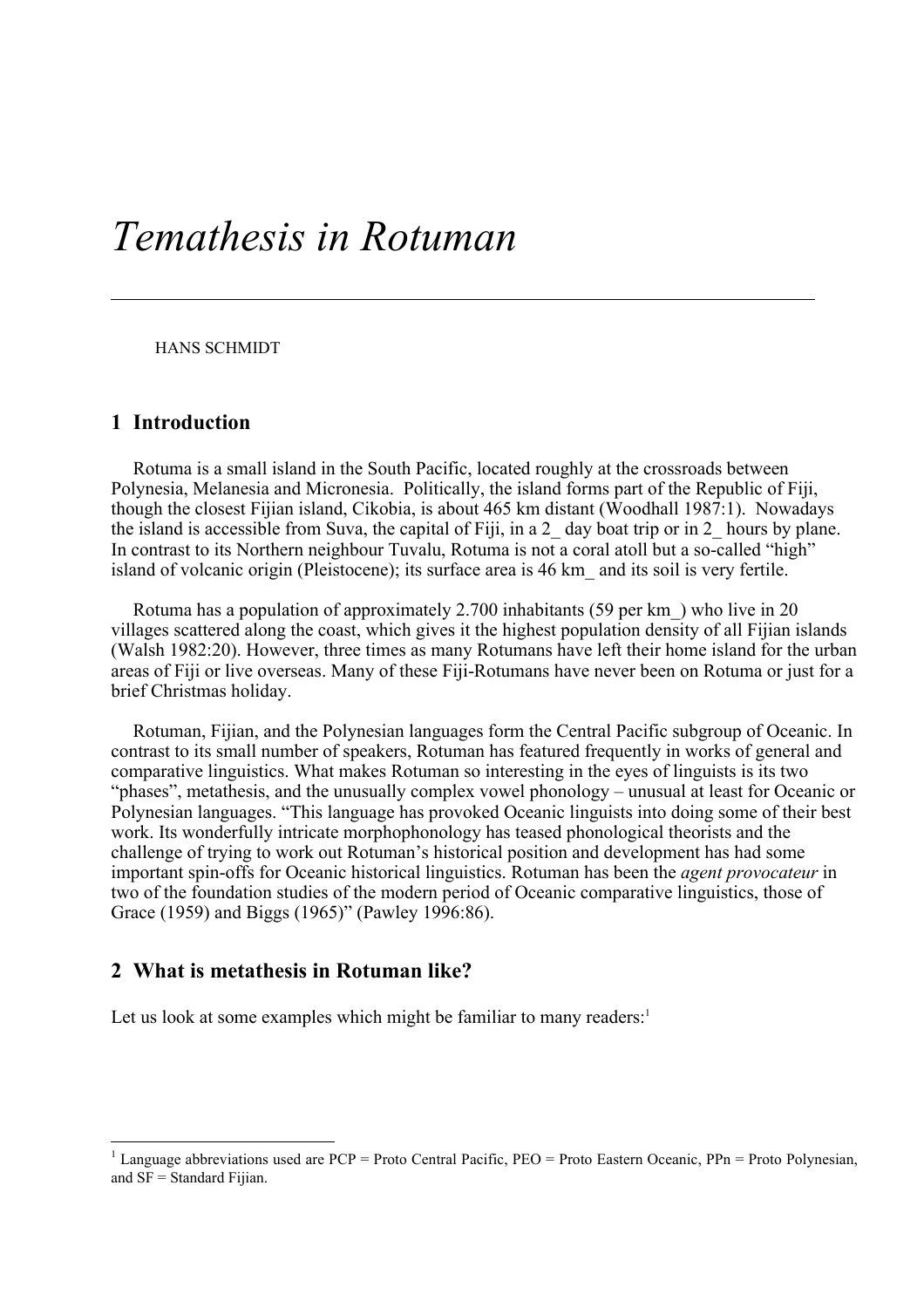| gloss               | Fijian         | Samoan   | Tongan             | metathesised<br>Rotuman form | non-metathesised<br>Rotuman form |
|---------------------|----------------|----------|--------------------|------------------------------|----------------------------------|
| 'orange'            | moli           | moli     | moli               | mör                          | mori                             |
| 'strand of<br>hair' | tobe           | sope     | tope               | söp                          | sope                             |
| 'five'              | lima           | lima     | nima               | liam                         | lima                             |
| 'figure'            | vika           | fika     | fika               | fiak                         | fika                             |
| 'coffee'            | ko(f, v)(i, e) | kofe     | kofi               | köf                          | kofi                             |
| 'candy'             | loli           | lole     | lole               | löl                          | loli                             |
| 'paper'             | veva           | pepa     | pepa               | peap                         | pepa                             |
| 'sugar'             | suka           | suka     | suka               | suak                         | suka                             |
| 'wish'              |                | finagalo | finangalo          | fiangar                      | fiangaro                         |
| 'tree sp.           |                | pu'avai  | $(PPn * puka-wai)$ | puakvai                      | puakvai                          |
| (Pisonia grandis)'  |                |          |                    |                              |                                  |

### Table 1: Related words from Central Pacific languages

The "strange" sound of Rotuman (in comparison with its close relatives) is largely due to its metathesis. As can be seen from Table 1, metathesis involves more than just the final vowel and the preceding consonant changing place.

The earliest written records of the language show that metathesis was present then in Rotuman. Lesson (landed on Rotuma on 1 May, 1824) gave *talian* [θa»lyaN] for "ears", the short form of contemporary *faliga*; Bennett (1831) gave *Fangwot* [fa»Nwçt] for the short form of the place name *Fag'uta*; and Turner (1845) gave *lium* [»lyçm] for "five", the short form of *lima*.

Metathesis is still a productive process. It is applied to most loanwords, too. But it cannot be seen in isolation, it stands at the core of a morphological process in Rotuman. This may be called short form derivation.

### 3 Short form derivation

### 3.1 Scope of application: which words have short forms for what?

With the exception of mostly monosyllabic grammatical particles<sup>2</sup> (i.e. prepositions like *'e* and *se*, conjunctions such as *ma, ka, la*, etc.) and a handful of other words, every Rotuman content word (lexical morpheme) has two forms.<sup>3</sup> These have been referred to as "long and short form" (Biggs 1959:24, 1965:388 and Milner 1971:418), "primary vs. secondary form" (Churchward 1929:283), "complete and incomplete phase" (Churchward 1940:13f), "absolute and construct case" (Hocart 1919:257), and "proper & original form vs. altered or construct form of the words" (Hale ms.:123).

When is which form used? One hundred and fifty years ago, Hale had already recognised some regularity in this process (1846:469): "A general law appears to be that when a word stands by

 $\frac{1}{2}$ <sup>2</sup> These are also excepted from another rule, namely that each word must contain at least two morae, i.e. two vowels or a long vowel (Blevins 1994:491).

<sup>3</sup> Some words have even more: *mi'a* and *mia*+*'*, *mi'e* and *mie'* "red" (Churchward 1940:87).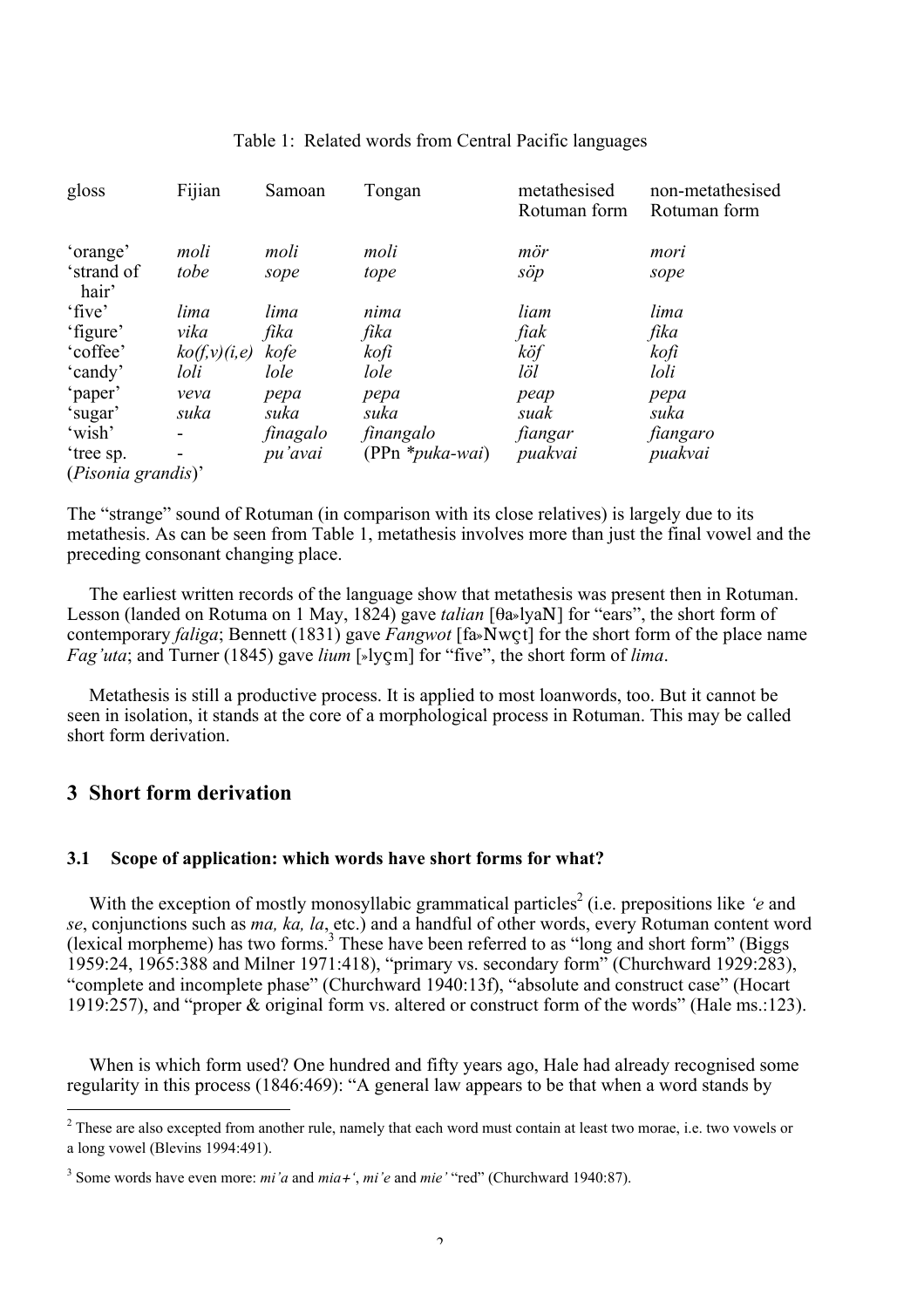itself, not followed by another on which it depends, it must terminate in a vowel, and this appears to be the proper and original form of most of the words; but when combined, in any way whatsoever, with other words, an alternation takes place by which the concluding syllable is so transposed or contracted as that the consonant should be the final letter."

To put it in simple words, within a phrase all words except the last one are in their short form. All morphemes in a compound word except the final one are always in their short form, the final morpheme being in its long form only if the word is phrased-final.. The shape of this final element shows whether a word or compound or a whole phrase is definite and specific (citation form) or indefinite and unspecific (short form).<sup>4</sup> The meaning of the words usually remains unchanged – contrary to what Vamarasi (1991:2) claimed.

### Table 2: Examples of the two forms

| complete<br>phase | gloss                    | incomplete<br>phase | gloss                           |
|-------------------|--------------------------|---------------------|---------------------------------|
| hóla              | 'spread out, spreading'  | hoál ta             | 'the spread(ing)'               |
| hoál 'épa         | 'spread out mats'        | hoál 'eáp ta        | 'the mat-spreading, spread mat' |
| hoál 'eáp fúri    | 'spread out zigzag mats' | hoál 'eáp für ta    | 'the spread(ing)'               |

One can group Rotuman words according to the way their short forms are derived.

 $\frac{1}{4}$  $^{4}$  Cp. Churchward (1940:14, 88ff), Besnier (1987:203f) and Blevins (1994:493).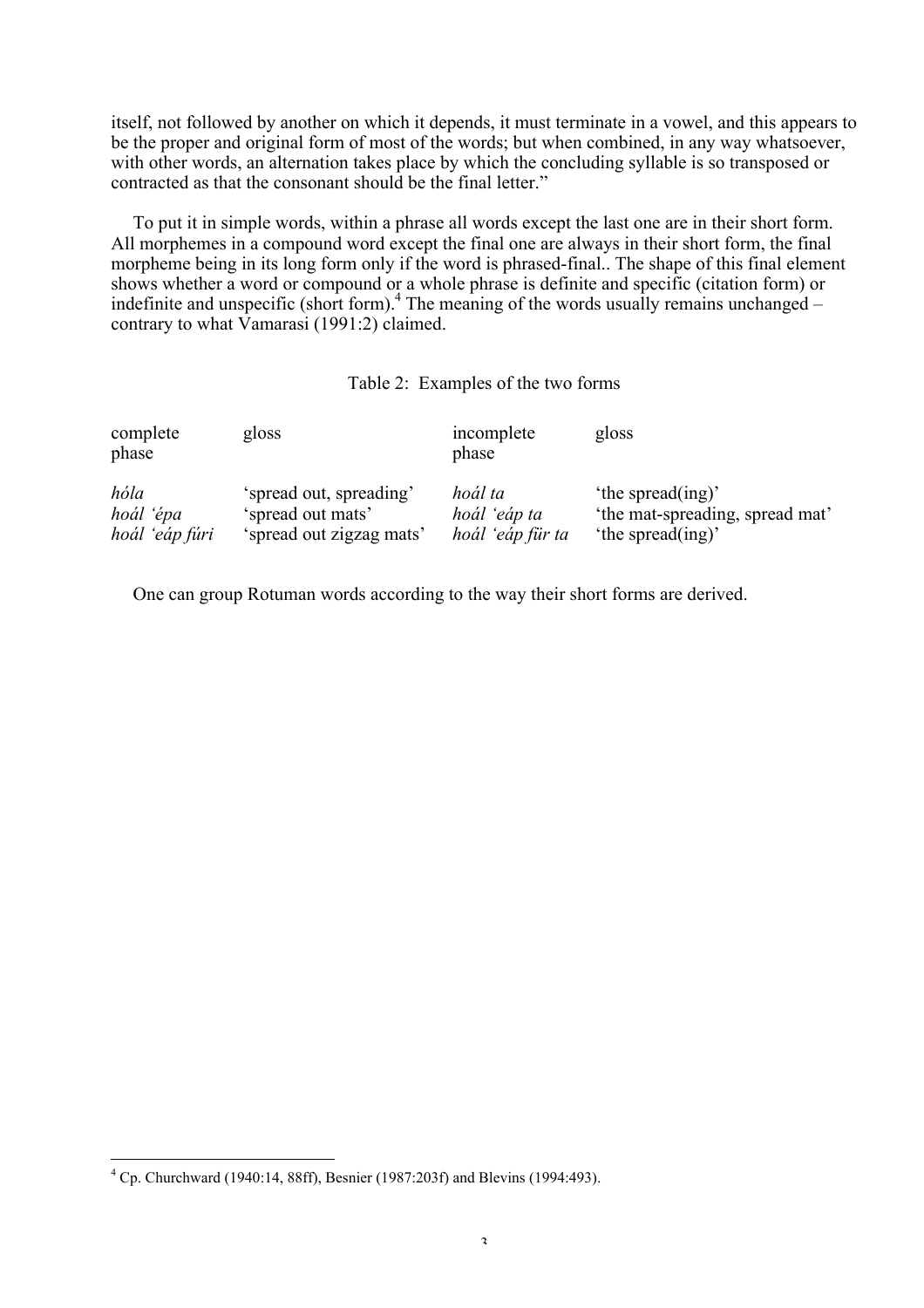

Diagram 1: Dividing the Rotuman lexicon according to short form derivation

Notes:

- re (2) Indeclinable words form a closed group within the Rotuman lexicon (see list in Churchward 1940:86.5). Nowadays it is expanded by the import of loanwords from English and Fijian.
- re (3) Final vowels are lengthened only when they carry the stress. In the short form they fall automatically into a stressed slot within a phrase so that no lengthening (in order to attract the accent) is required. For example:<sup>6</sup> *uak* [ua»ke] 'brawl'  $\rightarrow$  *uake*& in *uaké ta* [ua»keta] 'the brawl'.
- re (4) Biggs (1959:24f) regarded final rising diphthongs as belonging to two different syllables and then concluded that they merged in the short form into one syllable whereby the less sonorant of the two became the semivowel. For example:  $va\delta i$  [»vci] > [»vcy].
- re (5) Words ending in falling diphthongs build their short form usually by shifting the accent from the penult to the final syllable (Churchward's third declension): *koría* 'sailing boat, sailing boats in general' → *koriá he* 'a sailing boat'.
- re (6) Pronouns (except the dual forms), pronominal and directional suffixes (like *-me*, *-na*) form their short form irregularly by deleting the final vowel (Churchward 1940:85f). Within group (7) there are many cases where the short form looks like the long form without its final vowel. In reality it has coalesced with the vowel of the preceding syllable after

 <sup>5</sup> Polysyllabic particles resemble in their form either the complete (*'ita-ke, 'ea-ke, ko-ta, se-minte*) or the incomplete phase (*kat, kal, sin, mar, kam*). Colloquially *ra*, the second part of the negation, is cliticised to the preceding word and shortened to *-r*, e.g. *gou kat 'inea-r* < *gou kat 'inea ra* 'I don't know.' The contrary can be observed in poetry and songs:  $kat > kate$ ,  $sin > sini$  (cp. table 13).

 $6$  Vamarasi's (1991:6) view that "words with long vowels have no short form at all," cannot be upheld since words like *t\_ope* do have a short form (*t\_öp*). She probably referred to **final** long vowels.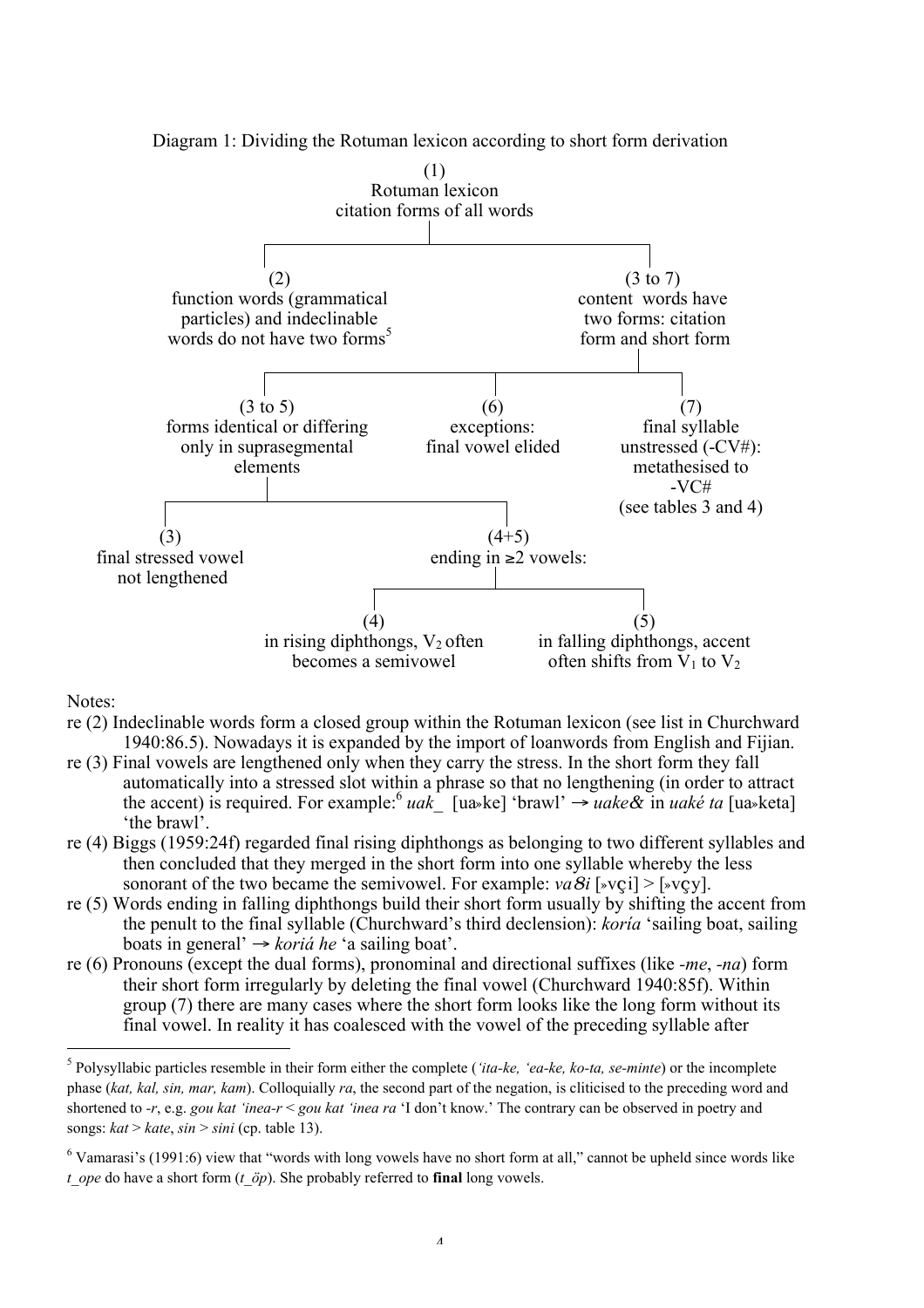metathesis, though sometimes leaving no traces (examples under rule 2 in the following section).

re (7) All other content words have the canonical shape of the ending -V<sub>1</sub>CV<sub>2</sub># in their citation form and build their short form via metathesis. How this works is demonstrated in Tables 3 and 4.

|       | $V_2 =$<br>$\mathbf{1}$ | $\overline{u}$ | /e/ |            | /a/    |
|-------|-------------------------|----------------|-----|------------|--------|
| $V_1$ |                         |                |     |            |        |
| $=$   |                         |                |     |            |        |
| /i/   | iC                      | iC             | ieC | ioC        | $ia+C$ |
| /u    | üC                      | uc             | ueC | uoC        | $ua+C$ |
| /e/   | eC                      | eC             | eC  | eC         | eaC    |
| $/$ o | öC                      | $\rm ^{1}$     | öC  | $\rm ^{1}$ | oaC    |
| /a    | åC                      | $a+C$          | äC  | aC         | aC     |

Table 3: Endings of the short forms in the conventional spelling

Table 4: Endings of the short forms in contemporary pronunciation

|             | $V_2 =$ | 'u              | 'e/ | O.  | $\langle a \rangle$ |
|-------------|---------|-----------------|-----|-----|---------------------|
| $V_1$       |         |                 |     |     |                     |
| $=$         |         |                 |     |     |                     |
| /i/         | iC      | iC              | yeC | yuC | yçC                 |
| /u          | üC      | uc              | weC | woC | wçC                 |
| /e/         | eC      | eC              | ec  | ec  | yaC                 |
| $ 0\rangle$ | øC      | <sub>o</sub> C  | œC  | оC  | waC                 |
| /a          | æC      | $\rm{c} \rm{C}$ | æC  | aC  | aC                  |

The tables above should be read as follows. On the far left  $(V_1$  stands for the vowel of the penultimate syllable of the long form) and above each table  $(V_2$  stands for the final vowel) I have listed the five original vowels of Rotuman, /a e i o u/. I think that the language had only these five common Oceanic vowels when this process started in Pre-Rotuman, and will try to argue for my assumption in the next section. Thus suppose  $V_1 = \frac{\mu}{a}$  and  $V_2 = \frac{\lambda}{a}$ , that is a morpheme ends in /uCa/ in the citation form, then its short form is phonemically /uaC/ but will be written *ua*+*C* and pronounced [wcC]. For example:  $hula$  [»hula]  $\rightarrow hua+1$  [»hwcl] "moon".

Other phonological processes have applied later and changed the participating vowels even further to blur the picture (see section 3.5). Some authors see it exactly the other way round: that ablaut happened **before** the creation of short forms, e.g.  $ha+fu \leq Pre-Rotuman *hc\theta u$  (Biggs 1965:388; see table 6).

#### 3.2 Review of previous explanations

Various linguists have come up with different scenarios and systems of rules to explain how the short forms developed out of the above 25 citation forms with an unstressed final syllable. I believe that the core element of this transformation (or incomplete phase formation) is metathesis of the unstressed final syllable: the final vowel and the immediately preceding consonant change place.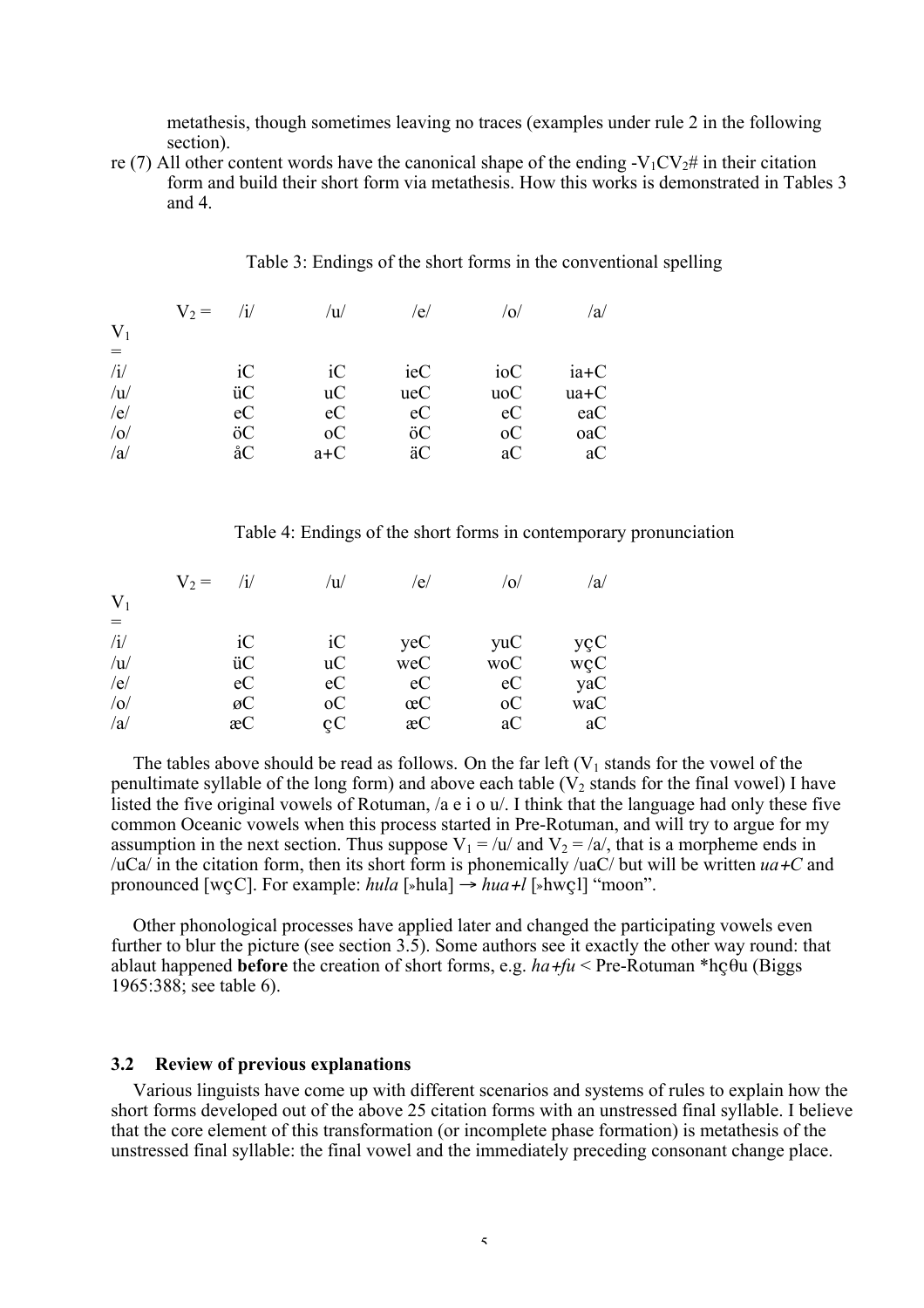Let me present the main attempts by earlier writers at explaining this derivation and then give my comments as well as my own system of rules (in 3.3).

#### *3.2.1.Churchward*

Churchward began his grammar by listing the phonemes and then straight away describing the two forms or phases. He regarded the citation form as the original form. He grouped Rotuman words into four declensions according to the way they form their short forms. The first two declensions both end in -VCV. In his first declension the short form is created by deleting the final vowel of the citation form. In addition, in declension 1b to 1d the vowel of the penultimate syllable is changed into the corresponding Umlaut. When the final vowel of the citation form is lower than the penultimate one, metathesis of the final vowel with the preceding consonant occurs (second declension). When a citation form ends in two or more vowels, the (stressed) penultimate vowel will be somewhat shortened (third declension). Words ending in a long vowel as well as indeclinable words remain unchanged (fourth declension).

More recently, people have seen metathesis as the first stage of short form derivation; but for Churchward, the starting point was the deletion of the unstressed final vowel. Unfortunately he does not list the reverberations this has on the vowel of the root syllable (the penultimate or stressed one of the most common shape of Rotuman words, i.e. two syllable morphemes). The rule defining his second declension has been copied many times because it is correct (Milner's third rule, Vamarasi's first one and Geraghty's fourth); but it does not apply to the occurrence of metathesis, but rather to the preservation of the vowel pair created by metathesis. He did not mention that the first of them becomes a diphthong later on.

#### *3.2.2 Biggs*

Biggs (1959 and 1965) saw the underlying principles. The base of all short forms is the interchange/exchange/swap (metathesis) of the final two phonemes of the citation form. Later the accent moved from the penult to the final syllable and the short form lost one syllable, either because the less sonorant of the two now adjacent vowels became a semivowel or because two similar vowels merged into a single one. This coalescence preserved the rounding of one of the vowels<sup>7</sup> and the fronted position of the other in the resulting umlaut. For example:

 <sup>7</sup> The /a/ in /kámi/ is not rounded and the resulting umlaut in *kæm* therefore neither. A rule prescribing that the rounded vowels [ç o u] and the front vowels [e i] merge into a rounded front umlaut [œ ø ü] is therefore not correct because *u* and *e* in the short form do not merge: *pure* > *puer* "cowry shell".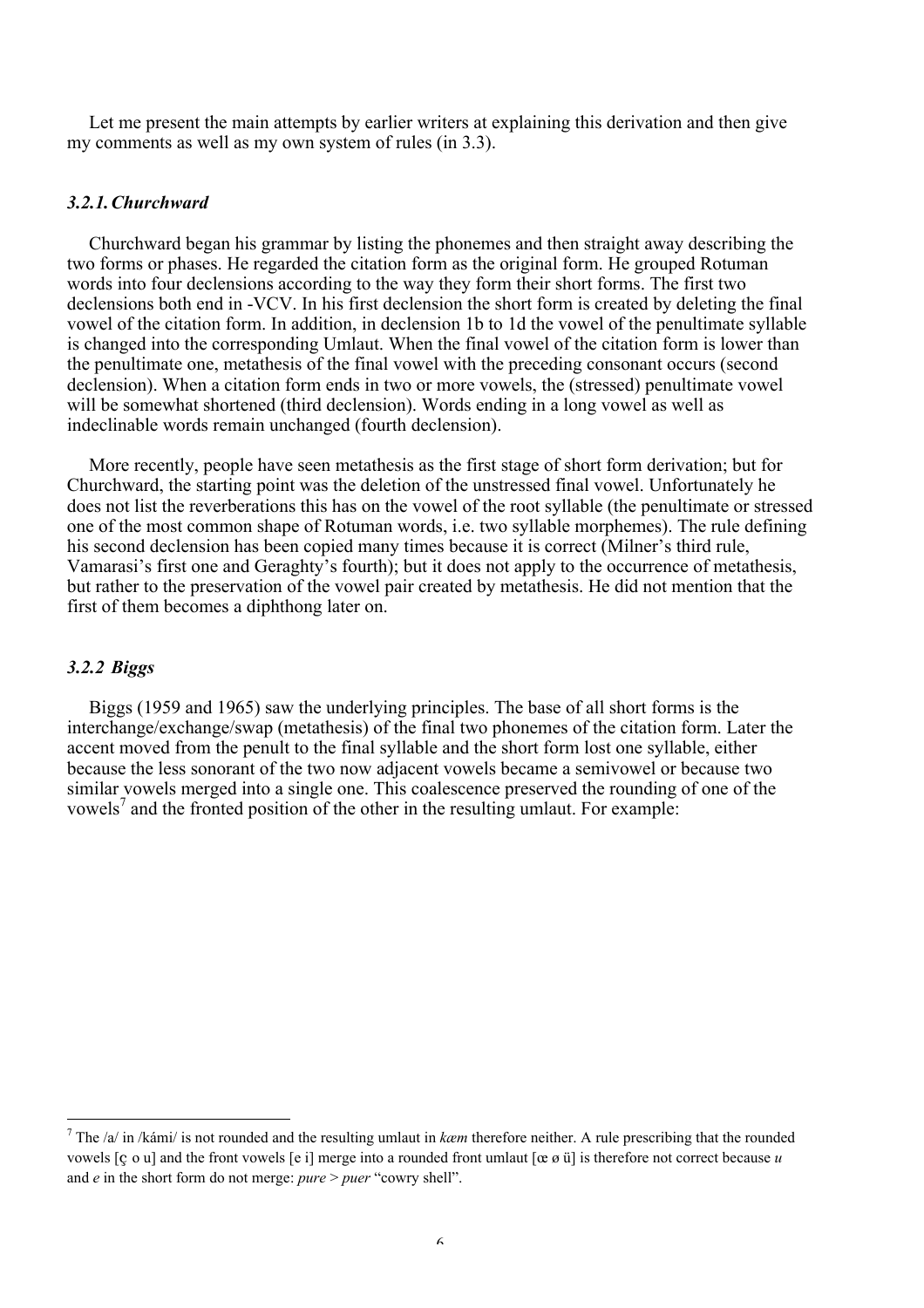| pre-Rotuman<br>citation form | metathesised<br>form | contemporary<br>short form                                     | in Churchward's<br>spelling | gloss   |
|------------------------------|----------------------|----------------------------------------------------------------|-----------------------------|---------|
| /óta/                        | /óat/                | [wat]                                                          | oat                         | 'sago'  |
| $\ell$ láje $\ell$           | $/$ læej $/$         | [letS]                                                         | läj                         | 'coral' |
| /séru/                       | /séur/               | $\left\lceil \text{s} \ddot{\text{o}} \text{r} \right\rceil^8$ | ser                         | 'comb'  |
| /'úli/                       | /'úil/               | $[$ / ül]                                                      | ʻül                         | 'skin'  |
| /kámi/                       | /káim/               | [kcm]                                                          | kåm                         | 'dog'   |

#### Table 5: Development of the short form according to Biggs (1965:389)

Some corrections to the bottom row are called for: the short form of /kámi/ is *kåm* [kæm] and not [kœm]. Actually he should have written them /kçmi/ and /kçim/, since he claimed that [æ a ç], the three allophones of /a/ had already been created in Pre-Rotuman.<sup>10</sup> The short form *kåm* [kæm] can be much easier derived from a hypothetical interim stage of /káim/ than from /kçim/ (see under rule 7 in section 3.5.2).

In his example /kámi/ 'dog', the root vowel /a/ is today rounded [c]; but when the fashion of creating short forms started, it was not rounded yet and consequently the resulting umlaut in *kåm* [kæm] is not rounded. So his rule that rounded vowels [c o u] merging with front vowels [e i] into a front rounded umlaut [œ ø ü], is not correct, since *u* and *e* did not merge in the short form: *pure* > *puer* 'cowry shell'.

### *3.2.3 Milner*

Milner (1971) also recognised that the underlying vowels were /a e i o u/ and that metathesis was the origin of the multitude of vowels in Rotuman. He gave the following rules for the derivation of the short form (1971:418ff):

- (3.1) If V<sub>1</sub> is low (i.e. /a/) and V<sub>2</sub> is a front or high vowel (i.e. /e i u/), V<sub>2</sub> is elided and V<sub>1</sub> changes into a mid-high allophone (i.e. /æ c/); it becomes /c/ before /u/ and /æ/<sup>11</sup> before /e i/.
- (3.2) If  $V_2$  and  $V_1$  are identical or if  $V_1$  is not higher than  $V_2$ , then  $V_2$  is deleted (i.e. for endings like eCo, iCu, eCu, aCo).<sup>12</sup> If I had regarded the ending of short forms in [çC] derived from \*/auC/ as caused by elision (rule 2b) instead of vowel merger + ablaut formation (rule 3b), a rule could be formulated which is as nice and simple as Milner's second rule.
- (3.3) If  $V_2$  is lower than  $V_1$ , metathesis occurs (Churchward's second declension).
- (3.4) If  $V_2$  is front and  $V_1$  back and  $V_1$  not lower than  $V_2$ , then  $V_2$  is deleted and  $V_1$ becomes the front rounded allophone of  $V_1$  "as in [»futi]  $\rightarrow$  [füt], [»mose]  $\rightarrow$  [møs],

 <sup>8</sup> This variant pronunciation or vowel coalescence does not apply to all cases of the ending *-eCu*, though for most which end in the other high vowel (see table 9).

<sup>9</sup> It was earlier (1959:26) transcribed as [kç\_m] by him, but should be [kæm].

<sup>&</sup>lt;sup>10</sup> I wonder how a loanword *kamia* ("come here") can be labelled pre-Rotuman?

<sup>11</sup> By error he also wrote  $[\alpha]$  instead of  $[\alpha]$ .

 $12$  Cairns (1976:275) and also Vamarasi (in her rule 2) believed that "metathesis only occurred if the final vowel was lower than the penultimate one."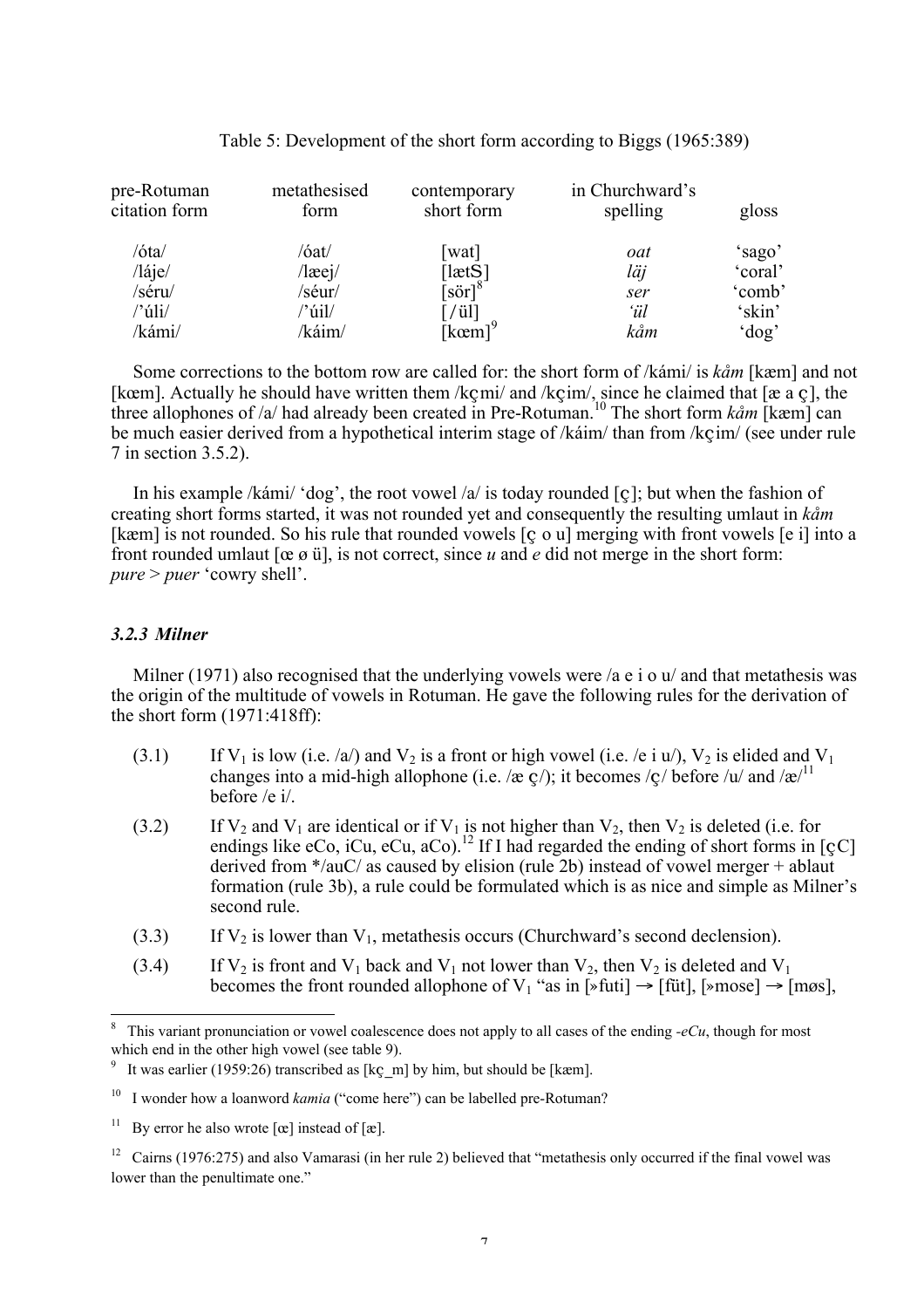$[\text{soft}] \rightarrow [\text{off}], \text{high}$   $[\text{keyNi}] \rightarrow [\text{lev}N].^{13}$  In all cases back vowels would turn into their rounded equivalents in front position (cp. my comment to Biggs in section 3.2.2 and under rule 7 in section 3.5.2).

In his view (Milner 1971:421), the phonetic equivalents of the five allophones generated by rules 1 and 4 were the following:

*ä* [æ] *å* [œ] *a*+ [ç] *ü* [ü] *ö* [ø]

As mentioned above, Churchward's *å* is pronounced [æ] (cp. also Besnier 1987:209, Biggs 1959:24) and it is not rounded;  $\ddot{o}$  is  $[\alpha]$  or  $[\alpha]$ , so the correct series should be:

*ä* [æ] *å* [æ] *a*+ [ç] *ü* [ü] *ö* [ø,œ]

#### *3.2.4 Cairns*

For Cairns (1976), two alternative orderings of the rules were equally probable: either 1. fronting, 2. metathesis, 3. umlaut formation, 4. elision or 1. metathesis, 2. vowel coalescence, 3. elision.

### *3.2.5 Anttila*

Anttila (1989) relied only on "Churchward's .. sometimes confusing description … [and] imprecise characterization of Rotuman vowels and stress" (Besnier 1987:202). He assumed rightly that the Rotuman vowel system was not only expanded because of short form creation but other processes as well. But he was not right in claiming that (1989:110 and 114), "it is vital that the process of the 'raising umlaut' has occurred before creation of the short form" (see my reasons in section 3.5.2). Another of his assumptions is highly improbable, namely, "that the raising of /a/ to [æ] was completed before the fronting of /a/ before /i/ had occurred" (Anttila 1989:64). Both are results of the vowel merger after metathesis:  $|a| + |e| > |a+e| > a$  [æ], i.e. the raising<sup>14</sup> of  $|a|$  after its merger with /e/, and  $|a| + |i| > |a+i| > a$  [æ], i.e. the raising of /a/ after its merger with /i/.

The short form is said to be built according to three rules, the first one of them "(fronting with umlaut formation and deletion of the final vowel) being complementary to the other two changes (metathesis and vowel shortening); so all three occupy the same position in the relative chronology." For one thing, this is impossible since it requires metathesis to bring the two vowels next to each other before they can be shortened or changed into the Umlaut; on the other hand, vowel coalescence does not involve palatalisation only (the opposite process applies to /e+u/ and  $\langle$ a+u $\langle$ ).

### *3.2.6 Besnier*

According to Besnier (1987:205) the "incomplete forms of Rotuman words are derivable from the complete forms through the following four processes:

<sup>&</sup>lt;sup>13</sup> The resulting umlaut in  $l\mathring{a}g \leq l\mathscr{a}g\mathscr{a}j$  is [æ], and not [œ]. The same error cropped up in Biggs (see above).

<sup>&</sup>lt;sup>14</sup> The main thing is fronting and not – if it can be discerned at all - raising (cp. table 8).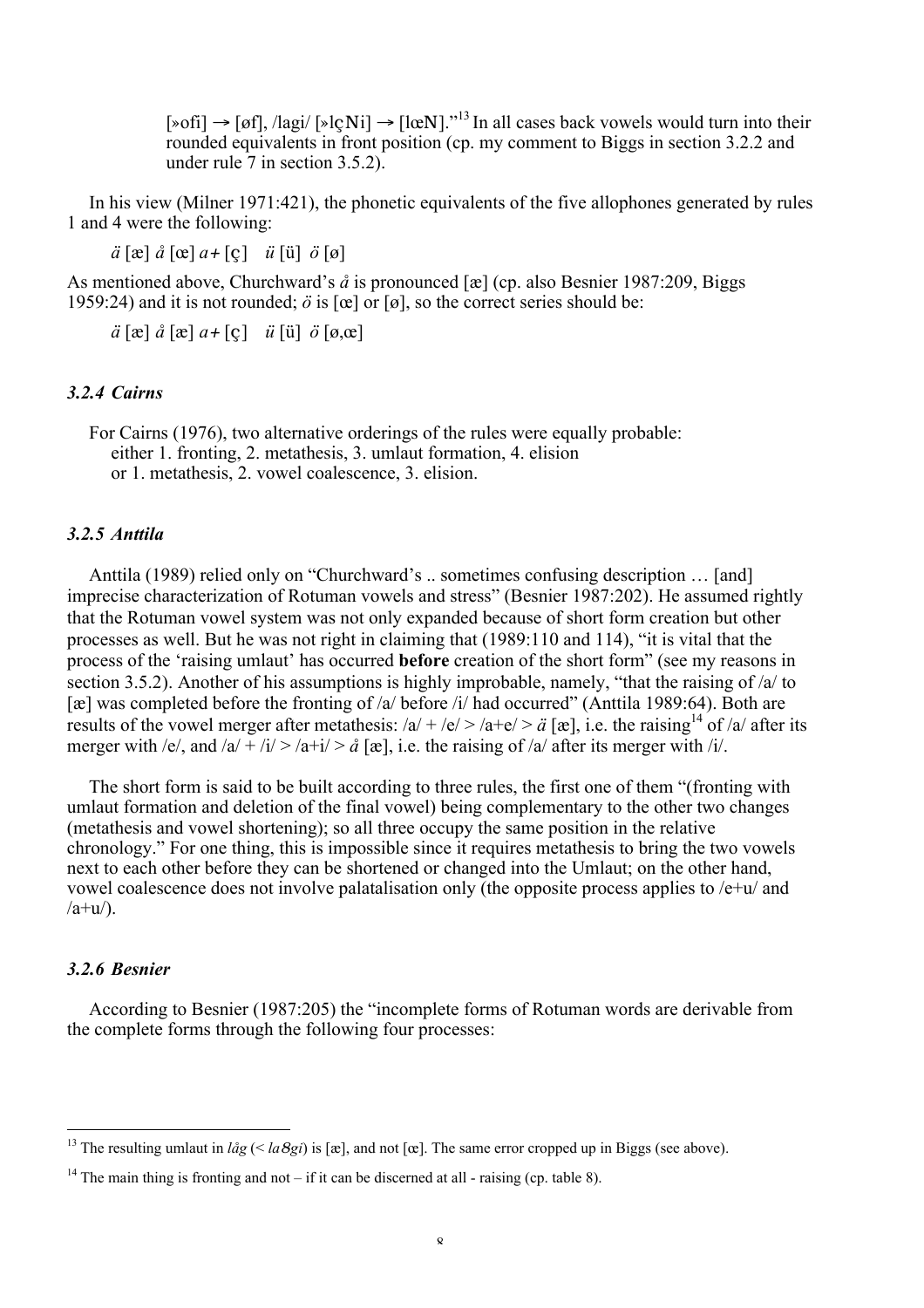- (6.1) a rule of metathesis inverting the order of the last vowel of the word and of the immediately preceding consonant, if there is one;  $^{15}$
- (6.2) a rule of vocalic assimilation that reduces certain vocalic pairs obtained through metathesis to a single vowel whose phonological characterization is a combination of the distinctive features of the two vowels in the underlying pair;
- (6.3) a rule of reduction that changes the first vowel of other vocalic pairs into a glide, thus reducing the underlying pair to a diphthong; and
- (6.4) a rule of length reduction that shortens clusters of similar vowels obtained from rule (6.1) to single vowels."

After the application of rule (6.1) various vowel pairs develop (1987:208f):

- $(6.3.1)$  "Vowel clusters consisting of a high vowel  $(i, u)$  followed by a non-high non-back vowel (/e a/) reduce to a monosyllabic diphthong<sup>16</sup> consisting of a glide that corresponds in roundness to the first underlying vowel, followed by the round vowel  $\lceil$  c  $\lceil$ ." This explanation is valid for the patterns /iCa/ and /uCa/, but unfortunately Besnier failed to identify endings with -*e* as variants ("narrow versions", see section 3.5.3) of -*a*.
- $(6.3.2)$  "Vowel clusters consisting of the mid-high vowels ( $/e$  o) followed by  $\alpha$  or of the high vowels (/i u/) followed by /o/ reduce to a monosyllabic diphthong consisting of a glide that corresponds in roundness to the first underlying vowel, followed by the second underlying vowel."

Churchward had described this reduction rule (6.3) in a more elegant way in his second declension, realising that the ablaut of /a/ to  $\lceil$  c  $\rceil$  in  $V_2$  was not part of short form derivation, but a later development.

- $(6.2.1)$  A back vowel  $($ /o u $)$  followed by /i/ and also /o/ followed by /e/ (i.e. oCi, oCe, uCi) are reduced to a single front rounded vowel [ø ü] whose height preserves the height of the first underlying vowel of the pair. The formation of umlaut is cyclical, i.e. it spreads to preceding identical vowels.
- (6.2.2) A low vowel (/a/) followed by the high vowel /i/ is reduced to  $\lceil \epsilon \rceil$ .<sup>17</sup>
- (6.4) All other vowel pairs were reduced to the first underlying vowel. He includes also umlauts such as *käs* < *käse* and *ha*+*s* < *ha*+*su*, since he assumed that the ablauts had already been present in the citation form before the derivation of short forms: "Clusters whose underlying form is  $\alpha$  (C)e/ will be fed into the metathesis rule as [ $\varepsilon$ (C)e], and those of underlying form /a(C)u/ and /a(C)i/, as [ $\varsigma$ (C)u] and [ $\varsigma$ (C)i] respectively" (Besnier (1987:207).

Besnier used two secondary vowels [ç] and [ε] as starting points or underlying vowels next to the five basic vowels in his scheme of rules. The Ablaut of the root vowel /a/ in the citation form is due to more recent partial regressive assimilation or copying of the pronunciation of the short form. Endings like [çC] or [æC] have not been created by elision of the final vowel but rather through metathesis and vowel coalescence. (See my rules 1 and 3 in section 3.3)

 <sup>15</sup> More relevant is that the final vowel is unstressed.

<sup>16</sup> Isn't that what defines a diphthong, that it unites two vowels in one syllable?

<sup>&</sup>lt;sup>17</sup> I hear it as  $[\mathbf{\alpha}]$ .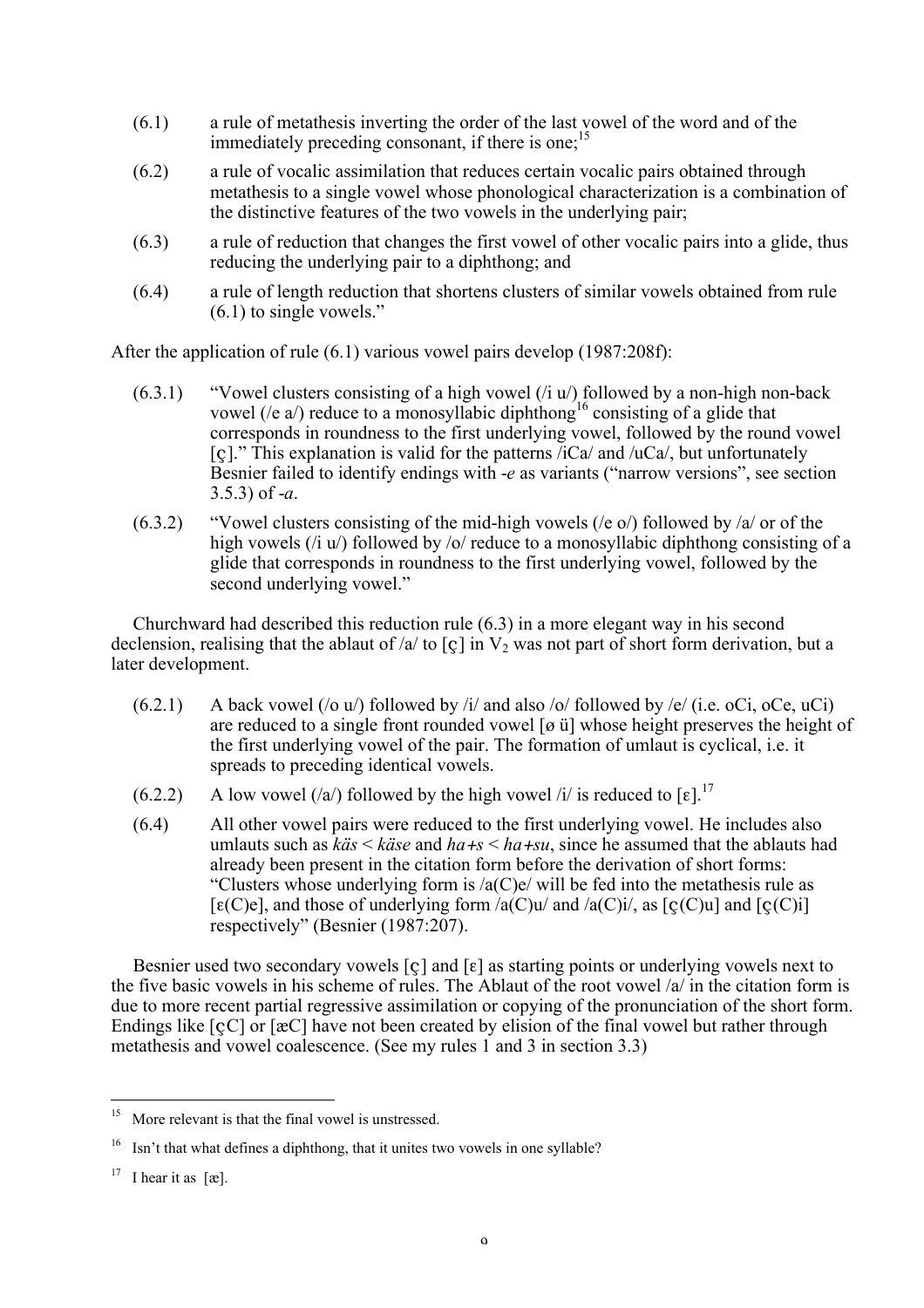### *3.2.7 Vamarasi*

Vamarasi (1991:2) listed three processes with which to derive the short forms from the long ones, "depending on the order of the vowels in the penultimate and final syllable of a word " (for words ending in CV). The order is less important than their quality. The three processes are metathesis, umlauting and vowel loss.

- (7.1) "Metathesis of final CV to VC occurs when the final vowel is lower than the penultimate. The resulting vowel combination develops into a diphthong" (Churchward's second declension).
- (7.2) "The final vowel is deleted and the penultimate vowel becomes an Umlaut, if a back vowel in the penultimate syllable is followed by a front vowel in the final syllable. This rule must apply after metathesis because the combination of  $V_1 = /u/d$  and  $V_2 = /e/$ is taken care of by metathesis rather than Umlaut formation."
- (7.3) "The final vowel is deleted, if it is identical with the preceding one or ...", and here she simply listed all other combinations without being able to summarise them.

In her analysis, the accent shift from the final syllable and the reduction of syllables in the short form are missing. The creation of umlauts in (7.2) is not a contrasting alternative to metathesis but rather a further step, once metathesis brought two vowels into the immediate vicinity of each other.

### *3.2.8 Geraghty*

Geraghty (1995:933f) gave the following rules:

- (8.1) Metathesis of final vowel and of the preceding consonants
- (8.2a) Reduction of double vowels if  $V_1 = V_2$  (e.g. *ala*  $\rightarrow$  \*aal  $\rightarrow$  *al*)
- (8.2b) Vowel elision:  $V_2$  is elided except if  $V_1$  is higher (e.g. *hifu*  $\rightarrow$  \*hiuf  $\rightarrow$  *hif* (identical) with Milner's second rule)
- (8.3) Creation of semivowels: if  $V_1$  is higher than  $V_2$ , it becomes the appropriate semivowel  $(e.g. *aire* \rightarrow *aier* \rightarrow  $[a \rightarrow \text{ver}])$ .$
- (8.4) Umlaut: a non-front vowel followed by a vowel which is not lower, becomes an umlaut:

| -aCi | $\rightarrow$ | *-ai $\rm C$ | $\rightarrow$ | $-$ æC                |
|------|---------------|--------------|---------------|-----------------------|
| -oCe | $\rightarrow$ | $*$ -oeC     | $\rightarrow$ | $-\varnothing C^{18}$ |
| -oCi | $\rightarrow$ | *-oiC        | $\rightarrow$ | $-\varnothing$ C      |
| -uCi | $\rightarrow$ | *-uiC        | $\rightarrow$ | -üC                   |

- (8.5) Syllable reduction
- (8.6) Accent shift from penultimate to final syllable.

Geraghty's model (1995:933f) is the best so far presented. Nevertheless, the order of his rules 8.3, 8.5 and 8.6 does not seem logical. The penultimate syllable had to lose the accent first (rule 8.6) before being deleted (rule 8.5). This accent shift in turn is the most probable trigger for the now unstressed penultimate vowel to become a semivowel (rule 8.3).

<sup>&</sup>lt;sup>18</sup> The resulting vowel should be transcribed as  $[\alpha]$ .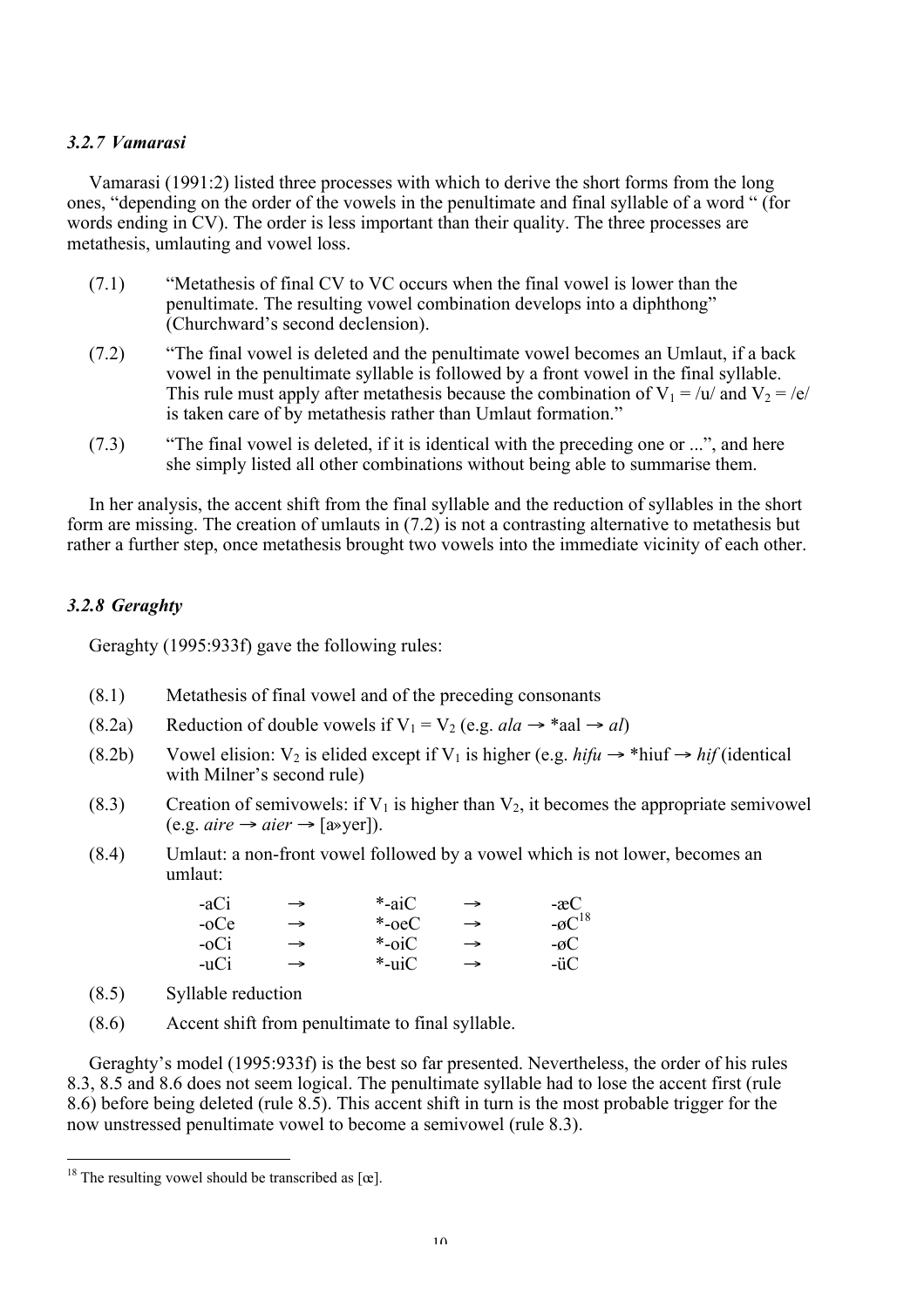Table 6 gives a simplified comparison of the major attempts at devising and ordering rules of short form derivation as far as they can be squeezed into a rigid frame:

|                 | rule<br>no.          | process                                                                                  | Geraghty<br>1995 | Vama-<br>rasi<br>1991 | Besnier<br>1987     | Cairns<br>1976      | Milner<br>1971 | <b>Biggs</b><br>1965 | Church-<br>ward<br>1940 |
|-----------------|----------------------|------------------------------------------------------------------------------------------|------------------|-----------------------|---------------------|---------------------|----------------|----------------------|-------------------------|
| 1               |                      | Metathesis                                                                               | 1                | 1                     | $\overline{2}$      | $\overline{2}$      | $\overline{3}$ | $\overline{2}$       | 3                       |
| $\overline{2a}$ |                      | Deletion of $V_2$ if<br>identical with $V_1$                                             | $\overline{2}$   | 3                     | 5                   | $\overline{4}$      | $\overline{2}$ |                      | 1                       |
| 2b              |                      | Elision of $V_2$                                                                         | 3                | 3                     | 5                   | $\overline{4}$      | $\mathbf{1}$   |                      | 1                       |
| 3               | 3a<br>3 <sub>b</sub> | Vowel merger:<br>umlaut formation<br>ablaut formation                                    | 5                | $\overline{2}$        | 3<br>$\overline{3}$ | 3<br>$\overline{3}$ | $\overline{4}$ | $\overline{4}$       | $\overline{2}$          |
| $\overline{4}$  |                      | Accent shift                                                                             | $\overline{7}$   | 1                     |                     |                     |                | $\overline{3}$       |                         |
| $\overline{5}$  |                      | Semivowel<br>development                                                                 | $\overline{4}$   |                       | $\overline{4}$      |                     |                | $\overline{4}$       |                         |
| 6               |                      | Syllable reduction                                                                       | 6                | $\mathbf{1}$          |                     |                     |                | 5                    |                         |
| $\overline{7a}$ |                      | Backing $+$ rounding of<br>$/\acute{a}/$ to [ç] before $/u/$                             |                  |                       | $\mathbf{1}$        |                     | 5              | $\mathbf{1}$         |                         |
| $8\,$           |                      | Fronting of / $\acute{a}$ / to [æ]                                                       |                  |                       | $\mathbf{1}$        | $\mathbf{1}$        | 5              |                      |                         |
| 9a              |                      | Backing + rounding of<br>/á/ to $\lceil \varrho \rceil$ after /u/                        |                  |                       |                     |                     | 5              |                      |                         |
| 10a             |                      | Raising $+$ fronting of<br>unstressed /a/ to [e]<br>after $/i/$                          |                  |                       |                     |                     |                |                      |                         |
| 11              |                      | Extension of ablaut<br>rules $(7a, 9a, 10a)$ to the<br>other high vowel<br>(7b, 9b, 10b) |                  |                       | 1                   |                     |                | $\mathbf{1}$         |                         |

Table 6: Different orders of rules for short form derivation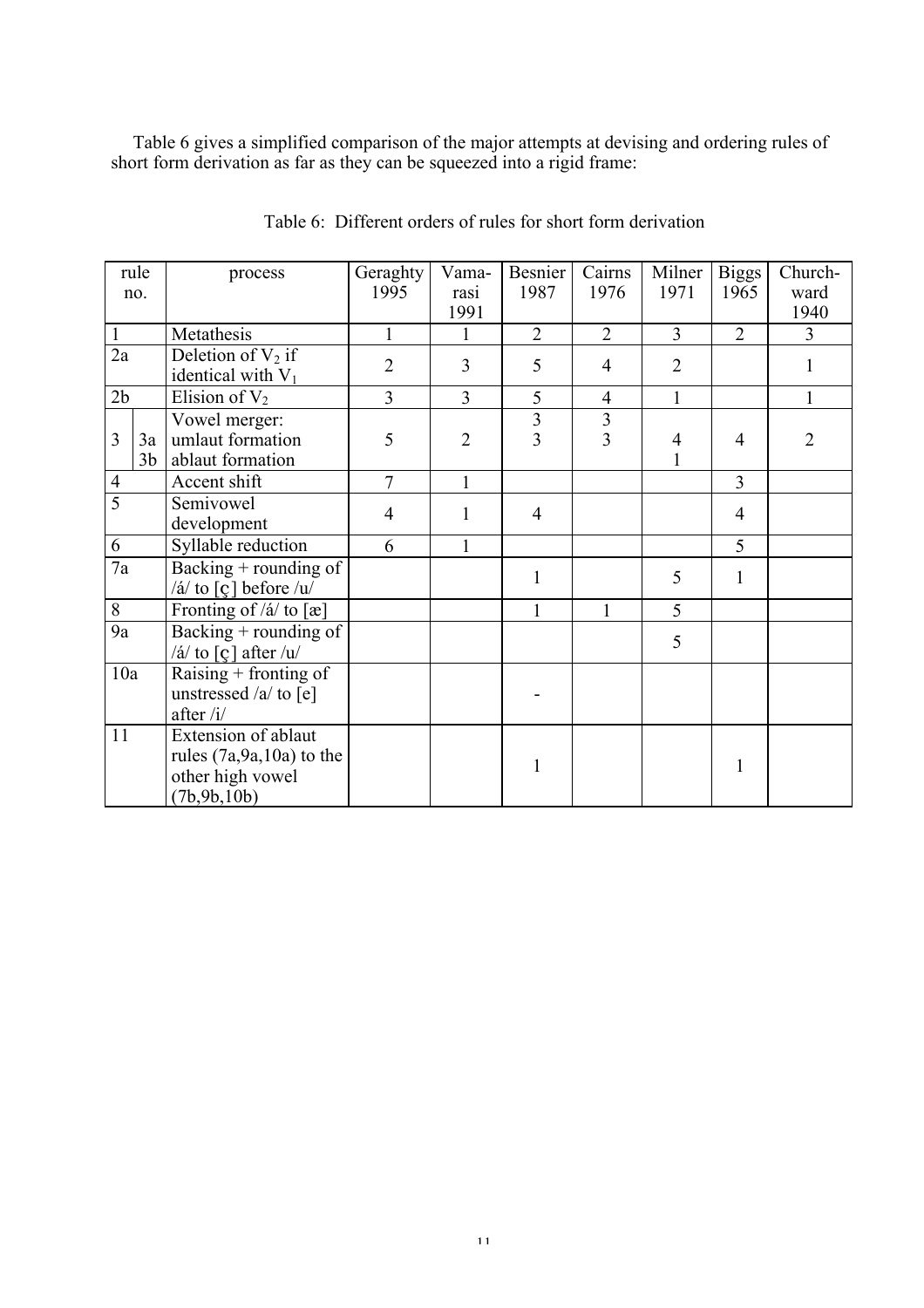### 3.3 My attempt at devising and ordering rules

In my opinion, words with unstressed final syllable (i.e. ending in  $-V_1CV_2$ ) form their short forms according to the following rules:

### Rule 1: Metathesis

 $V_2$  and C are interchanged:  $V_1CV_2 \# \rightarrow V_1V_2C \#$ 

Rule 1 applies to all 25 cases (in tables 3 and 4). Blevins (1991:2) ordered the rules in the same way, suggesting that the derivation of the incomplete phase included apparent metathesis of a final CV pair with following assimilation and deletion. Anttila (1989:64), on the other hand, assumed that there was no "direct evidence for the interim form, i.e. first metathesis, *futi*  $\rightarrow$  \**fuit*, and then \**fuit* → *füt*". But what else do short forms such as *hoál, puér, suák, tapiók* show? Only metathesis can have created the results of rule 5 and the umlauts from rule 3 equally well (see below).

Milner (1971:422) also recognised this and proposed to spell the short form always in a phonemic way with  $-V_1V_2C\#$  finally, irrespective of its current pronunciation. That would require only the five basic vowels and no special characters for the umlauts and ablauts.

Table 7: Milner's proposal for a new spelling of the Umlauts

| citation form | short form<br>in Churchward's spelling | pronunciation              | short form in<br>Milner's spelling | gloss                |
|---------------|----------------------------------------|----------------------------|------------------------------------|----------------------|
| mose          | mös                                    | $\lceil \text{mes} \rceil$ | moes                               | 'sleep'              |
| futi          | füt                                    | [füt]                      | fuit                               | 'pull'               |
| $a + su$      | $a + s$                                | $\lceil$ cs]               | aus                                | 'steam'              |
| $a+ti$        | åt                                     | [æt]                       | ait                                | 'gather (shellfish)' |

Milner's spelling, however, would create additional homographs in the short form:

Table 8: Homographs as a consequence of Milner's proposed phonemic spelling

| Milner's<br>proposal | pronunciation              | could be<br>mistaken for | pronunciation                                                            | explanation                                              |
|----------------------|----------------------------|--------------------------|--------------------------------------------------------------------------|----------------------------------------------------------|
| moes                 | $\lceil \text{mes} \rceil$ | 'omoes                   | $\lceil$ /0» moes $\rceil$                                               | citation form of ' $\omega$<br>interrogative suffix $-s$ |
| fuit                 | [füt]                      | fuit                     | $[\ast$ fuit]                                                            | citation form of $fui +$<br>indefinite article -t        |
| aus                  | $\lfloor$ cs               | 'aus                     | $\sqrt{ \mathcal{A} }$                                                   | short form of 'ausa                                      |
| ait                  | $[\text{at}]$              | 'ait                     | $\left[\frac{\partial}{\partial x} + \frac{\partial}{\partial y}\right]$ | short form of <i>'aitu</i>                               |
| tair                 | $\text{tar}$               | $ta + ir$                | $[$ t $\chi$ >ir $]$                                                     | short form of $ta+iri$                                   |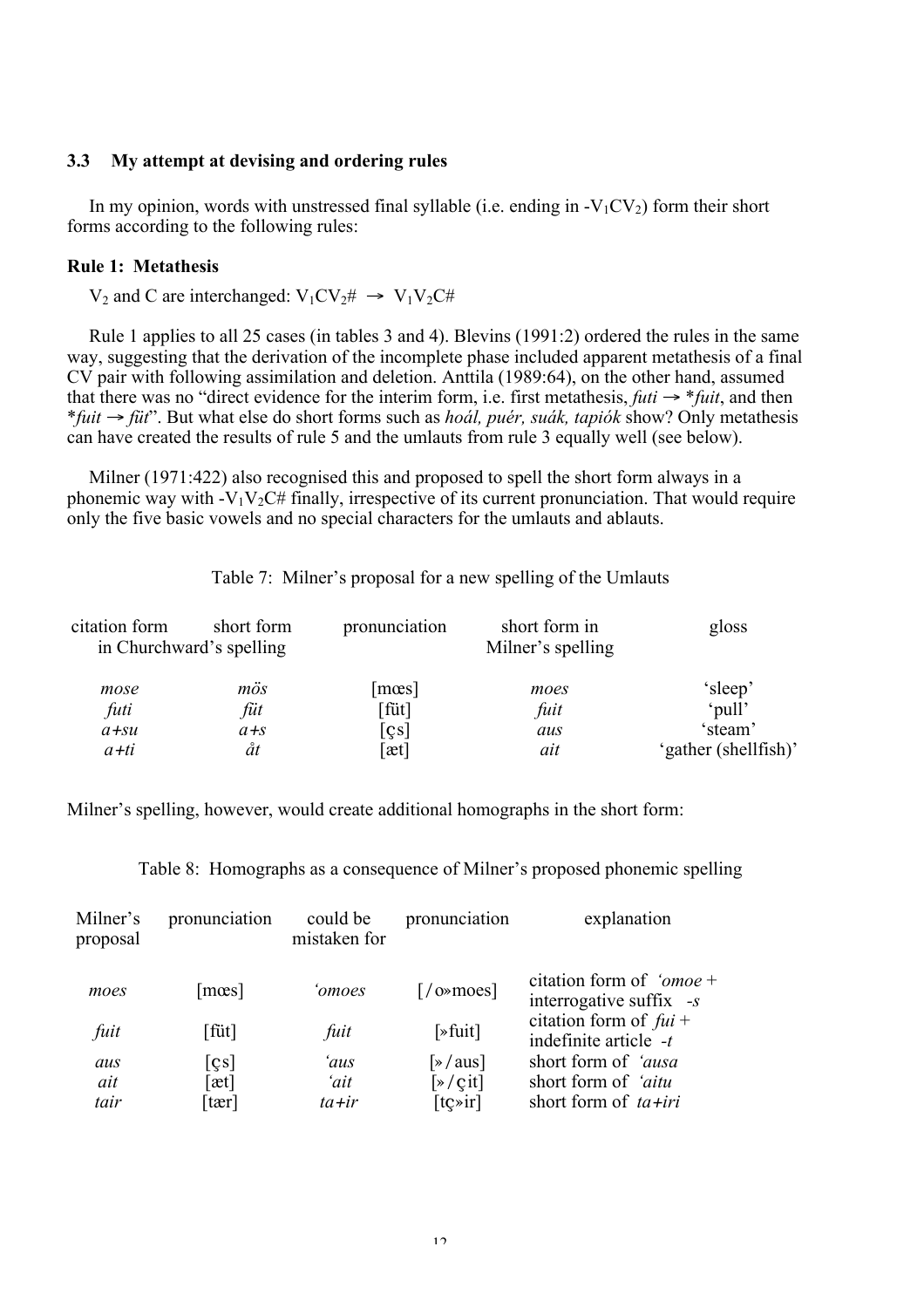**Rule 2** Deletion of the unstressed vowel  $V_2$  (applies to  $5 + 6 = 11 \text{ cases}^{19}$ )

consisting of

Rule 2a Shortening double vowels into a single one:

 $V_1CV_1\# \rightarrow *V_1V_1C\# \rightarrow V_1C\#$ 

and

Rule 2b Deletion of the unstressed vowel  $V_2$ :

 $V_1CV_2\# \rightarrow *V_1V_2C\# \rightarrow V_1C\#$ 

 $V_2$  is deleted if  $V_1$  is not further back than  $V_2$  and if  $V_2$  is not lower than  $V_1$ . When two identical vowels come to be next to each other, this does not result in a long vowel, but the double vowel is reduced to a single one. That is why I group these cases under elision and not coalescence (rule 3).

It is less probable that a stressed vowel is elided and therefore I think that after metathesis, the stress was still on  $V_1$ . I guess the accent shift was the fourth step (rule 4).

| citation form | metathesised form     | short form                          | examples  |
|---------------|-----------------------|-------------------------------------|-----------|
| /4CO/         | $\rightarrow$ /*aoC/  | $\rightarrow$ [aC]                  | rako, rak |
| $/$ é $Ci/$   | $\rightarrow$ /*eiC/  | $\rightarrow$ /eC/ (often ['C, øC]) | fesi, fes |
| $/$ é $Cu/$   | $\rightarrow$ /*éuC/  | $\rightarrow$ /eC/ (often ['C, øC]) | seru, ser |
| $/$ iCu $/$   | $\rightarrow$ /*iuC/  | $\rightarrow$ [iC]                  | hifu, hif |
| /é $Co/$      | $\rightarrow$ /*éoC/  | $\rightarrow$ [eC]                  | he'o, he' |
| /6Cu/         | $\rightarrow$ /*ouC/  | $\rightarrow$ [oC]                  | folu, fol |
| /4Ca/         | $\rightarrow$ /* áaC/ | $\rightarrow$ [aC] (not _C)         | fara, far |
| $/$ é $Ce$ /  | $\rightarrow$ /*eeC/  | $\rightarrow$ [eC]                  | sere, ser |
| $/$ iCi $/$   | $\rightarrow$ /*iiC/  | $\rightarrow$ [iC]                  | miji, mij |
| /6Co/         | $\rightarrow$ /*60C/  | $\rightarrow$ [oC]                  | ono, on   |
| $/$ ú $Cu/$   | $\rightarrow$ /* úuC/ | $\rightarrow$ [uC]                  | lumu, lum |

### Table  $9$ : Deletion of final vowel after metathesis

It could be argued that the short form endings at the top of the above table are the result of vowel merger (rule 3) rather than deletion, since /é/ followed by a high vowel (or a deleted one) is often pronounced like a high rounded central vowel; see Table 10.

Table 10: minimal pairs through vowel elision

| citation form | short form $+$ article | pronunciation | gloss                  |
|---------------|------------------------|---------------|------------------------|
| sere          | ser ta                 | [»serta]      | '(the) knife'          |
| seru          | ser ta                 | $\sqrt{sqrt}$ | $^{\circ}$ (the) comb' |

 <sup>19</sup> Similar to Churchward's first declension, cases 1-11 in Table 14.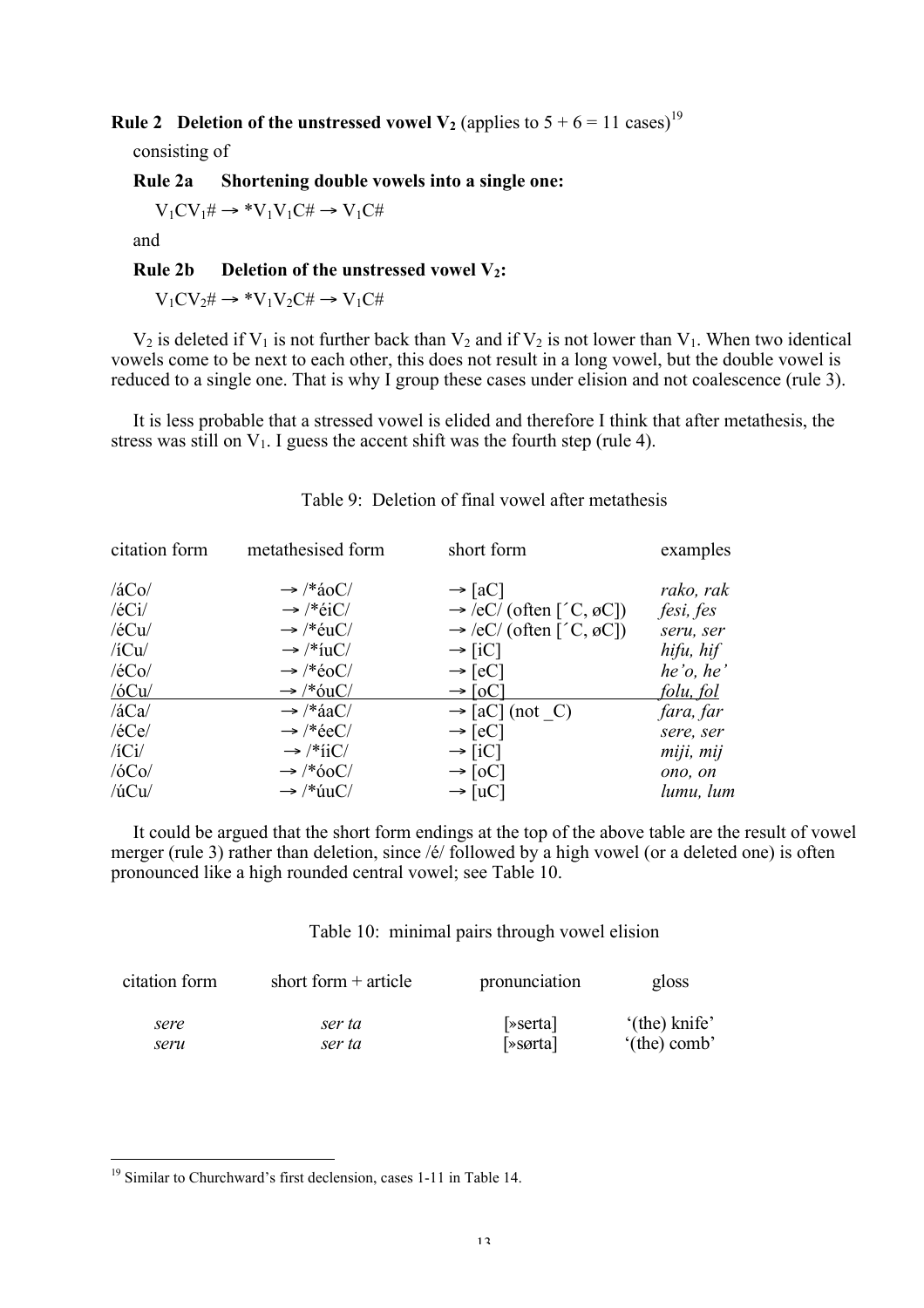Hocart (1919:255, Grace 1959:27f) gave mid-high allophones of /e/ and /o/, narrowed by a following high vowel. Churchward heard an allophone of /á/ when it was followed by a glottal consonant and /o/ and called it "posterior a."

### Rule 3 Vowel merger (applies to 6 cases)

 $V_1$  and  $V_2$  merge or coalesce

In other words,  $V_2$  gives some of its qualities to  $V_1$  and then drops out. This occurs either if  $V_2$  is more fronted and not lower than  $V_1$  or if  $V_2$  is high and  $V_1$  low. Thus there are two sub-rules:

Rule 3a Umlaut formation (applies to 3 cases: cases 15-17 in Table 14)

 $V_1$  and  $V_2$  merge into an umlaut if  $V_1$  is a rounded back vowel [o u] and  $V_2$  a front vowel which is not lower than  $V_1$ .

Rule 3b Ablaut formation (applies to 3 cases: cases 12-14 in Table 14)

 $V_1$  and  $V_2$  merge into an ablaut if  $V_1$  is low (= [a]) and  $V_2$  is a high (= [i u]) or a front vowel  $(=[i \ e]),$ 

Thus five umlauts and ablauts result from metathesis and subsequent vowel merger:

| citation form  | metathesised form                  | short form             | examples              |
|----------------|------------------------------------|------------------------|-----------------------|
| /6Ci/          | $\rightarrow$ /*6iC/               | $\rightarrow$ öC [øC]  | mori, mör             |
| /6Ce/          | $\rightarrow$ /*6eC/               | $\rightarrow$ öC [œC]  | tole, töl             |
| $/$ ú $Ci/$    | $\rightarrow$ /* $\angle iIC$ /    | $\rightarrow$ üC [üC]  | <u>kuji, küj</u>      |
| $/4$ Cu $/$    | $\rightarrow$ /*auC/               | $\rightarrow$ a+C [cC] | $ha+fu$ , $h\alpha+f$ |
| $/4\text{Ci}/$ | $\rightarrow$ /*aiC/ <sup>20</sup> | $\rightarrow$ åC [æC]  | $sa+si, s\aa s$       |
| /4Ce/          | $\rightarrow$ /* áeC/              | $\rightarrow$ äC [æC]  | päre, pär             |

Table 11a: Umlaut and ablaut formation through vowel merger (I)

In other words:

|  | Table 11b: Umlaut and ablaut formation through vowel merger (II) |  |  |  |  |  |  |  |
|--|------------------------------------------------------------------|--|--|--|--|--|--|--|
|--|------------------------------------------------------------------|--|--|--|--|--|--|--|

|   |       |          |               | merged vowel | change                         | feature               |
|---|-------|----------|---------------|--------------|--------------------------------|-----------------------|
|   | $+$   | $e_{.1}$ |               | ä,å          | $V_1$ is fronted               | $+$ front             |
|   |       | u        |               | $a+$         | $V_1$ is rounded and<br>backed | +round<br>$+$ bac $k$ |
|   | $\pm$ | $e_{,1}$ |               | Ö            | $V_1$ is fronted and           | $+$ front             |
| u |       |          | $\rightarrow$ | ü            | stays rounded                  |                       |

Diagram 2 shows the five new vowels which have arisen out of  $V_1$  due to metathesis and subsequent merger with  $V_2$ :

 $20$  And not -\* $\text{c}$ iC.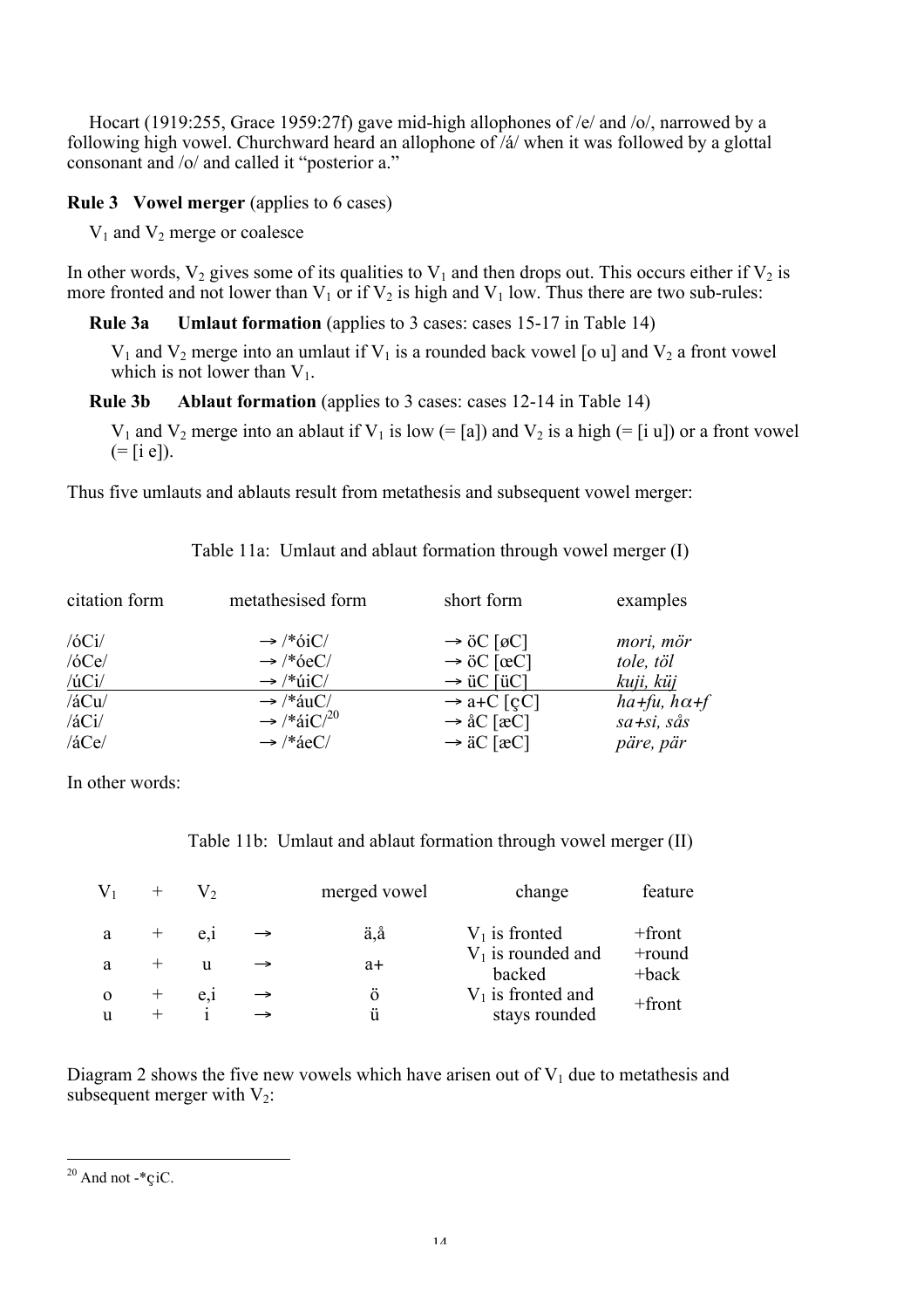



It becomes evident from this diagram how exceptional the backing of  $/a$  to [c] is.

Within this rule, the "real" umlauts (*ö* and *ü*) constitute a special group. The assimilation of preceding identical vowels ("spreading") is obligatory in their case, but for the ablauts *ä* and *å* only optional, for [ç] formed out of  $a+u$  unusual (see Blevins (1991:2):<sup>21</sup> *pulufi*  $\rightarrow$  *pülüf*, *konosi* → *könös*; but *hahara*+*gi* (not \*\*ha+ha+ra+gi) → *haharåg* (not \*\*håhåråg), *kana*+*pu* (not \*\*ka+na+pu) and *hagäe* (not \*\*hägäe). *'anasi* (not \*\* 'a+na+si) → '*anås* (not \*\* 'ånås).

Cairns had not heard the language spoken and thus claimed incorrectly that "[æ] occurs only in exactly those short forms that also contain an [æ] in their citation form" (1976:274). [æ] in short forms goes back to an original /a/ in the citation form with a following front vowel which later changed into one of the ablauts [æ] or [ç] (see section 3.5). This process has also produced minimal pairs in the short form rendering it impossible today to re-develop the underlying citation form unambiguously from every short form:

Table 12: minimal pairs through ablaut

| gloss    |     | short form                 | citation form ending in a front vowel |       |            |  |
|----------|-----|----------------------------|---------------------------------------|-------|------------|--|
| 'banana' | păr | part                       | /par1/                                | pa+ri | $[\infty]$ |  |
| 'guard'  | pär | $\lceil \text{par} \rceil$ | /pare/                                | päre  | $[\infty]$ |  |

The unstressed high vowels in final position are deleted after metathesis, usually with umlauting of the root vowel. Similarly, in Tongan, "high vowels have productive voiceless allophones if they (1) are short and unstressed, (2) follow a voiceless consonant, (3) are situated in final position of a morpheme and (4a) stand at the end of an utterance or (4b) precede a voiceless consonant. The low vowel /a/ is devoiced under conditions 1,3,4 (though only following /h/), but oddly not the mid vowels" (Feldman 1978:137).

#### Rule 4 Accent shift (applies to all cases)

In Rotuman, the accent is usually placed on the penultimate syllable (of the citation form). In the short form, it shifts to the final syllable. The accent shift to the right is a decisive marker of

<sup>&</sup>lt;sup>21</sup> Later, the root vowel /a/ in long forms was also changed: before unstressed high vowels ( $\acute{a}(C)u$  and  $\acute{a}(C)i$ ), it was backed and rounded to  $a + [c]$  (rule 7) and before /e/  $(\hat{a}(C)e)$ , it was fronted to  $\ddot{a}$  [æ] (rule 8).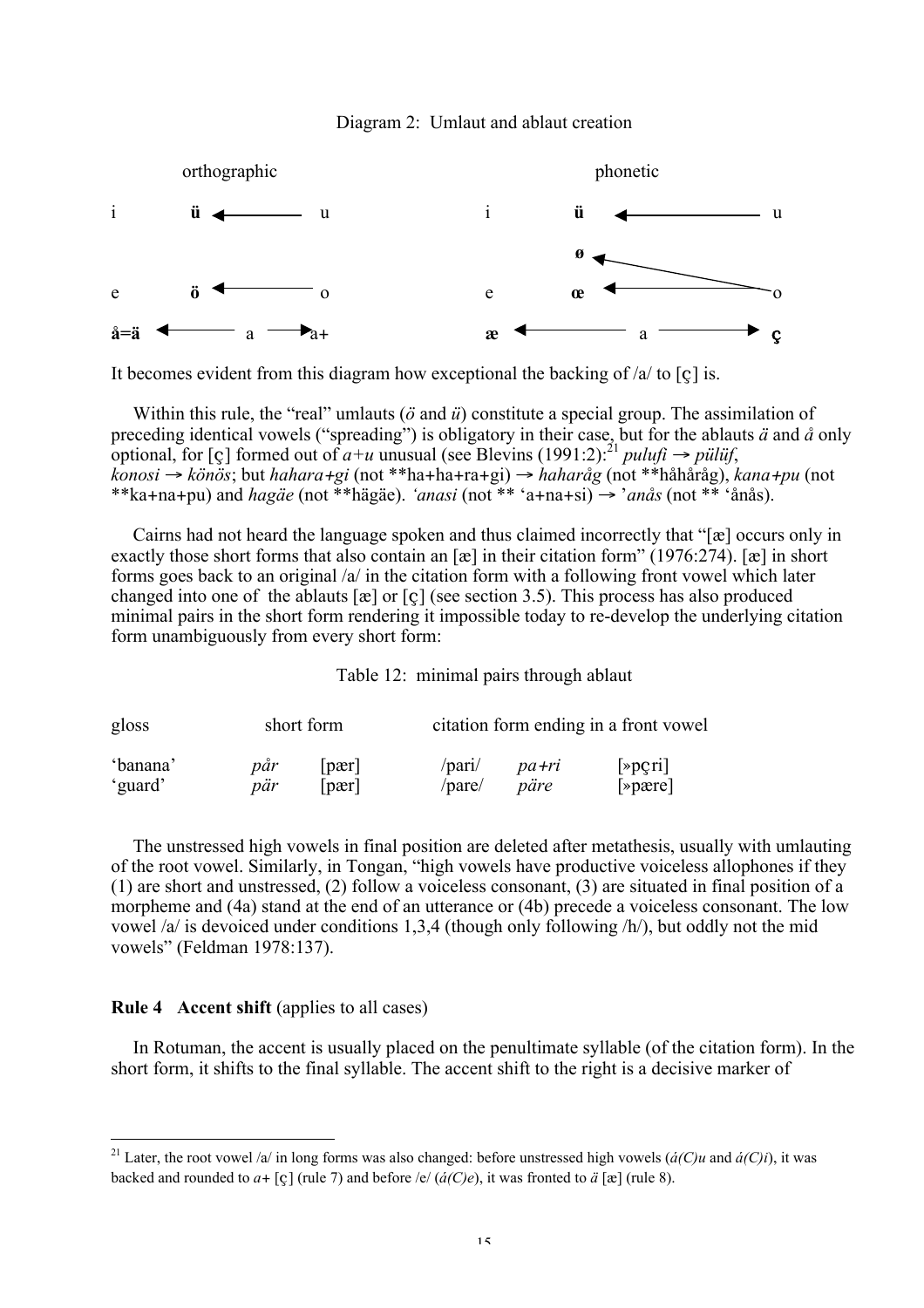Rotuman metathesis. Based on the incomplete description by Churchward, $^{22}$  Cairns cited examples such as  $tiko \rightarrow tiok$  (1976:273), but the short form of words like /tiko/ is [tyok] derived from \*/tiók/. Later (1976:274) he even formulated "a rule that assigns stress to every penultimate vowel". This is correct, but only in the citation form, and only when the final vowel is short (Churchward 1940:85). All Cairns' examples of short forms (1976:275) have the accent on the final instead of the penultimate vowel.

The accent shift cannot have occurred before the elision of  $V_2$  (rules 2 and 3) because a stressed vowel is less likely to be dropped than an unstressed one. The reduction of  $V_1$  to the corresponding semivowel (rule 5) can best be explained if  $V_1$  lost the stress first and then the accent shifted to  $V_2$ .

Rule 5 Semivowel formation (applies to 8 cases: cases 18-25 in Table 14)

If  $V_1$  is higher than  $V_2$ , it will be changed into the corresponding semivowel (i.e. front vowels to [y], back vowels to [w]), as illustrated in Table 13.

| ending of     | ending of                      |                    | ending of short form              |
|---------------|--------------------------------|--------------------|-----------------------------------|
| citation form | metathesised                   | accent             | semivowel                         |
|               | form                           | shift              | formation                         |
|               | $(\text{rule }1)$              | $(\text{rule } 4)$ | $(\text{rule } 5)$                |
| $/$ iCe $/$   | $\rightarrow$ /*ieC/           | $\rightarrow$ iéC  | $\rightarrow$ [yeC] (often [y'C]) |
| $/$ iCo $/$   | $\rightarrow$ /*ioC/           | $\rightarrow$ ióC  | $\rightarrow$ [yuC]               |
| /iCa/         | $\rightarrow$ /*iaC/           | $\rightarrow$ iáC  | $\rightarrow$ [yaC]               |
| /úCe/         | $\rightarrow$ /* $\text{ueC}/$ | $\rightarrow$ uéC  | $\rightarrow$ [weC] (often [w'C]) |
| $/$ ú $Co/$   | $\rightarrow$ /* úoC/          | $\rightarrow$ uóC  | $\rightarrow$ [woC]               |
| $/$ ú $Ca/$   | $\rightarrow$ /* úaC/          | $\rightarrow$ uáC  | $\rightarrow$ [waC]               |
| /eca/         | $\rightarrow$ /*éaC/           | $\rightarrow$ eáC  | $\rightarrow$ [yaC]               |
| /6Ca/         | $\rightarrow$ /*6aC/           | $\rightarrow$ oáC  | $\rightarrow$ [waC]               |
|               |                                |                    |                                   |

### Table 13: Semivowel formation

Biggs and Besnier described this correctly. Besnier (1987:211f) and Blevins (1994:492) made a little mistake though. They mistook the cases of ablaut with *-e* (deriving from *-a*) for the citation forms of short forms ending in *-a*+*C* [çC] (see section 3.5.3). The short forms given by Besnier were correct, namely [tyçf], [hwçN] etc., but they derive from an underlying long form ending in /a/ (*tifa* and *huga*) and not their variants (*tife* and *huge*). Words ending in /iCe/ and /uCe/ have short forms ending in /ieC/ and /ueC/ respectively. Thus:

| <b>Besnier</b> (1987) |                             | should be corrected as follows: |                                                          |  |  |
|-----------------------|-----------------------------|---------------------------------|----------------------------------------------------------|--|--|
| citation<br>form      | short<br>form               | citation<br>form                | short<br>form                                            |  |  |
| iCe                   | $\blacktriangleright$ [yçC] | iCa<br>iCe                      | $\rightarrow$ [yçC]<br>$\rightarrow$ [yeC] <sup>23</sup> |  |  |

<sup>&</sup>lt;sup>22</sup> For example: "The stress seems to be levelled out, [...] *fora* becomes *foar*, which is pronounced almost, though perhaps not quite, as one syllable, the stress being evenly distributed" (Churchward 1940:86).

<sup>23</sup> Often these endings of the short forms are also pronounced with shwa: [y´C] and [w´C].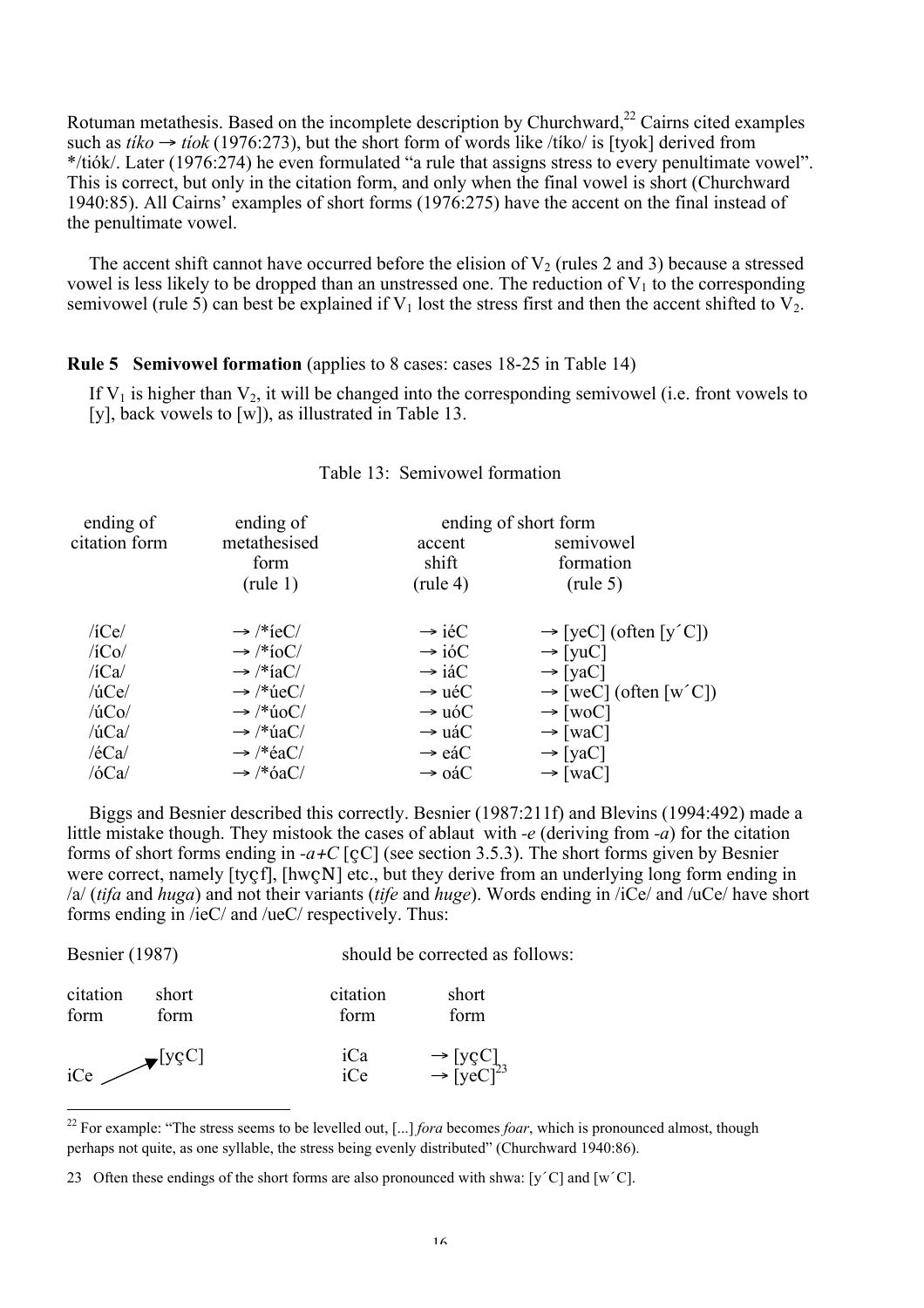| $\blacktriangleright$ [wçC] | uCa | $\rightarrow$ [wçC] |
|-----------------------------|-----|---------------------|
| uCe —                       | uCe | $\rightarrow$ [weC] |

### Rule 6 Syllable reduction (applies to all 25 cases)

The deletion of the final syllable is a result of the elision of  $V_2$  (rules 2+3) or the weakening of  $V_1$  into a semivowel (rule 5).<sup>24</sup>

### Summary

l

In Table 14 I summarise in which cases and in which order the above-mentioned rules apply.

<sup>24</sup> Cp. a similar development in Tongan: "The frequency and regularity of voiceless vowels in words of all origins [including loanwords], moreover, lead one to believe that Tongan is well on its way to developing closed syllables" (Feldman 1978:138).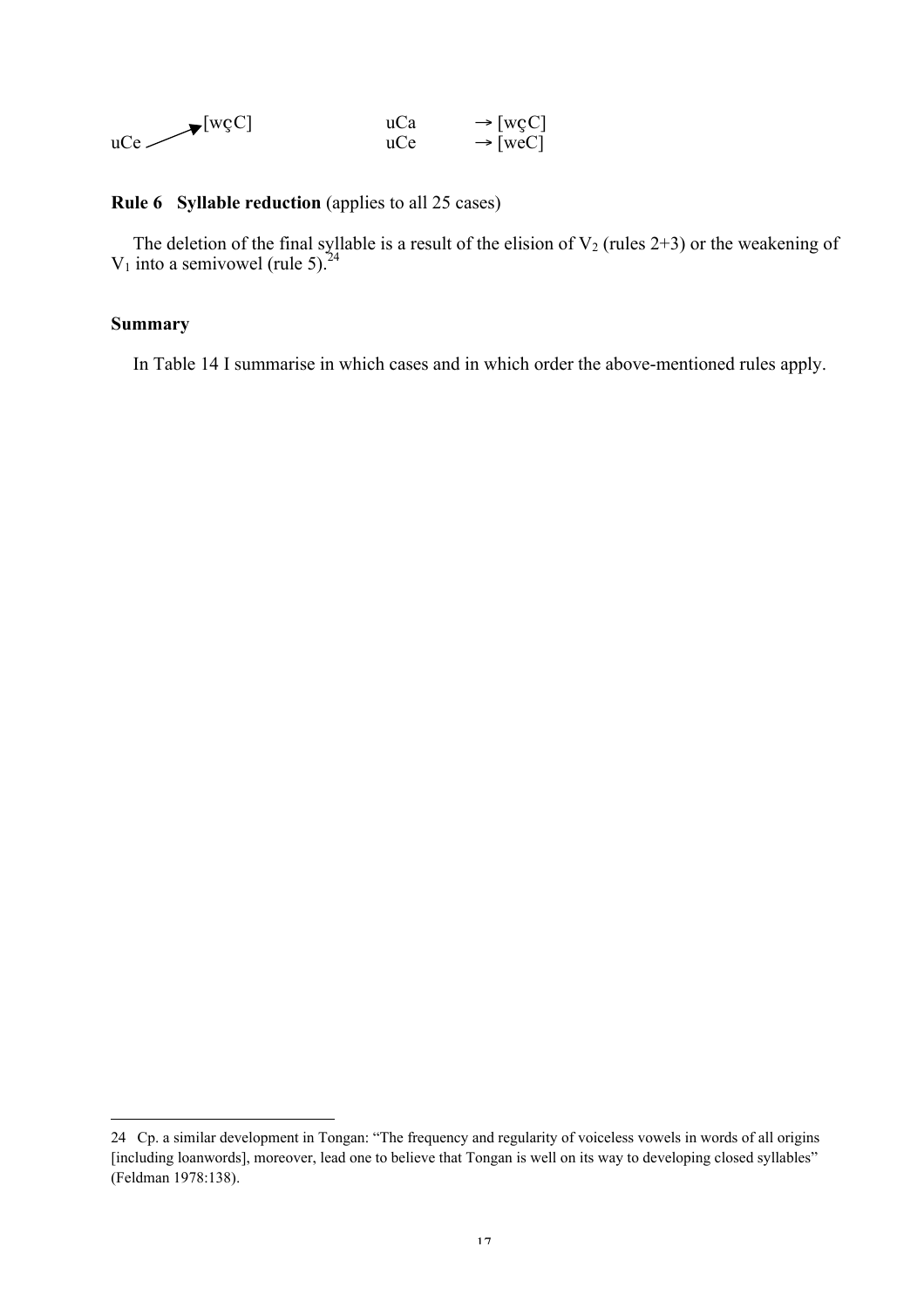|                           | ending of        |            |                    | rules                                      |     |                            | examples    |
|---------------------------|------------------|------------|--------------------|--------------------------------------------|-----|----------------------------|-------------|
|                           | citation<br>form | 1.         | 2.                 | 3.                                         | 4.  | 5.                         |             |
| 1.                        | áCa              | *áaC       | $[aC]$ (not $C$ )  |                                            |     |                            | fara, far   |
| $\overline{2}$ .          | éCe              | *éeC       | [eC]               |                                            |     |                            | sere, ser   |
| $\overline{\mathbf{3}}$ . | íCi              | $*$ iiC    | $\lceil iC \rceil$ |                                            |     |                            | miji, mij   |
| 4.                        | óCo              | $*60C$     | [oc]               |                                            |     |                            | ono, on     |
| 5.                        | úCu              | *úuC       | [uC]               |                                            |     |                            | lumu, lum   |
| 5.                        | áCo              | *áoC       | [aC]               |                                            |     |                            | rako, rak   |
| 7.                        | éCo              | *éoC       | [eC]               |                                            |     |                            | he'o, he'   |
| 3.                        | íCu              | $*$ íu $C$ | $\overline{[iC]}$  |                                            |     |                            | hifu, hif   |
| Э.                        | óCu              | *óuC       | $\lceil$ oC]       |                                            |     |                            | folu, fol   |
| 10.                       | éCi              | *éiC       | eC                 |                                            |     |                            | fesi, fes   |
| 11.                       | éCu              | *éuC       | $\rm e C$          |                                            |     |                            | seru, ser   |
| 12.                       | áCe              | *áeC       |                    | $\ddot{a}C[\dot{a}C]$                      |     |                            | päre, pär   |
| 13.                       | áCi              | *áiC       |                    | $\&C$ [ $\&C$ ]                            |     |                            | sa +si, sås |
| 14.                       | áCu              | *áuC       |                    | $a+C$ [çC]                                 |     |                            | ha+fu, ha+f |
| 15.                       | óCe              | *óeC       |                    | $\ddot{\mathrm{o}}$ C $[\mathrm{c}C]$      |     |                            | tole, töl   |
| 16.                       | óCi              | *óiC       |                    | $0C$ [ $0C$ ]                              |     |                            | mori, mör   |
| 17.                       | úCi              | *úiC       |                    | $\ddot{\text{u}}$ C [ $\ddot{\text{u}}$ C] |     |                            | kuji, küj   |
| 18.                       | éCa              | *éaC       |                    |                                            | eáC | [yaC]                      | pera, pear  |
| 19.                       | íCa              | $*$ íaC    |                    |                                            | iáC | *yaC [yçC]                 | lima, lia+m |
| 20.                       | íCe              | $*ieC$     |                    |                                            | iéC | [yeC]                      | aire, aier  |
| 21.                       | íCo              | $*$ ioC    |                    |                                            | ióC | [yoC]                      | tiro, tior  |
| 22.                       | óCa              | *óaC       |                    |                                            | oáC | [waC]                      | mofa, moaf  |
| 23.                       | úCa              | *úaC       |                    |                                            | uáC | *waC [wcC]                 | usa, ua+s   |
| 24.                       | úCe              | *úeC       |                    |                                            | uéC | [ $weC$ ]                  | pure, puer  |
| 25.                       | úCo              | $*$ úoC    |                    |                                            | uóC | $\lceil \text{woC} \rceil$ | ulo, uol    |

### Table 14: Order of the rules to create the endings of the short forms

The following tables show which phonological processes apply to which vowel pairs. The abbreviations mean:  $E =$  elision of the final vowel (rule 2b),  $S =$  shortening of identical vowels (rule 2a),  $M$  = semivowel development after metathesis (rule 5),  $U$  = Umlaut (rule 3a),  $A$  = Ablaut (rule 3b).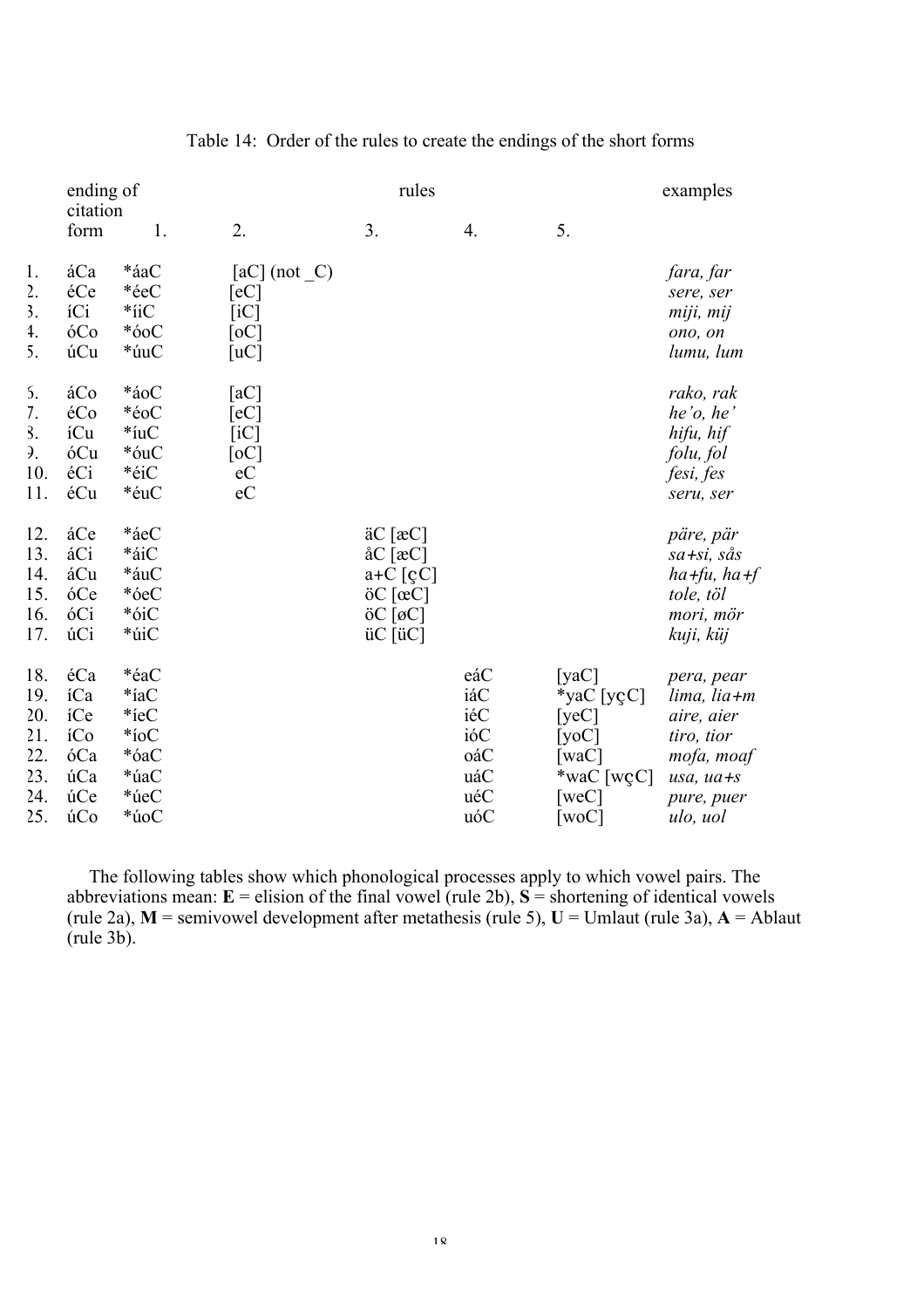# $V_2 = iI$  /u/ /e/ /o/ /a/  $V_2 = iI$  /e/ /u/ /o/ /a/  $V<sub>1</sub>$ =  $V_1$ = /i/ S E  $\vert$  M M M  $\vert$  /a/  $\vert$  A A  $\vert$  E S /u/  $\vert U \vert S \vert M M M \vert$  /o/  $\vert U \vert U \vert E S M$ /e/ E E S E M /u/ U M S M M /o/  $\qquad$   $\qquad$   $\qquad$   $\qquad$   $\qquad$   $\qquad$   $\qquad$   $\qquad$   $\qquad$   $\qquad$   $\qquad$   $\qquad$   $\qquad$   $\qquad$   $\qquad$   $\qquad$   $\qquad$   $\qquad$   $\qquad$   $\qquad$   $\qquad$   $\qquad$   $\qquad$   $\qquad$   $\qquad$   $\qquad$   $\qquad$   $\qquad$   $\qquad$   $\qquad$   $\qquad$   $\qquad$   $\qquad$   $\qquad$   $\qquad$   $\qquad$  /a/  $\begin{array}{|c|c|c|c|c|c|}\n\hline\nA & A & A & E & S & \hline\n\end{array}$  /i/  $\begin{array}{|c|c|c|c|c|}\n\hline\nS & M & E & M & M\n\end{array}$  $V_2 = /e/$  /a/ /i/ /o/ /u/  $V<sub>1</sub>$ = /e/ S M  $\mathbf{E}$  E E  $\sqrt{a}$  A S A E E/A  $\chi$  /i/ M M S M E  $\sqrt{\rm o}$  U M U S E  $\sqrt{u}$  M M U M S

### Table 15a-c: endings of short forms, arranged by phonological processes

### 3.4 Metathesis or not?

Is it really metathesis which is involved, or is it rather the anticipation of the final vowel with its subsequent deletion as Anttila thought? Since metathesis is still productive, one can analyse what happens to loanwords.

The shape of many terms borrowed from English with their closed final syllable resembles a short form in Rotuman. Consequently they are first adopted as such into the Rotuman lexicon. which is completely natural, since in the spoken language the short forms are much more common than the long ones. "This altered or construct form of the words is the one in which they are the most commonly heard" (Hale 1846:469). Hocart remarked on this practice (1919:263): "This is the natural tendency of the White Man; for as most words in any sentence are in the construct, it is the form he learns first; when the absolute [case] does occur he does not take much notice of it." The Catholic missionaries also had initially written all words in their short form – whereas the Methodists first wrote only long forms.

The derivation process is inverted here. When people need a citation form of these loanwords, they have to create it completely anew using the same rules in the reverse order. In most cases this simply means to add (rule 2a) an echo vowel (a copy of the vowel of the final syllable) to the final consonant: i.e. from *kap* 'cup' we make *kapa*; compared to *kapa* 'copper' which was incorporated as a citation form into Rotuman.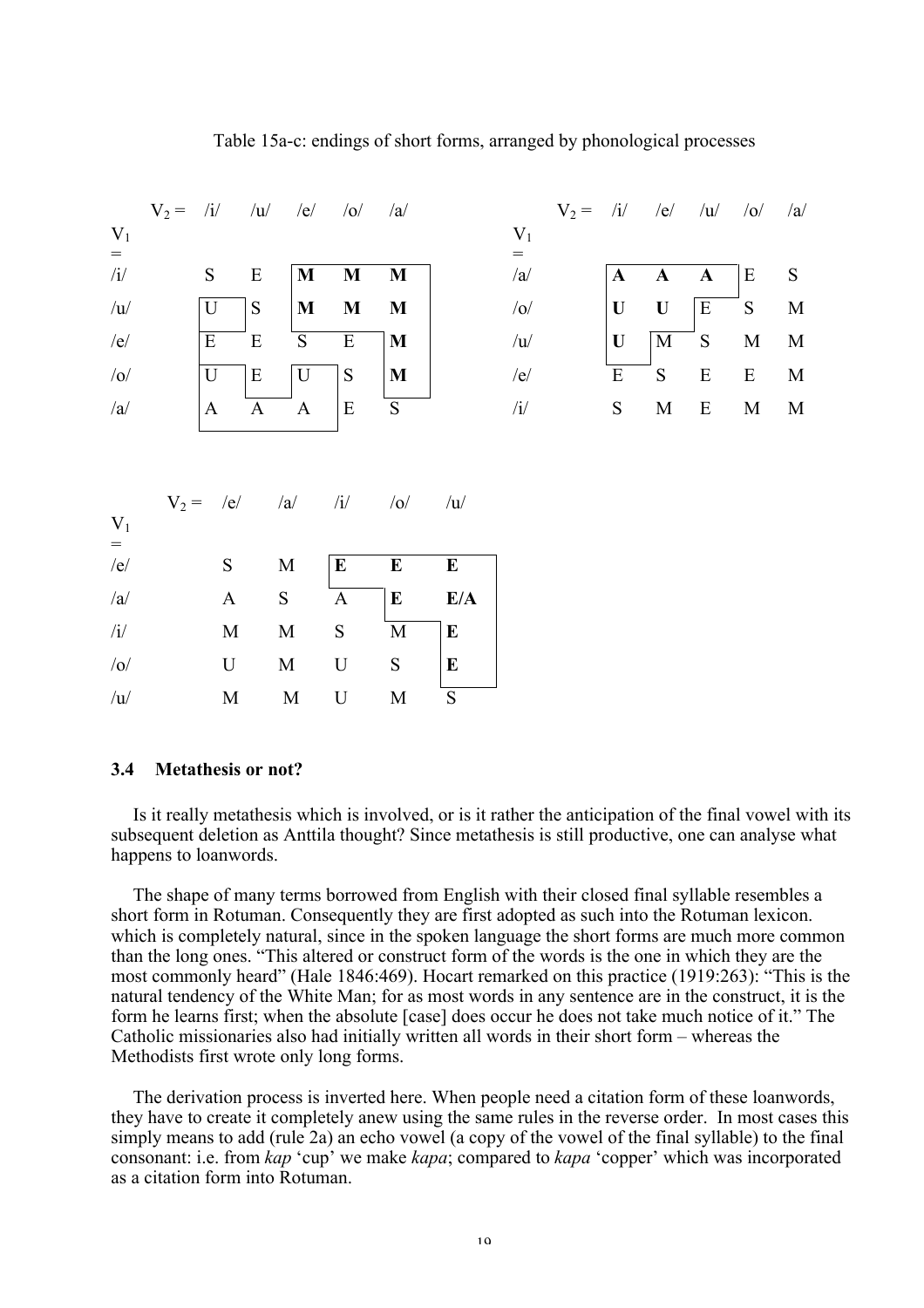| English source word | borrowed as | later created form |      |  |
|---------------------|-------------|--------------------|------|--|
| cup <sup>-</sup>    | kap         | long form:         | kapa |  |
| copper <sup>?</sup> | kapa        | short form:        | kap  |  |

If the vowel of the final syllable of the loanword is not one of the five basic vowels, it is regarded as an umlaut or ablaut and re-cut into two vowels according to the above-mentioned rules. Semivowels are formed back into their corresponding high vowels. This is another example how the process of metathesis was reversed (see also Hocart 1919:258).

| rule           | English     | short form |           | citation form           |                      |
|----------------|-------------|------------|-----------|-------------------------|----------------------|
| no.            | source word |            |           |                         |                      |
| 2a             | onion       | ʻanian     |           | /'aniana/               | 'aniana              |
| 3 <sub>b</sub> | horse       | $ha + s$   | [hes]     | /hasu/                  | ha+su                |
| 3 <sub>b</sub> | Christmas   | kesmås     | [kes»mæs] | /kesmasi/               | kesma +si            |
| 3 <sub>b</sub> | nurse       | nås        | [næs]     | /nasi/                  | $na + si$            |
| 3 <sub>b</sub> | salmon      | sämän      | [sæ»mæn]  | /samane/                | sämäne               |
| 3c             | shirt       | söt        | sot       | /soti/                  | soti                 |
| 5              | tapioca     | tapiok     | [ta»pyok] | /tapiko/                | tapiko <sup>26</sup> |
| 4,5            | whip        | uef        | $w'$ f    | /ufe/                   | ufe                  |
| 4,5            | wharf       | $ua + f$   | wcf       | /ufa/                   | ufa                  |
| 4,5            | watch       | $ua + i$   | [wtS]     | $\lambda$ uja $\lambda$ | uja                  |

Table 16: examples of later created citation forms ("back formation") of loanwords<sup>25</sup>

Today, even native speakers have difficulties in trying to remember the citation form or re-develop it correctly from short forms:

 <sup>25</sup> Several (directly inherited) pronouns have also created their citation form later, e.g. *gou*-*a* < *gou* "I" (< PCP *\*au*), *'äe*-*a* < *'äe* "you (2SG)" (< PCP *\*koe*), *sei*-*a* < *sei* "who?" (< PCP *\*z(a,e)i*), *tei*-*a* < *tei* "where?" (also *iris-a, 'aus-a*, '*a*8*mis-a*, etc. Churchward (1940:159) assumed correctly that here -*a* was suffixed later to construct citation forms analogous to the other pronouns.

<sup>26</sup> Geraghty (1995:933) illustrated his rule of metathesis unfortunately with this example, *tapiko* > *tapiok,* whereas it had developed in exactly the opposite direction.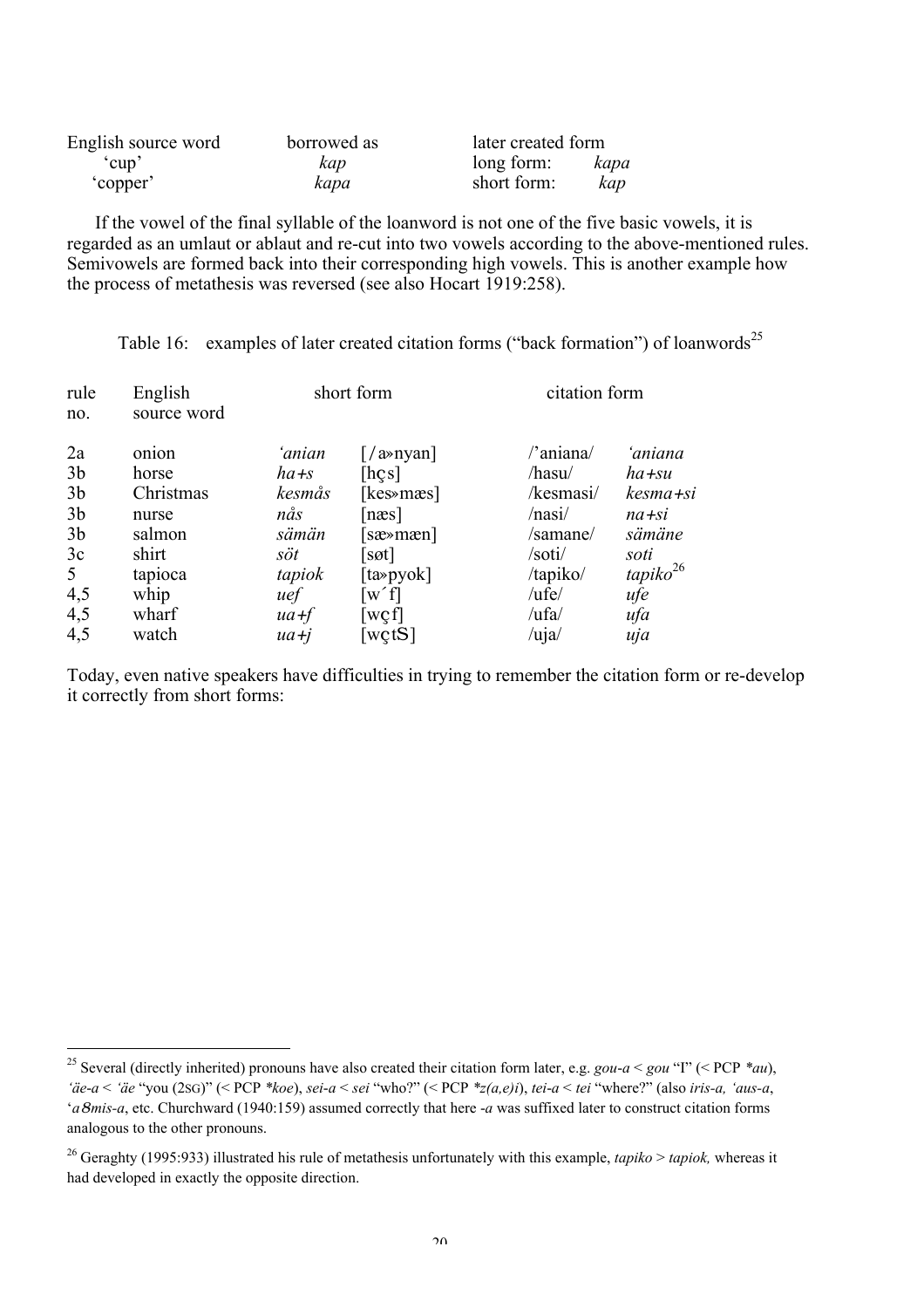| short form     |                                      |                                  | citation form   |               |  |
|----------------|--------------------------------------|----------------------------------|-----------------|---------------|--|
| spelling       | pronunciation                        | erroneous<br>back-formation      | correct<br>form | gloss         |  |
| kekes          | $[k' \ast k' s, k \ast k \otimes s]$ | $[k\rightarrow kosi]$            | kekesi          | shellfish sp. |  |
| e <sub>S</sub> | $\sigma$ s]                          | $\left[\times \text{osi}\right]$ | esu             | papaya        |  |
| ser            | $\sqrt{sqrt}$                        | $\sqrt{8}$ sori]                 | seru            | comb          |  |

#### Table 17: Incorrect back-formation of short forms

Some unexpectedly different final vowels in Rotuman may have been the result of erroneous back-formation. Another form (reflex of a protoform or related to forms in neighbouring languages) can equally well be re-developed out of the current short forms.

### Table 18: Comparative evidence for an originally different final vowel

| short form |                                             | current       | via            | comparable         | gloss         |
|------------|---------------------------------------------|---------------|----------------|--------------------|---------------|
| spelling   | pronunciation                               | citation form | rule           | form               |               |
| alel       | $[a \triangleright]$ lell                   | alele         | 2 <sub>b</sub> | $PCP * /alelo$     | 'tongue'      |
| 'anås      | $\lceil$ /a»næs]                            | 'ana 8si      | 3 <sub>b</sub> | PCP *kanace        | 'mullet'      |
| teg        | $\sqrt{\ast}$ eN]                           | tegi          | 2 <sub>b</sub> | $PCP * degu$       | 'nod'         |
| köt        | $\lceil \ast \mathsf{k} \mathsf{ot} \rceil$ | koti          | 3a             | SF kote            | 'coat'        |
| kapkap     | [kap»kap]                                   | kapkapo       | $\overline{2}$ | PPn *kapakapa      | 'flutter'     |
| lag        | $\lceil \ast \rceil$ aN]                    | laga          | 2              | PEO *laNo          | 'fly $(n)$ '  |
| mak        | $\mathbb{R}$ mak]                           | maka          | 2              | Tongan <i>mako</i> | 'dance, sing' |

Table 19: More comparative evidence for an originally different final vowel

| related or     | Early   | current    | via            | current       | gloss       |
|----------------|---------|------------|----------------|---------------|-------------|
| proto form     | Rotuman | short form | rule           | citation form |             |
| PCP $*_{viza}$ | $*hisa$ | his        | 2 <sub>b</sub> | his <b>i</b>  | 'how many?' |
| PCP $*_{giza}$ | *kisa   | kis        | 2 <sub>b</sub> | kisi          | 'when?'     |

Hale had noted 150 years ago (1846:470): "The law which prevails in the Polynesian dialects by which two consonants never occur without a vowel between them, does not apply to this tongue." In Rotuman, consonant pairs could arise at morpheme boundaries within compound words: "Compound words generally have two successive consonants at the point of suture, which gives the language a very un-Polynesian sound" (Hocart 1919:257).

All morphemes or elements of a compound are usually in their short form save the last one. Its shape (or "phase") determines whether the whole word is definite or indefinite (Churchward 1940:88).27 Consonant pairs are created by metathesis of the non-final elements: *fion-garo* 'wish'

<sup>&</sup>lt;sup>27</sup> Therefore Cairns was not right claiming (1976:272) that "citation forms have only open syllables." Cp. the examples of *takmül'a*8*ki* < *taka + muli + -'a*8*ki*, *a'vavhina* < *a'a- + vava + hina*, etc.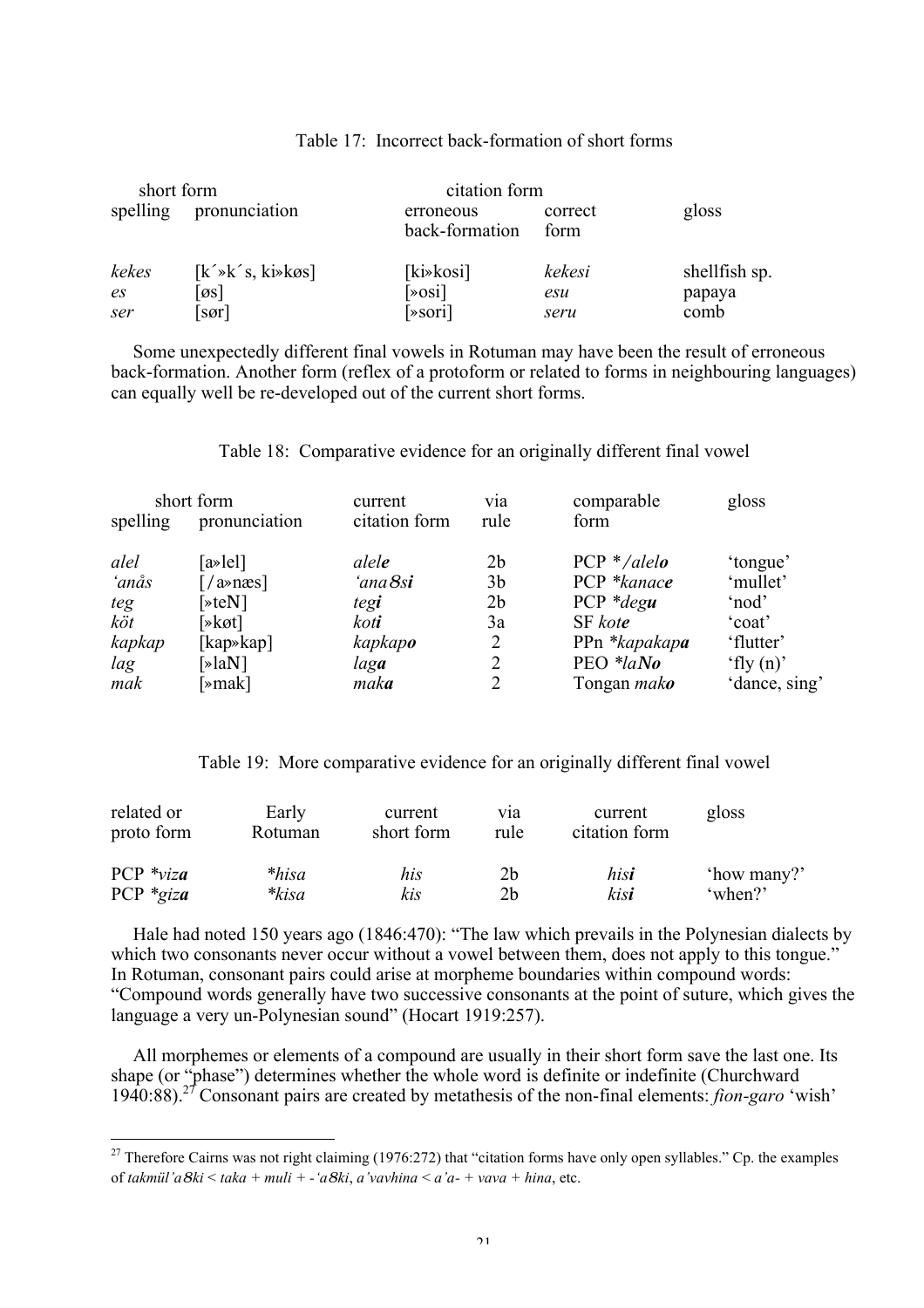(< PPn *\*fina-galo*), *fat-manava* 'heart' (< PPn *\*fatu-manava*), *täh-roro* 'fermented coconut sauce'  $\leq$  PPn  $*$ *tahi* +  $*$ *lolo*), *puakva* +*i* ' tree sp.'  $\leq$  PPn  $*$ *puka-wai*).

Blevins (1991:3, no.11) correctly broke up *tutkai* 'thin' into *tutV* + *kai* and *fofkoa* 'snail sp.' into *\*fofV* + *koa*. 28 Loanwords like *jesle*# 'chisel' (Blevins 1994:493) were incorporated into the Rotuman lexicon as compounds, e.g. consisting of two mora, \*jese+le#, and then regularly transformed into *jesle*# .

Contrary to this rule, Churchward's first rule (1940:88), there is a number of polysyllabic words in Rotuman with non-final elements apparently in their citation form. These constitute about one fourth of all lexemes of more than two syllables. Churchward (1940:89,156.6) was able to explain a few of these exceptions as contractions (*ferehiti* < *fer 'e hiti, figalelei* < *fiongar lelei*). Still others are onomatopoetic (*karar\_* 'snore', *murur\_* 'rush' et al.), while a third group is borrowed (*kato'aga* 'feast', *matuataliga* 'hammerhead shark', *tamamu'a* 'cheeky', etc.). But other polysyllabic loanwords such as *fatmanava* (< *fatu*+*manava*) 'heart', *firmoto* 'tree sp.' (< PPn *\*filimoto*), *fütporo* 'football' (< *futi*+*poro*) adhere to the rule. Modern loanwords like *rakap\_* 'rugby' are not subjected strictly any more to this and other morphological rules of Rotuman.

In songs and poetry, the non-final morphemes are also transformed into their long form (Churchward's "plenary phase") because open syllables are more convenient for singing and recitals.

Table 20: Examples of poetic forms ("plenary phase", Churchward 1940:100)

| short form | citation form | poetic long form | gloss |
|------------|---------------|------------------|-------|
| fatmanav   | fatmanava     | fatumanava       | heart |
| ka+t'åk    | ka+t'a+ki     | katu'a+ki        | mourn |
| fürmaria   | fürmaria      | furimaria        | happy |

### 3.5 Other processes responsible for vowel change (Ablaut)

Aside from metathesis, other phonological processes were and are active in Rotuman which also produce allophones of /a/. In my opinion, they are partly analogous to short form creation, but must have started later.

 $\frac{28}{2}$  According to rule 2, V can here only mean a rounded back vowel [0,u].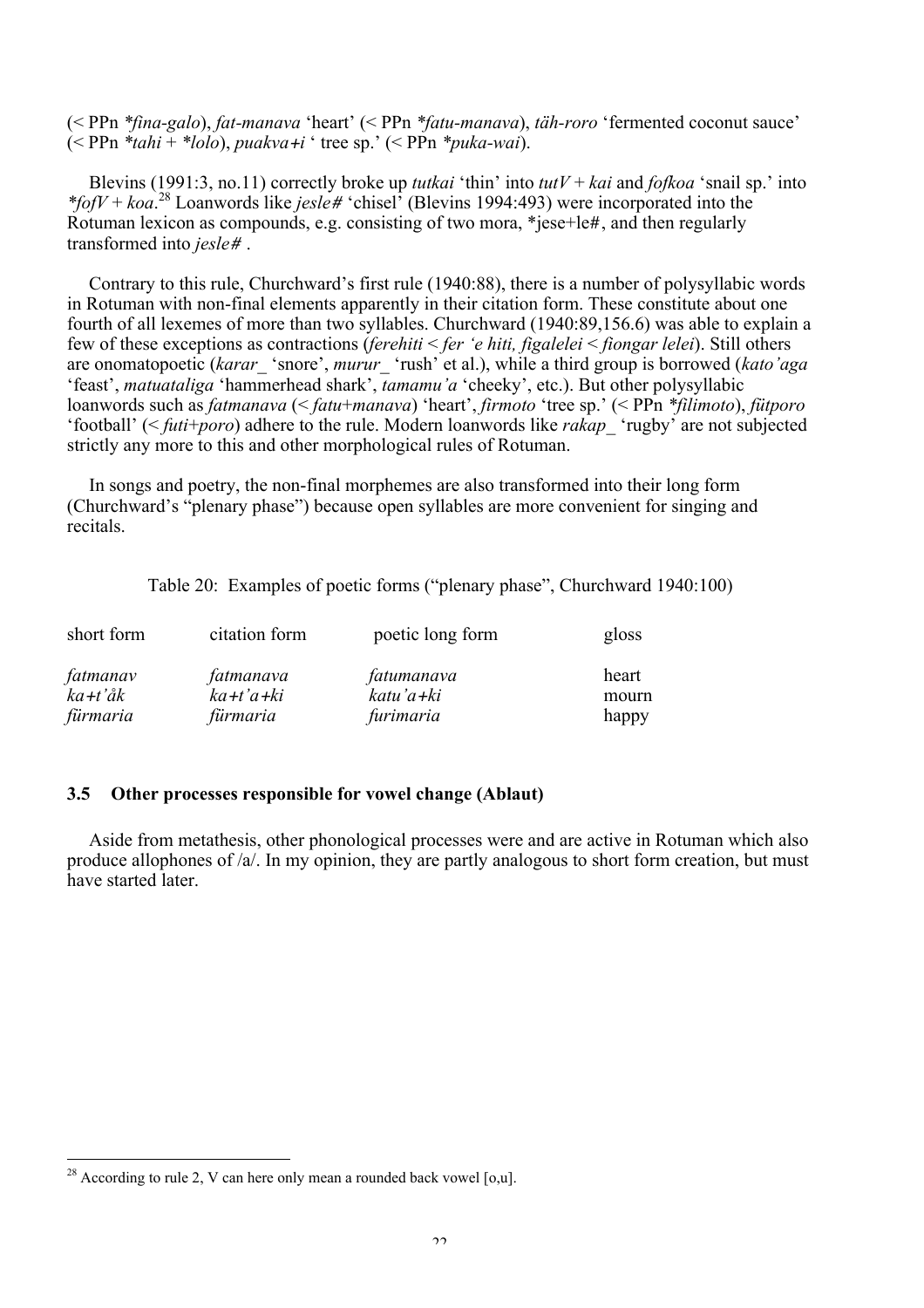#### *3.5.1 Partial regressive assimilation*

In section 3.2.3 it was shown how the allophone  $[c]$  was created out of  $a+u$  and  $[\mathbf{\alpha}]$  from  $a+e$ and  $a+i$  in the course of metathesis. Later the pronunciation of the short form was copied onto the root vowel [a] in the underlying *citation form*:

| citation form                                       |              | short form                                                                | citation form |
|-----------------------------------------------------|--------------|---------------------------------------------------------------------------|---------------|
| $\sqrt{a}Cu$ $\rightarrow$ $\sqrt{a}+Cu/\sqrt{c}Cu$ | analogous to | $ a+C/[cC] \leftarrow  * \text{áu}C  \leftarrow$                          | $/4$ Cu $/$   |
| $\sqrt{aCe}$ $\rightarrow$ $\sqrt{aCe}/[aCe]$       | analogous to | $\sqrt{a}C/\sqrt{ac}$ $\leftarrow$ $\sqrt{*}$ $\frac{ac}{c}$ $\leftarrow$ | $/4$ Ce $/$   |

Even without an intervening consonant, i.e. in vowel pairs and diphthongs, /a/ assimilates partly before a following /u/ or /e/:

/áu/  $\rightarrow$ /a+u/ [çu, çw]  $/$ áe $/ \rightarrow /$ äe $/$  [æe, æv]

We can formulate rules 7 and 8 accordingly (cp. Geraghty 1995:934):

Rule 7a  $/$ á $/$   $\rightarrow$  [c]  $/$  (C)u

/a/ in stressed syllable assimilates to an indirectly or immediately following /u/ to become [ç].

Rule 8 /á/  $\rightarrow$  [æ] / (C)e<sup>29</sup>

When indirectly or immediately followed by /e/, /a/ in stressed syllable assimilates partly to become [æ] (exceptions see Churchward 1940:76).

Besnier (1987:206) stated correctly that this is an "assimilatory process independent of the process of metathesis," but he forgot to mention a crucial condition for the application of this process: namely that the /a/ in question must be stressed. This applies to only half of his examples under (6): /váve/ and /váe/ became *väve* [»væve] and *väe* [væy], but /faéga/ is not stressed on the /a/ and only turned into *fäega* [fæ»eNa] because it probably derived from /*\*fáe + ga*/ (cp. *päré-ga* 'protection' < *päre* 'guard'). The fourth example is *mané'a* 'play', which is not pronounced \*[mæ»ne/a]; in the short form *maneá'* there is a variant [mæ»nya/].30

### *3.5.2 Backing*

In words ending in /áCi/, the pronunciation of the root vowel in the short form (*-åC* [æC] < \*-aiC < *-áCi*) is not copied to the long form, but the stressed /á/ is backed to  $[c]$  by a following /i/ just as if it were followed by the other high vowel [u]:

 $\angle A\ddot{c}$   $\rightarrow$  a+Ci [cCi] analogous to  $\angle A\ddot{c}$   $\rightarrow$  a+Cu [cCu] Similarly in diphthongs and vowel pairs:

 $\langle \text{ai} \rangle \rightarrow$  a+i [çi, çy] analogous to  $\langle \text{au} \rangle$   $\rightarrow$  a+u [cu, cw]

Thus we can write another rule:

<sup>&</sup>lt;sup>29</sup> Similarly Blevins' rule IV (1994:492): /á/  $\rightarrow \infty$  / C<sub>0</sub>e and rule V: /a/  $\rightarrow \infty$  / \_e.

<sup>30</sup> In some cases, the ablaut also crops up in unstressed syllables: *ha*8*múa*, *fä'ére*, et al.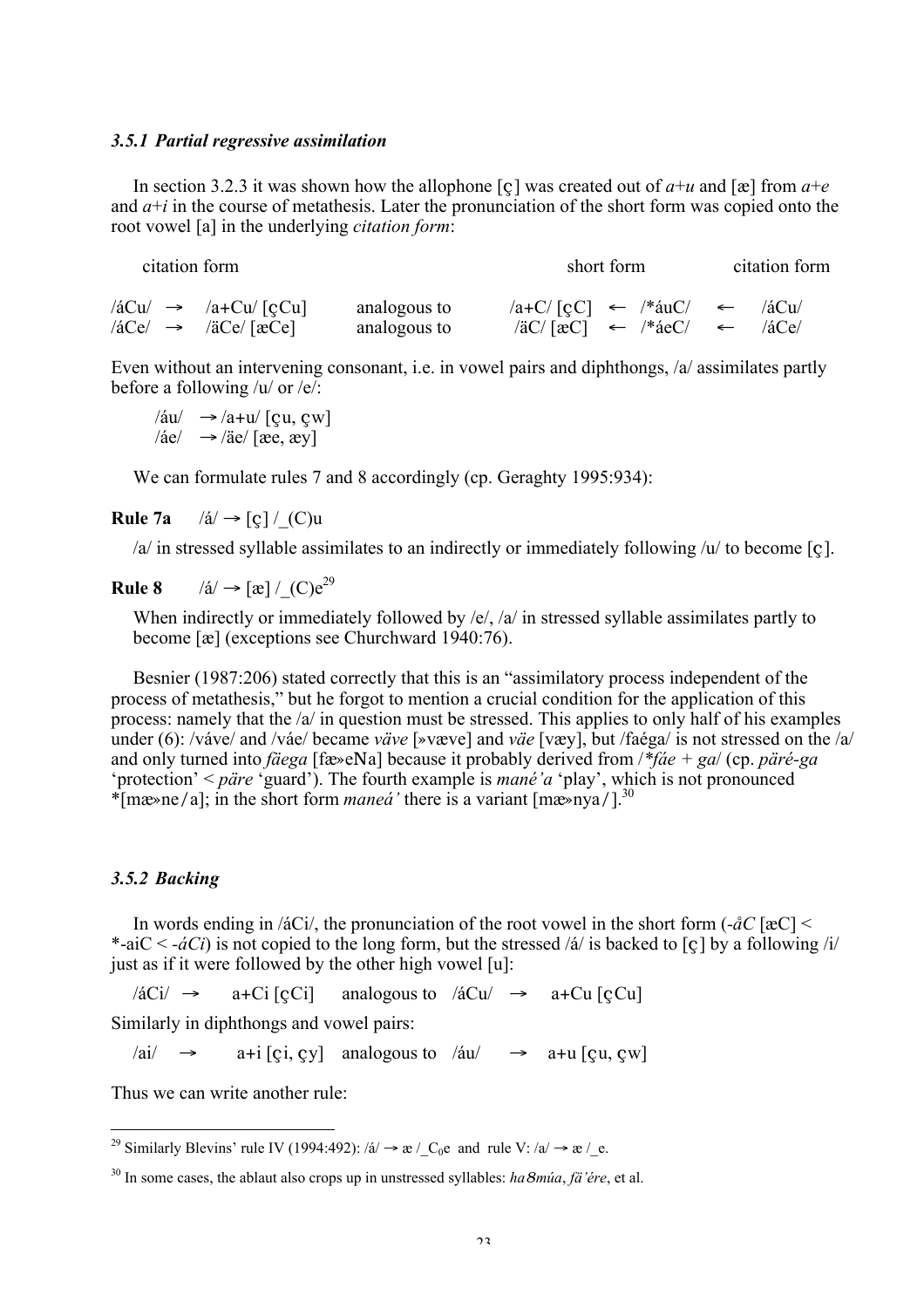Rule 7b  $/|a| \rightarrow |c| / (C)i$ 

and merge rule 7a (backing of  $/a$  to [c] before  $/u/31$  and 7b:

**Rule 7** /á/  $\rightarrow$  [ç] / (C)V<sub>high</sub> or /á/  $\rightarrow$  [c] / (C){i,u}

Expressed in binary features:

| $\lbrack \varsigma \rbrack$ | $\longleftarrow$ | adjacent to <i>i</i> |            | adjacent to u | $\rightarrow$ | c          |
|-----------------------------|------------------|----------------------|------------|---------------|---------------|------------|
|                             |                  |                      |            | u             |               |            |
| $[+back]$                   |                  | [-back]              | [-back]    | $[+back]$     |               | [+back]    |
| [+rounded]                  |                  | [-rounded]           | [-rounded] | [+rounded]    |               | [+rounded] |
| $[-high]$                   |                  | $[+high]$            | $[-high]$  | $[+high]$     |               | $[-high]$  |

By keeping Churchward's spelling it is possible to derive the citation form from the short form, which is not possible when following phonetic transcription: *tåk* [tæk] < *ta*+*ki* vs. *täk* [tæk] < *täke*.

While the shift from  $a$  (low central vowel) before  $a$  (high back vowel) to [c] (low back vowel) is phonologically natural and constitutes a partial assimilation, the contrary can be said for /a/ before /i/ (high front vowel) becoming [ç].This sound change prompts me to conclude that metathesis occurred first and the other phonological processes afterwards (according to the rules 7 and 8). The derivation of the ending  $[\alpha C]$  via \*[aiC] from the long form / $\alpha$ Ci/ seems more natural than a development via  $\ast$ [çiC] and [çCi] from /aCi/. Later, after metathesis had become wellestablished in Rotuman, rule 7b created an ablaut in the citation form from /áCi/ to [çCi], parallel to the one of / $\acute{a}$ Cu/ to  $\left[$ cCu $\right]$ .<sup>32</sup>

While the ablaut of  $/a$  in rule 7 until now only occurred when a stressed  $/a$  was followed by high vowels (rising diphthong), the same ablaut also appears in the short form if an originally unstressed /a/ receives the stress after metathesis and follows immediately after a high vowel (falling diphthong):

| citation form |               |          | short form    | example                    |                            |
|---------------|---------------|----------|---------------|----------------------------|----------------------------|
|               |               | phonemic |               | phonetic                   |                            |
| $/$ ú $Ca/$   | $\rightarrow$ | /uáC/    | $\rightarrow$ | [ $wcC$ ]                  | $hula \rightarrow hua + l$ |
| $/$ iCa $/$   | $\rightarrow$ | /iáC/    | $\rightarrow$ | $\lceil \text{vcC} \rceil$ | $piia \rightarrow pia+j$   |

These rules can be written as follows:

Rule 9a  $/ \acute{a}/ \rightarrow [c]/u$  C Rule 9b  $/ \acute{a}/ \rightarrow$  [c] / i\_C and summarised into one:

**Rule 9** /á/  $\rightarrow$  [ç] / V<sub>high</sub> C or /á/  $\rightarrow$  [ç] / {i,u} C

<sup>&</sup>lt;sup>31</sup> Similar to Blevins' rule III (1994:492): /a/  $\rightarrow$  ç / \_C<sub>0</sub>{i,u}.

<sup>&</sup>lt;sup>32</sup> Anttila (1989:63) separated Churchward's  $a8$  into  $\sqrt{a}8$  from a $\sqrt{\ }$  and  $\sqrt{\ }$  from a $\sqrt{\ }$  and thought both were "unambiguously analysable as sequences of two morphophonemes." Their origin is certainly different, but phonetically both Umlauts are identical and were written by Churchward the same way (*a*8).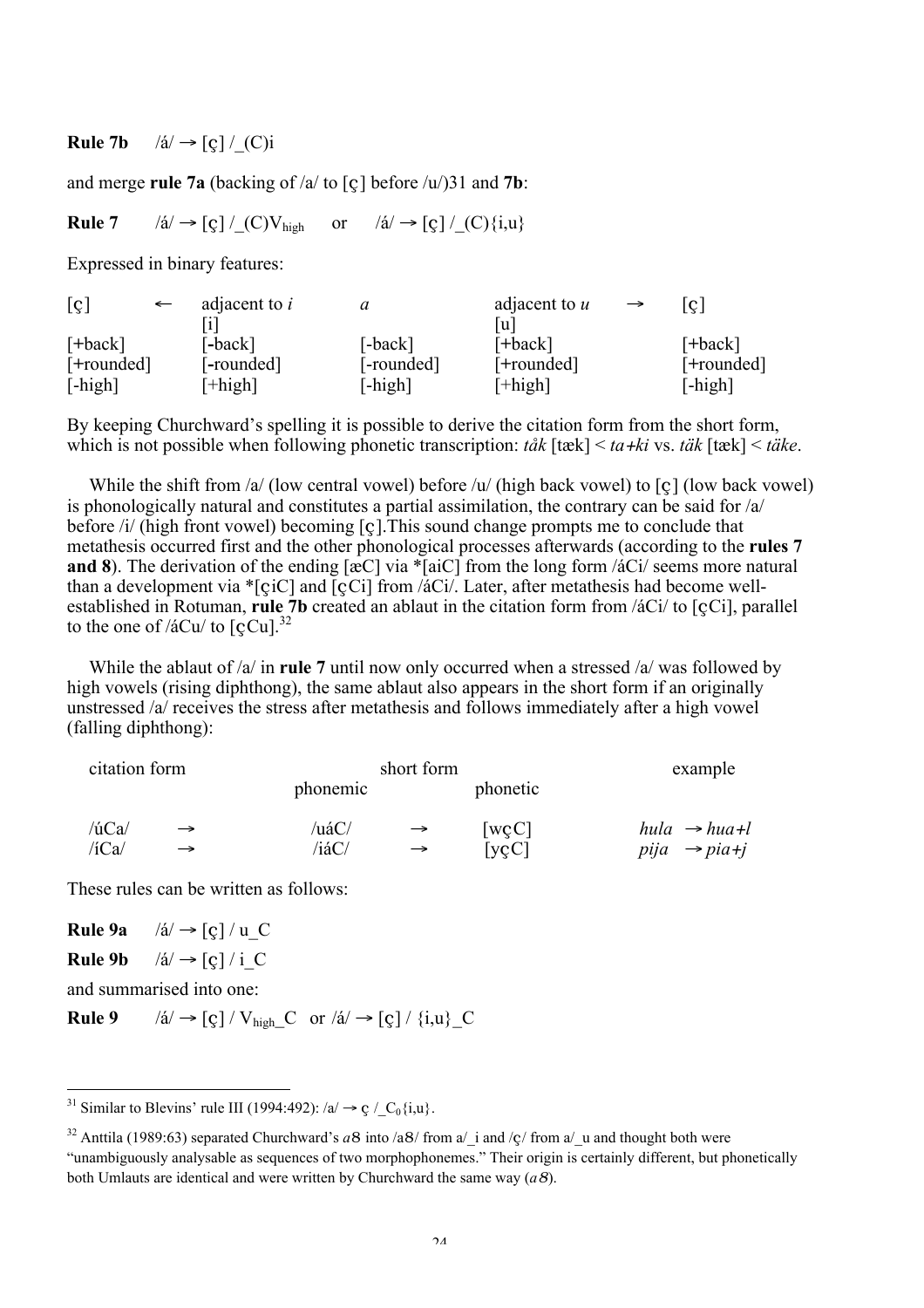The question is how /úaC/ changed into contemporary  $[w\phi \phi C]$ ? Two different ways seem possible:

| Ending of<br>complete<br>phase | rule | outcome           | rule            | outcome | rule             | outcome | rule | Ending of surface<br>form in incomplete<br>phase |
|--------------------------------|------|-------------------|-----------------|---------|------------------|---------|------|--------------------------------------------------|
|                                |      |                   |                 |         |                  | /waC/   | 9a   |                                                  |
| LúCa                           |      | $\langle$ úaC $/$ | $4 \rightarrow$ | ′uáC    | $9a \rightarrow$ | [uc@C]  |      | [wcC]                                            |



After metathesis and accent shift, either  $\alpha$  assimilated partly to the preceding  $\alpha$  and then the unstressed high vowel was weakened to a semivowel (rule 5) or vice-versa. Since high vowels are at the centre of so many morphophonemic changes in Rotuman, I assume that /u/ first caused /á/ to be backed (rule 9a) before becoming itself weakened to [w] (rule 5). Later the rule was applied to the other high vowel as well.

These forms are in contrast with words with vowel pairs in their root syllable whose final (nonhigh) vowel is deleted in the short form. A minimal pair is e.g.:

|     | short form              |              |                 |              | citation form | gloss        |
|-----|-------------------------|--------------|-----------------|--------------|---------------|--------------|
|     | surface form            |              | underlying form |              |               |              |
|     | <i>pua</i> + $k$ [pwck] | $\leftarrow$ | /puák/          |              | /púka/        | 'vine, rope' |
| VS. | <i>puak</i> [pwak]      |              | */puaák/        | $\leftarrow$ | /puáka/       | 'pig'        |

Perhaps the formerly geminate vowel prevented /a/ in the bottom line from being backed.

### 3.5.3 *e*-forms

A final (and **unstressed**)  $\alpha$  in the long form of words with a stressed high vowel in penultimate syllable (root syllable) is often raised and fronted to [e]. Churchward called this *e*-form "narrow version" (1940:14, 87f).<sup>33</sup> "The *a*-form conveys the idea of bigness or plurality, while the *e*-form conveys the idea of smallness or singularity" (Churchward 1940:87). In the incomplete phase, both *a-* and *e-*forms occur if there is no intervening consonant (other than /h //); otherwise, only the *a*form occurs:

Table 22: *e*-forms

| complete phase |        |                | incomplete phase |  |
|----------------|--------|----------------|------------------|--|
| <i>a</i> -form | e-form | <i>a</i> -form | e-form           |  |

 <sup>33</sup> In section 3.2 I mentioned that Besnier (1987:208) had been mistaken in listing *tife* and *huge* as examples of roots with final /e/. Their citation form ends in /a/, but the forms with an *e*-Ablaut are used much more often on the surface. The same applies to his example no. 10 on p.208: When he took *tife* and *huge* as the underlying roots of *tifa* and *huga*, why not do the same to the other three examples, *pije, puke, kuruge*?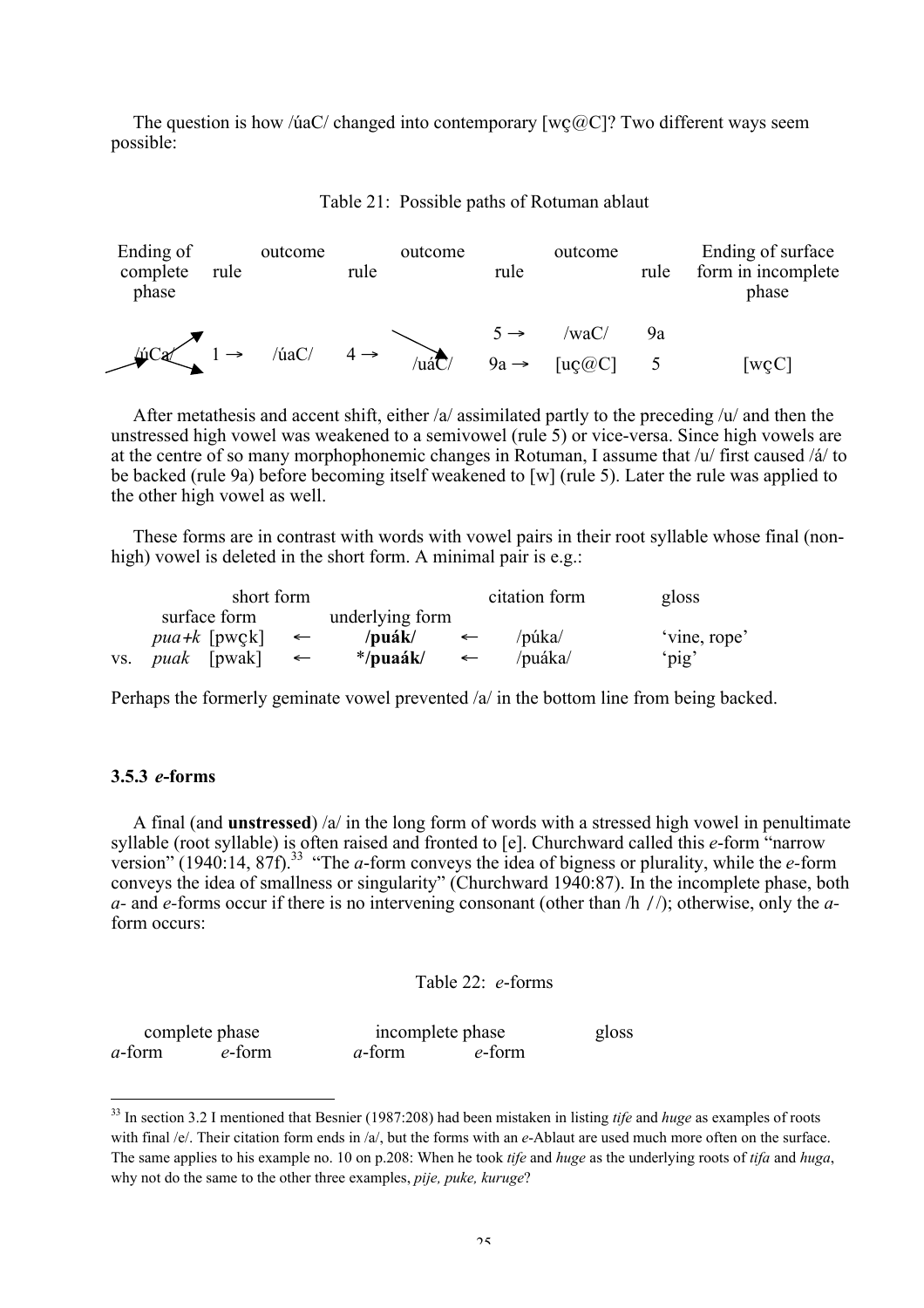| pija   | pije   | pia+j       |        | 'rat'          |
|--------|--------|-------------|--------|----------------|
| huga   | huge   | $hua + g$   |        | 'mind'         |
| i'a    | i'e    | $ia+$       | ie     | 'fish'         |
| tupu'a | tupu'e | $tupua + '$ | tupue' | 'immortal man' |
| keia   | keie   | keia        | keie   | 'poor'         |
| hanua  | hanue  | hanua       | hanue  | 'land'         |

**Rule 10** 
$$
\quad
$$
 /a/  $\rightarrow$  [e] /V<sub>high</sub>(C)

consisting of

**Rule 10a**  $\left| \alpha \right| \rightarrow$  [e]  $\left| i(C) \right|$ **Rule 10b**  $\text{/a/} \rightarrow \text{[e] / u(C)}$ 

I think this rule started out as partial progressive assimilation (rule 10a), similar to the Tongan regressive case (see below). Later it was extended to instances of the other high vowel (rule 10b), although it cannot be called assimilation any more, quite the contrary. This extension is parallel to the rule 7 of backing and rounding /a/ to [ç] which started off as a partial regressive assimilation (rule 7a) before it was applied to instances of /a/ before the other high vowel ([i]) as well (rule 7b). Chronologically, rules 10b and 7b may inhabit the same slot.

Until now, most phonological changes concerned stressed /a/, but here it is the unstressed /a/ in final position. Raising or partial assimilation of /a/ to preceding high vowels seems comparable to vowel raising in Tongan which also affects /a/ only and mainly results in partial regressive assimilation to a following high vowel: Proto-Tongic *\*a* became Tongan [e] next to front vowels and [o] next to back vowels (Pawley 1966:57, Biggs 1971:483; Tovey 1993). Tovey counted 75 cases of raising, of which only 16% constituted progressive assimilation, the remainder being regressive (even though he confused the terms). In Tongan as well as Rotuman, it is not relevant whether there is an intervening consonant or not. "Unstressed /a/ is often raised in the environment of a non-low vowel, a rule which yields morphophonemic alternation in reduplications, e.g. *pelepela, monumanu, hinehina* and compounds, e.g. *ta'e* 'excrement', *te'elango '*fly's excrement, wax, candle' (Geraghty 1995:939). Cp. Some examples of Tongan ablaut: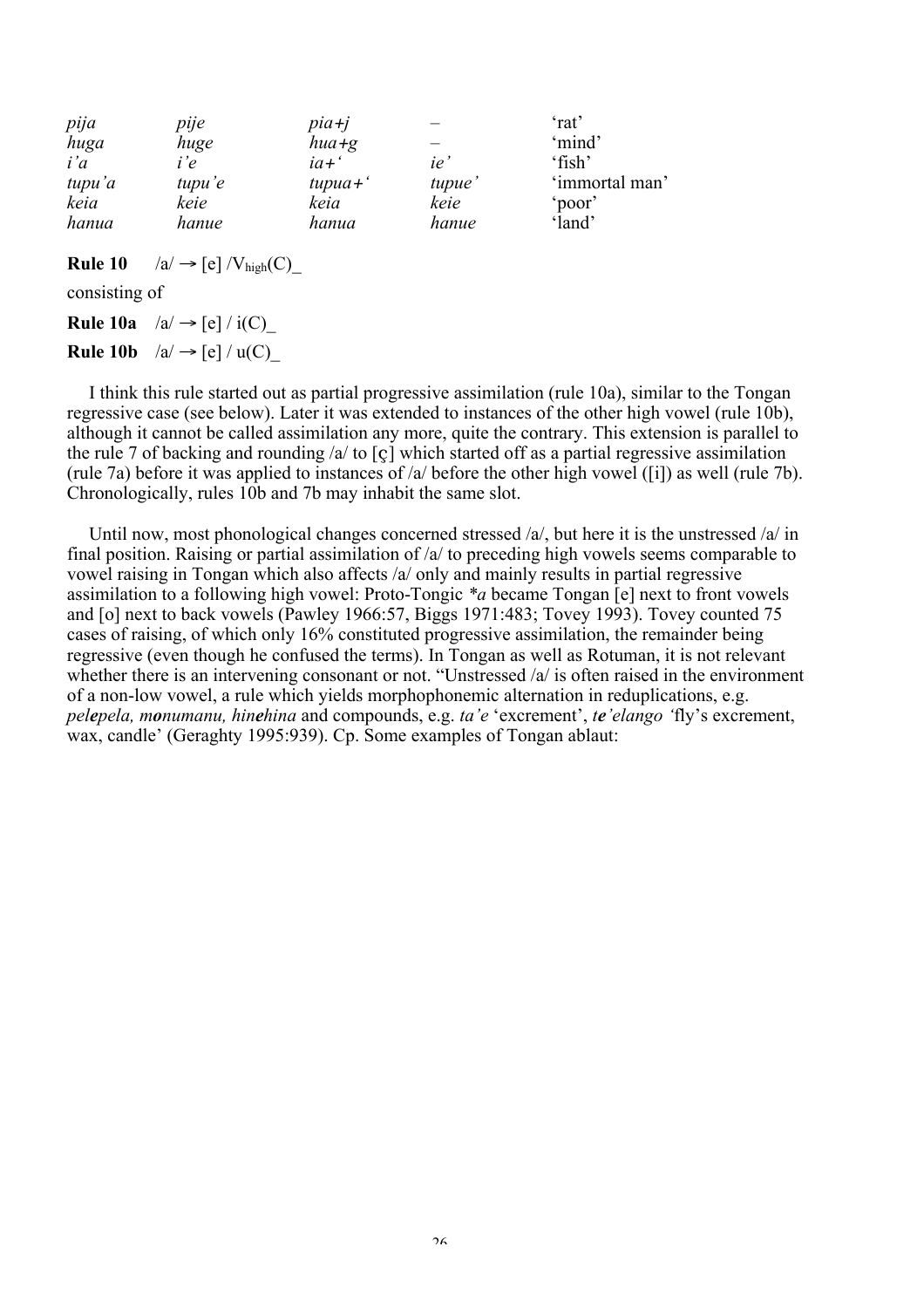| Rotuman                  | Tongan              | East 'Uvean | Samoan               | gloss                                           |
|--------------------------|---------------------|-------------|----------------------|-------------------------------------------------|
| ka 8rka 8ru<br>matua'rau | kolukalu<br>motulau | kalukalu    | 'alu'alu<br>matu#lau | 'jellyfish'<br>'fish sp. ( <i>Parupeneus</i> )' |
| $ma8$ unu                | mounu               | mounu       | $ma$ #unu            | 'bait'                                          |
| telua                    | luo                 | luo         | lua                  | 'hole (in ground)'                              |
| 'a Situ                  | 'eitu/matupu'a      |             | aitu                 | 'God'                                           |

| Table 23: loanwords in Rotuman without Tongan ablaut $o/e < *a$ |  |  |  |  |
|-----------------------------------------------------------------|--|--|--|--|
|                                                                 |  |  |  |  |

Since Rotuman has borrowed heavily from Tongan and other West Polynesian languages, it might be conceivable that some morphophonemic changes were also due to Tongan influence. But which change was triggered by the Tongan ones?

## Table 24: Comparison of Tongan and Rotuman vowel changes

| rule | Tongan                                    | Rotuman                                                                                                     | rule           |
|------|-------------------------------------------|-------------------------------------------------------------------------------------------------------------|----------------|
| T1   | $ a  \rightarrow  0  / (C) \{0, u\}^{34}$ | $\text{/}\acute{a}\text{/}\rightarrow\lceil\text{c}\rceil\text{/}$ (C)u                                     | R7a            |
| T2   | $ a  \rightarrow  e  / (C) \{e, i\}$      | $\text{/}\acute{a}\text{/}\rightarrow\lceil \text{ }x \rceil \text{/}$ (C)e<br>$ a  \rightarrow  e  / i(C)$ | R8<br>R10a     |
| T3   | devoicing of final vowel                  | elision of final vowel                                                                                      | R <sub>2</sub> |

| Rule           | changes                               | environment / conditions                                                                                                                                                                                                           | assimilation |
|----------------|---------------------------------------|------------------------------------------------------------------------------------------------------------------------------------------------------------------------------------------------------------------------------------|--------------|
|                |                                       |                                                                                                                                                                                                                                    |              |
| T1             | $backing + raising + rounding$        | before a back rounded vowel                                                                                                                                                                                                        | regressive   |
| R7a            | $backing + rounding$                  | before a high back rounded vowel                                                                                                                                                                                                   | regressive   |
|                |                                       |                                                                                                                                                                                                                                    |              |
| T <sub>2</sub> | fronting $+$ raising                  | before a front vowel                                                                                                                                                                                                               | regressive   |
| R <sub>8</sub> | fronting                              | before a mid-high vowel                                                                                                                                                                                                            | regressive   |
| R10a           | fronting $+$ raising                  | after a high front vowel                                                                                                                                                                                                           | progressive  |
|                |                                       |                                                                                                                                                                                                                                    |              |
| T <sub>3</sub> | devoicing of high vowel <sup>35</sup> | if the high vowels (1) are short and<br>unstressed, (2) follow a voiceless<br>consonant, (3) are situated in final<br>position of a morpheme and (4a) stand at<br>the end of an utterance or (4b) precede a<br>voiceless consonant | lenition     |
| R <sub>2</sub> | elision of final vowel                | $V_2$ is deleted if it is identical with $V_1$ or<br>if $V_1$ is not further back than $V_2$ and<br>if $V_2$ is not lower than $V_1$                                                                                               | progressive  |

I think that R7a and R8 are simply extensions of vowel changes from the short form to the less frequently used long form. Rotuman ablaut formation is not comparable to Tongan ablaut but

<sup>&</sup>lt;sup>34</sup> "In Tongan *a* unaccented becomes *o* when the next vowel is *u*, though a consonant may intervene. (I first saw this rule formulated by A.M. Hocart "Man", vol. XV, p. 149 note). This change is still going on: *tanu* 'bury', has a passive *tanu-mia*, which is frequently pronounced *tonu-mia*" (Collocott 1922:187).

<sup>&</sup>lt;sup>35</sup> The low vowel /a/ is devoiced under conditions 1,3,4 (though only following /h/), but oddly not the mid vowels.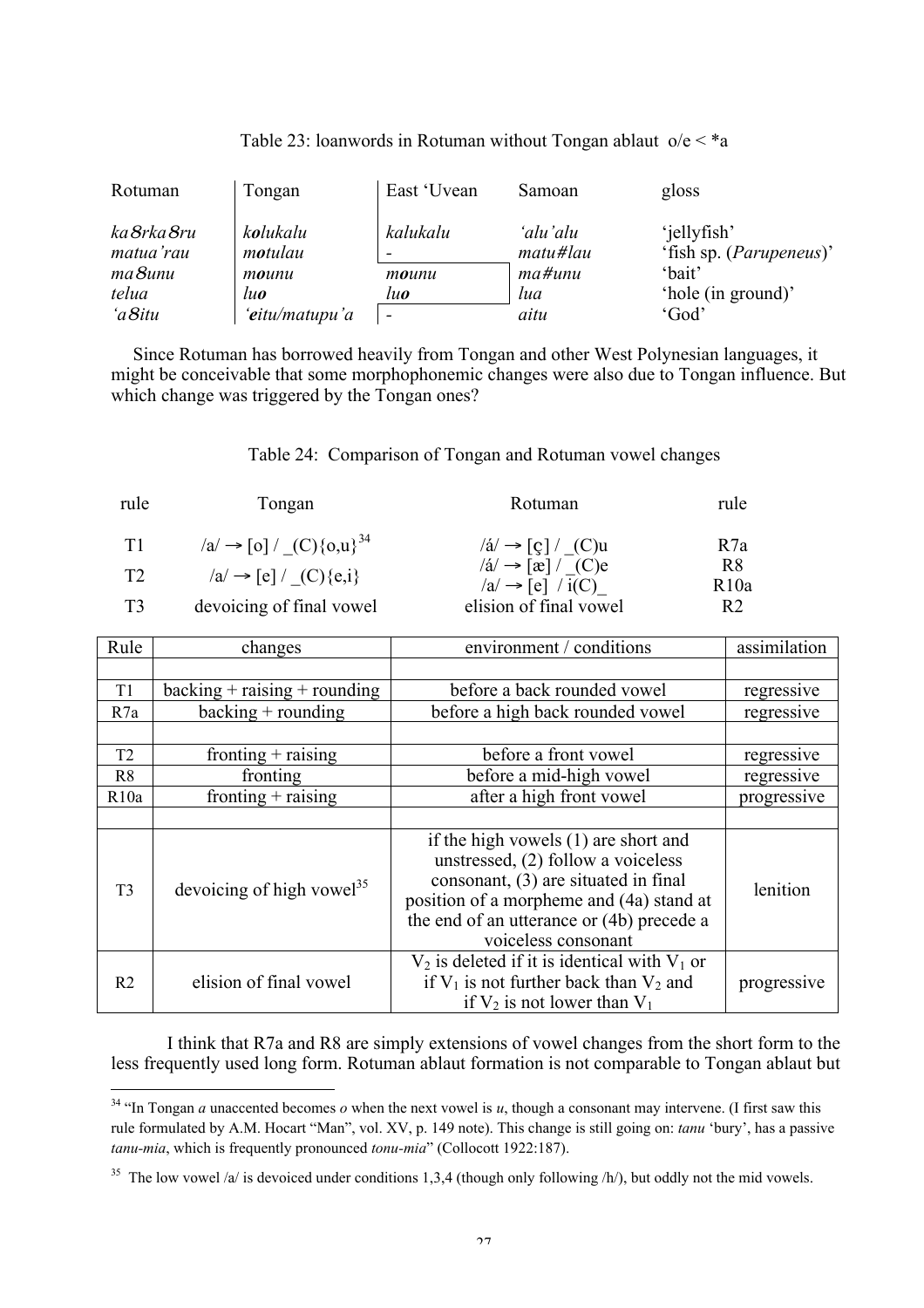constitutes an independent parallel development. Deletion of final vowel (R2) is part of a larger process (short form derivation) which started several centuries ago whereas devoicing of final vowels in Tongan seems to be a more recent development.

### 4 Morphological aspects of suffixation and metathesis

Rotuman affixes can be distinguished in several ways, e.g. whether they are directly inherited or borrowed and whether they are still productive or fossilised. Suffixes especially can be further grouped into those which are attached to the short form or incomplete phase of a root word and others which cling on to the complete phase or citation form of a root. The last case violates a fundamental rule of Rotuman morphology, that all morphemes in a compound must be in their incomplete phase except the last one. That is why suffixes have to be included in a discussion of Rotuman short form derivation since some of them can be attached to the complete phase of a root.

|               |           |                  | productive ones |                 |               |                |                    |
|---------------|-----------|------------------|-----------------|-----------------|---------------|----------------|--------------------|
|               | root word |                  |                 |                 | added to      |                |                    |
| Accent        | citation  | short            | Gloss           | suffix type     | citation form | short          | Gloss              |
|               | form      | form             |                 |                 |               | form           |                    |
|               |           |                  |                 |                 |               |                |                    |
|               | húla      | huá 8l           | 'month'         | <b>INDEF</b>    | húle-t        |                | 'a/one month'      |
|               | há 8ni    | hån              | 'woman'         | <b>INTERROG</b> | há8ni-s       |                | 'which woman?'     |
|               | tá'a      | tá'              | 'that $(2P)$ '  | <b>ORN</b>      | tá'a-g        |                | 'that'             |
| Remaining     | hó'a      | hoá <sup>'</sup> | 'carry'         | <b>DIR</b>      | hó'a-me       |                | 'bring here'       |
| unmoved after | máka      |                  |                 |                 | (iris)        |                | '(they)            |
| suffixation   |           | mák              | 'sing'          | <b>PRON</b>     | máka-risa     |                | are singing'       |
|               | fúti      | füt              | 'pull'          | TR              | fúti-a        |                | 'pull'             |
|               | fúti      | füt              | 'pull'          | $(DIR+)PERF$    | fúti-me-a     |                | 'have pulled here' |
|               | fóra      | foár             | 'tell'          | <b>PERF</b>     |               | foár-'ia       | 'already told'     |
| Shifting to   | móse      | $m\ddot{o}s$     | 'sleep'         | <b>NOM</b>      | mosé-ga       |                | 'place to sleep'   |
| penult of     | móse      | $m\ddot{o}s$     |                 | <b>MODIF</b>    |               | $m\ddot{o}s$ - | 'put to sleep'     |
| suffixed form |           |                  | 'sleep'         |                 |               | 'á8ki          |                    |
|               |           |                  |                 | fossilised ones |               |                |                    |
| remaining     |           |                  |                 |                 |               |                |                    |
| unmoved after | mára      | mar              | 'suffer'        | <b>PERF</b>     |               | már-tia        | 'have suffered'    |
| suffixation   |           |                  |                 |                 |               |                |                    |
| shifting to   | múri      | mür              | 'end $(n)$ '    |                 | muriá'a       |                | 'end $(vi)$ '      |
| penult of     |           |                  |                 |                 |               |                | 'stick to'         |
| suffixed form | púlu      | pul              | 'gum'           | <b>TR</b>       | pulúfi        |                |                    |

Table 25: Suffixation and stress placement

Why is that so? It is remarkable that the only (productive) suffixes which can be attached to the short form of a root are borrowed. The suffixes on the left are unlikely to have been borrowed (though -(*á*)*ga* is ambiguous) whereas -*'a*8*ki* '(relational, causative, instrumental, prepositional, durative, moderative)' and - '*ia* '(resultative)<sup>36</sup> are obvious borrowings from Tongan, even including fine nuances of meaning (see also Biggs 1965:414). Consequently one explanation of the

 $\overline{a}$ 

<sup>36</sup> Cp. *ia* in East 'Uvean.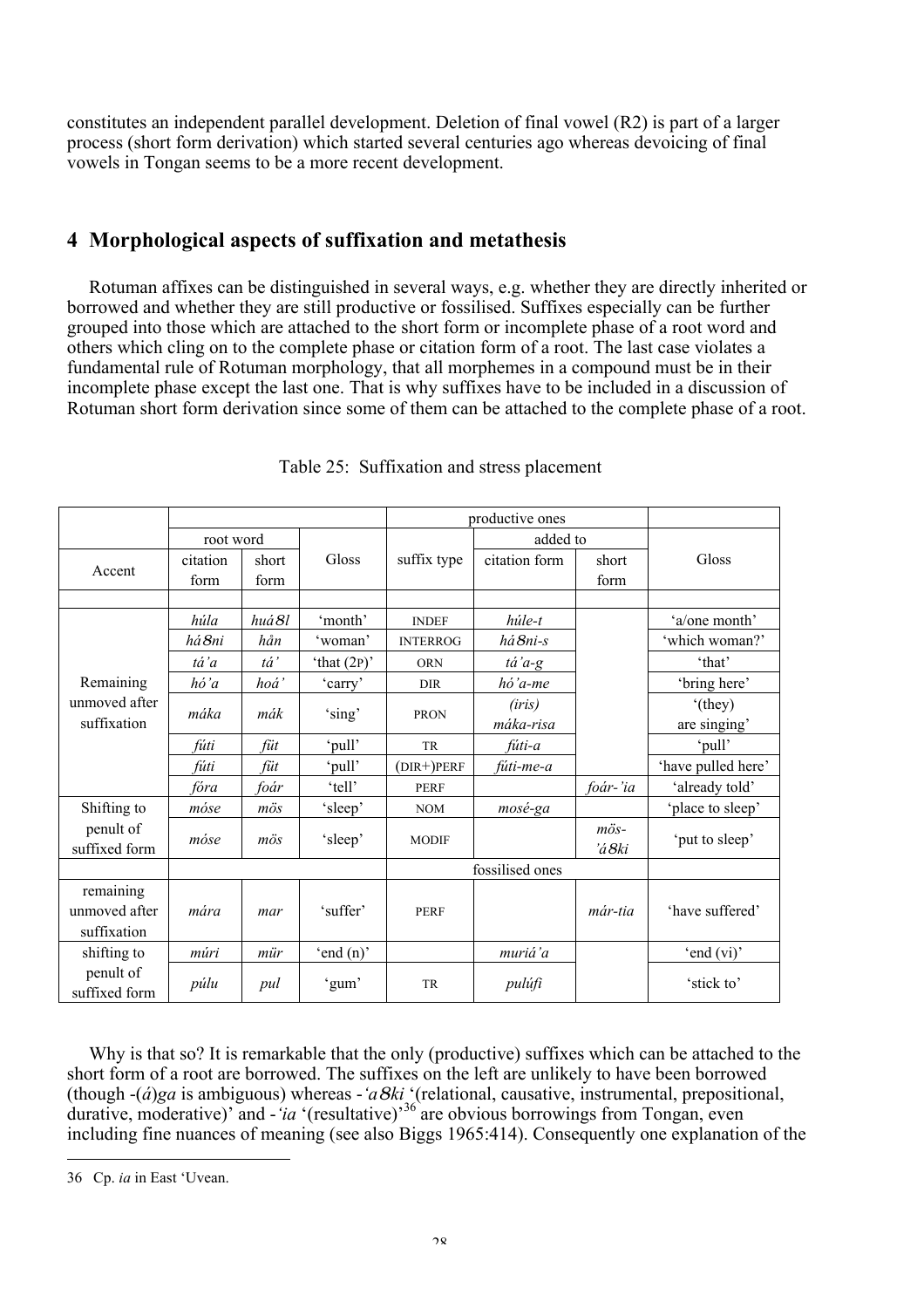different behaviour of Rotuman roots at suffixation is that suffixes attached to the complete phase are older than the ones connected to the incomplete phase of nouns and verbs. They were productive already at a time when there were no short forms and metathesis (yet) in Rotuman. After this fashion caught on, bases before the "old" suffixes were not subjected to metathesis whereas the two "new" suffixes were attached to the incomplete phase of Rotuman roots. Which is understandable because the short form of a word is the much more frequently used surface form.

Incidentally, all suffixes on the bottom left in the above table which cause the accent to shift to the penultimate syllable of the suffixed word form their incomplete phase regularly. But many of the suffixes attached to the complete phase of a root (top left column of Table 25) do not form their short forms regularly; often, a final vowel is simply elided which would be metathesised elsewhere. It seems to me as if some present citation forms were later creations:

| rule<br>no.       | short<br>form        | current<br>citation form | expected<br>form | gloss                      |
|-------------------|----------------------|--------------------------|------------------|----------------------------|
|                   | máka-ris             | máka-risa                | *maka-rias       | '(they) are dancing'       |
|                   | ófi-en               | ófi-ena                  | *ofi-ean         | 'finished'                 |
|                   | há'u-m               | há'u-me                  | *ha'üm           | 'arrive here'              |
| $1 + 4$<br>$1+3b$ | mose-ág<br>fäeag-'åk | mosé-ga<br>fäeag-'á8ki   |                  | 'place to sleep'<br>'tell' |
| $1+3a$            | pülüf                | pulúfi                   |                  | 'stick $(v)$ '             |

### Table 26: Regular and irregular short forms of suffixes

Is this sufficient evidence that the two "phases" (citation form and short form) had already existed before the Rotumans started to borrow words and morphological elements from Tongan?

### 5 The stress factor

Table 25 also showed that only two of the currently productive suffixes cause the accent to shift from the penultimate syllable of the root to the penult of the suffixed word. Only the nominalising and the modificatory suffixes do so. Why these two? Perhaps it is because they carry more weight than the others: (1.) they consist of at least one syllable even in their short forms, and (2.) one (the modificatory suffix) changes the meaning considerably and the other (the nominalising suffix) causes a change in word class.

### 5.1 Word accent

I agree with Biggs (1959:24) and Blevins (1991:1, 1994:497) that vowel length is not phonemic in Rotuman, but accent is. Just as in Fijian (Schütz 1985:54) and Tongan, there is no long vowel "in a position where it would receive the stress if it were a normal vowel" (Churchward 1953:10). It was shown earlier (in section 3.5.1; cp. Churchward 1940:75) that the accent is responsible whether *vowel assimilation* occurs in Rotuman or not.<sup>37</sup>

 <sup>37</sup> In rare cases unstressed /a/ is also assimilated: *fa*8*víri* (< /faviri/), *ha*8*múa* (< /hamua/), *ka*8*ría* (< /karia/), *ta*8*íri* (< /tairi/), etc. (see also Churchward 1940:76).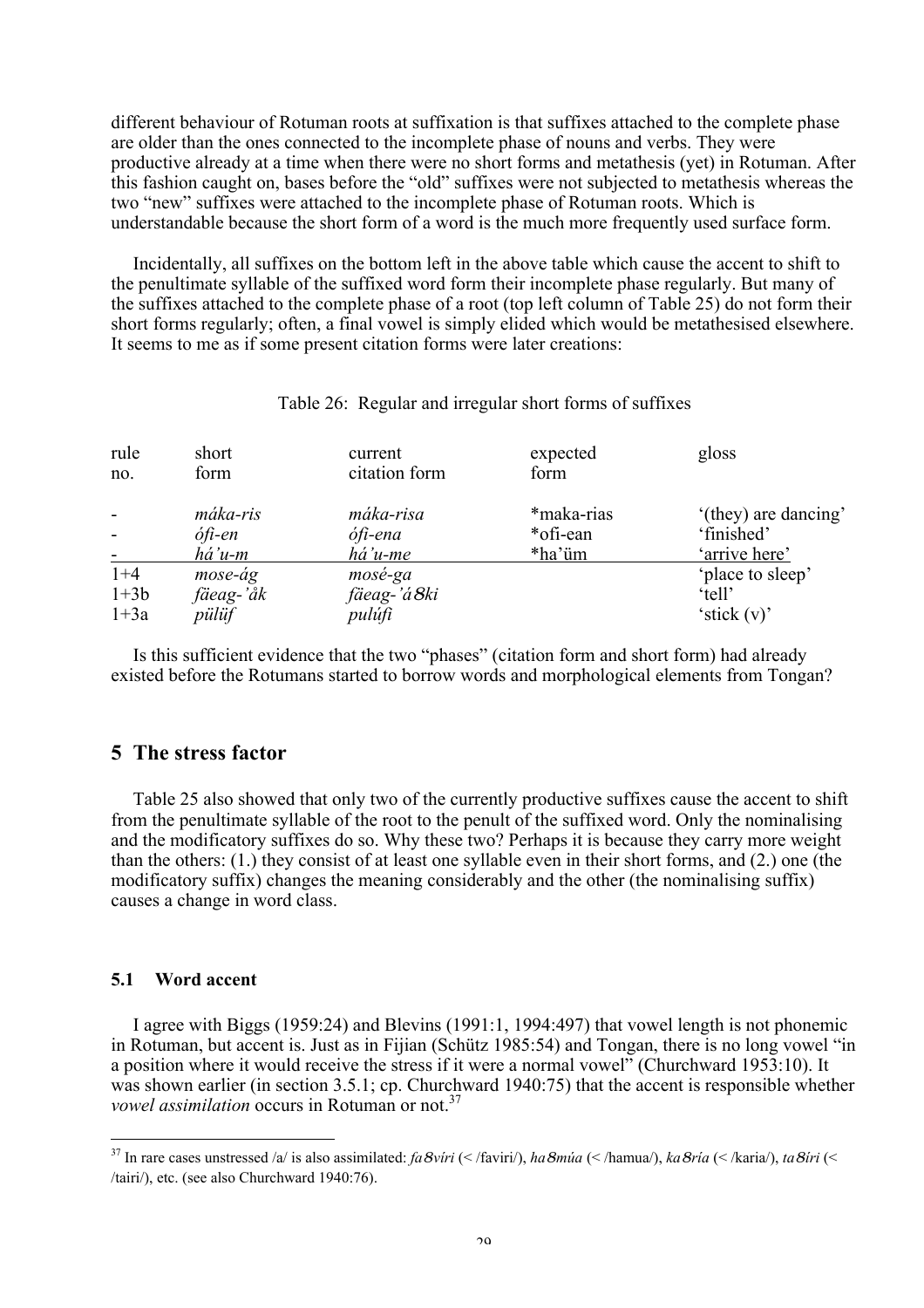The difference in stress between citation forms and short forms is striking (Churchward 1940:75, Hocart ms [1913]:4897). "Long forms are always stressed on the penultimate syllable, short forms on the last syllable. Since forms differing only in the position of stress occur, it is considered to be phonemic, e.g. /*fáfa*/ 'await' vs. /*fafá*/ 'challenge' (Biggs 1959:24, also 1965:388). In a few cases minimal pairs (of homographs) can be found, i.e. two forms which differ only in their stress pattern (without additional lengthening), e.g. *'ío-m* 'look here!' (< *'ío* + directional suffix *-me*) vs. *'ióm* 'drink' (< *'imo* + metathesis).

Churchward saw the causal chain exactly the other way round: "Words ending in a long vowel, however, take the accent on the final syllable. Except ... when a suffix is added the accent remains where it was" (Churchward 1940:75) – although then it won't be on the penultimate syllable any more.

The suffixes can be grouped into those that let the accent remain on the penult of the root and others which demand it to shift to the penult of the suffixed word. For example:

| accent      | root     |                      | gloss      | affix        | affixed form    |                       | gloss          |
|-------------|----------|----------------------|------------|--------------|-----------------|-----------------------|----------------|
|             | phonemic | phonetic             |            |              | phonemic        | phonetic              |                |
|             |          |                      |            |              |                 |                       |                |
| shifting to | /mose/   | >mose                | 'sleep'    | <b>NOM</b>   | /mose-ga/       | [mo»seNa]             | 'bed'          |
| penult of   | /hanisi/ | [ha»nisi]            | 'love'     | <b>RECIP</b> | /hai-hanisi-ga/ | [ $h$ çihani» $s$ iNa | 'love one      |
| suffixed    |          |                      |            |              |                 |                       | another'       |
| form        | /fere/   | $\sqrt{\text{er}}$   | $'$ fly'   | <b>MODIF</b> | /fer-/aki/      | [fer»/çki]            | 'fly with'     |
| remaining   | //ihi/   | $\sqrt{\frac{1}{1}}$ | 'invite'   | <b>DIR</b>   | $//ihi-me/$     | $\sqrt{\frac{1}{2}}$  | <i>'invite</i> |
| unmoved     |          |                      |            |              |                 |                       | here'          |
| after       | /kéle/   | [»kele]              | 'see'      | <b>PRON</b>  | /kéle-na/       | [»kelena]             | 'look at'      |
| suffixation | /ravá/   | [ra»va]              | 'defeated' | TR           | /ravá-tia/      | [ra»vatia]            | 'have          |
|             |          |                      |            |              |                 |                       | been           |
|             |          |                      |            |              |                 |                       | defeated'      |

Table 27: Stress placement in affixed forms

With some high-frequency suffixes (the nominalising, reciprocal and modificatory suffixes), stress shifts to remain on the penult of the suffixed form. But the accent remains unmoved on the root in spite of pronominal, directional or transitive suffixation. It is remarkable that the accent only shifts right to the (new) penultimate syllable of the now compounded word after adding suffixes which were certainly (in the case of  $-\hat{a}8k$ *i*)<sup>38</sup> or possibly (in the case of  $-(\hat{a})ga$ ,  $-\hat{a}'a$ ) borrowed from Tongan. My explanation for this is that these suffixes were not borrowed in isolation but first as parts of compound loanwords and regarded as a stress unit in Rotuman; therefore stress was placed on the penult. Once they had borrowed a sufficient number of root words and compounded forms, the Rotumans could identify the suffixes as separate morphemes and use them productively themselves (cp. Ross' observation that it is much more likely for a language to borrow content words rather than bound morphemes).

In the Tongan source words themselves "the accent moves in suffixed forms to the right in order to remain on the penult. Similarly prepositions with two vowels build a stress unit together with the following article -*e* and let the accent move. The same applies if aspect markers like *'óku*

<sup>&</sup>lt;sup>38</sup> Cp. Fijian *-yaki*, which is the only one of the disyllabic transitive suffixes which attracts the main accent (Arms 1974:95).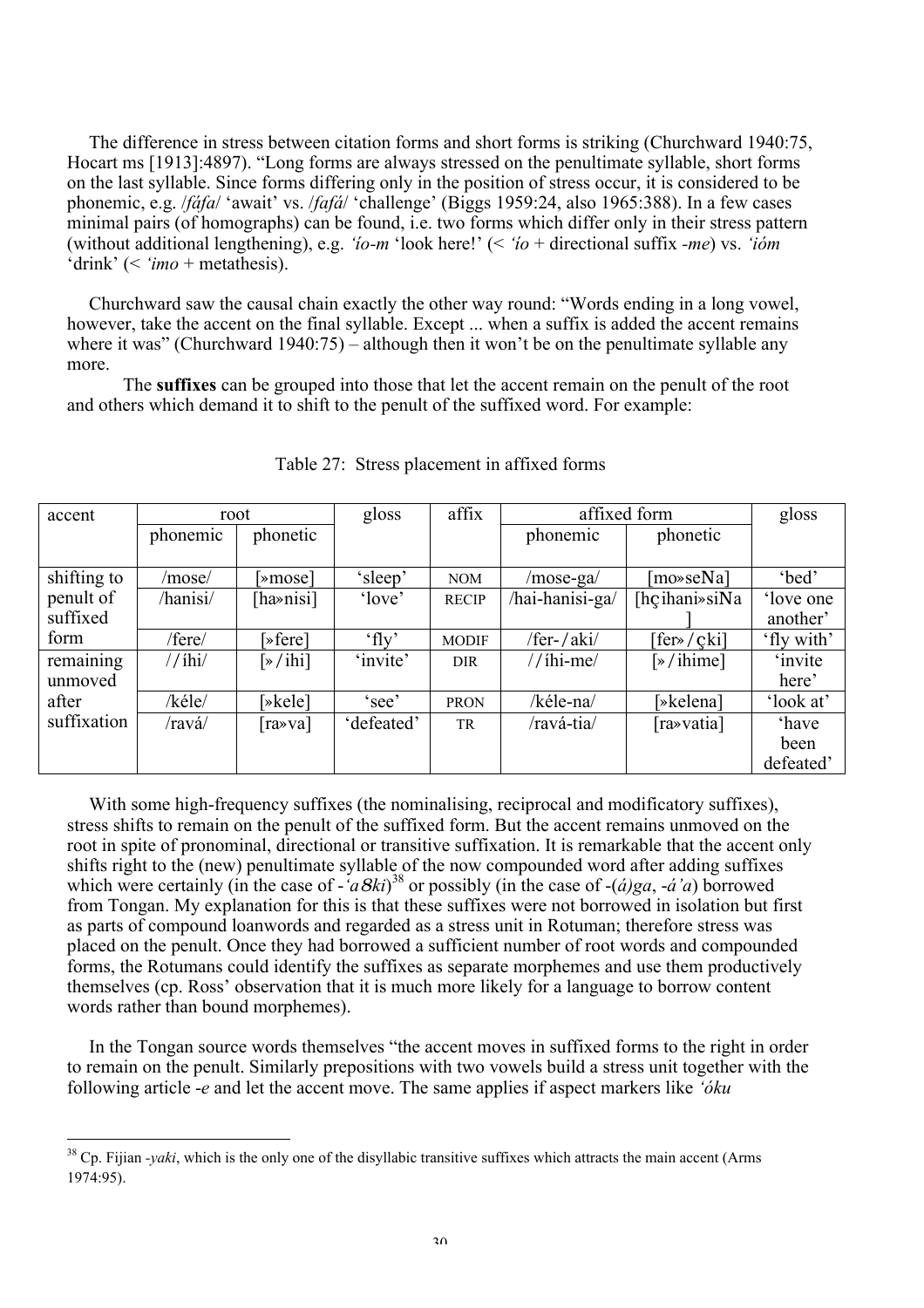'(present)', *ná'a* '(past)', *kúo* '(perfect)' and the conjunction *péa* 'and' are followed by SG- and DL-markers" (Feldman 1978:134f).

There would be a nice and clean-cut separation, as depicted in the table above, if directly inherited suffixes like the directional markers or pronominal elements would only be affixed to the citation form and if the accent would remain unmoved after suffixation, whereas in all other cases borrowed suffixes were always attached to short forms. Alas, the accent before *-'ia* does not shift although this suffix looks like a loan; also alimental pronominal suffixes can be attached to the short form in rare cases  $39$ 

### 5.2 Stress shift and Tongan definitive accent

As mentioned above, stress falls regularly on the penultimate syllable of words in their complete phase but on the final syllable in the incomplete phase. However, both rules can be reconciled because a new stress group is created: the short form usually does not stand on its own but must be followed by a dependent morpheme (article, adjective, adverb or the like). A noun phrase can be changed as follows:

| citation form | gloss                                      | short form $+$ article |                             | gloss                         |
|---------------|--------------------------------------------|------------------------|-----------------------------|-------------------------------|
| mori          | $[\triangleright \text{mori}]$ 'orange(s)' | mör ta                 | $\vert \text{emorta} \vert$ | 'the oranges (specific ones)' |
| ta 8ku        | $[\ast$ tcku] 'doctor(s)'                  | ta+k ta <sup>40</sup>  | $\triangleright$ tcktal     | the doctor                    |

The newly created (larger) accent unit is once again stressed on the penult. It is reflected in the indigenous way of spelling in that a noun in its incomplete phase is often written together with the following definite article *ta*: *Itu'muta* (< *Itu' mut ta*) 'the cut-off district', *ö'fata* (< *ö'f™ ta*) 'the father', *hånta* 'the woman', *mumueta* 'the first', etc.

Aside from the large proportion of Tongan loanwords in the Rotuman lexicon, there are further similarities between both languages, one of which is the accent shift and the derivation of the short form compared to the "definitive accent" in Tongan.

To make a noun phrase "definite or generic" in Rotuman, the primary stress shifts from the penultimate to the final vowel of the last word (Churchward 1953:6-10, 12, 25-27, 268-289). In Rotuman the long or citation form is semantically "definite, specific or generic", whereas the short form signifies something indefinite or unspecific. On the other hand in Tongan, a noun phrase with regular stress on the penult is unspecific and made specific by putting a "definitive accent" on the final syllable.

 <sup>39</sup> They are identical with the short form of the alimental possessive pronouns. For example: *mák-'e-n*, *hát-'e-u*, *nóh- 'e-ris*, etc. in contrast to the continuous verb forms *mák-ana*, *háta-u*, *nóho-a-ris*, etc. As with the alimental possessives, the meaning of these compounded intransitive verb forms is something like 'have a turn to do X ' or 'do one's share of X' (where X stands for the literal meaning of the root of the verb). The present generation of Rotumans (Ravai Shaw, p.c. 3/2000) does not see a difference in meaning between both verb forms with pronominal suffixes and considers the second form (such as *mák-'en*) to be a variant of the supposedly correct form (here *máka-na*) or regards the suffix as the alimental possessive pronoun without the possessed noun and writes it separated from the verb: *ia mak 'en* 'she danced (her part)', 'it was her turn to dance '.

<sup>40</sup> The last syllable of the English source word was regarded in Rotuman as the postposed definite article.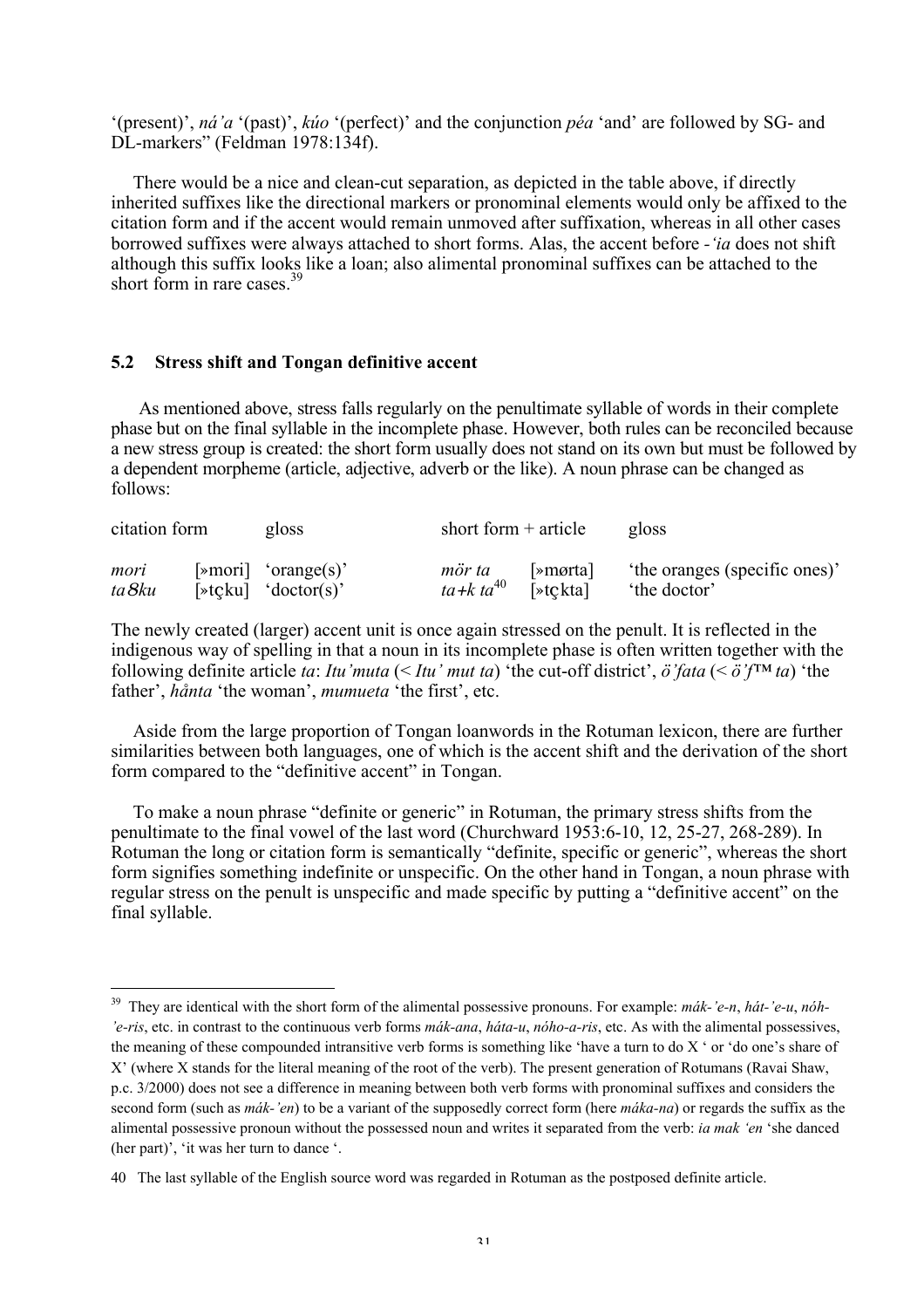There is also some formal overlap if the noun phrase contains several words: "In both languages, moreover, the general rule is that when a nounal or pronominal group which is definite is extended by the addition of one or more qualifying words, the definitive accent (or its Rotuman counterpart) is carried on to the new end of the group. This ... is the most interesting and perhaps the most vital feature of the whole phenomenon." (Churchward 1953:269f).

The *functions* of the accent shift in both languages are very similar: "The functions of the stress on the final syllable in Tongan, which are, broadly speaking, emphatic and definite, by contrast with stress on the penult, which is non-emphatic and indefinite, are analogous to the uses of the complete and incomplete phases of Rotuman respectively." (Milner 1971:418).

Besnier (1987:204) described definitive accent in Tongan as the "phonemic gemination of the last vowel ... of an NP." In Rotuman, if a vowel in final syllable is stressed, it is automatically lengthened. I cannot see the difference when Hovdhaugen calls a comparable phenomenon in Samoan – the "locative accent" (Condax 1989) – *vowel lengthening*. The Samoan locative accent "has nothing to do with the definitive accent we find in Tongan and Tokelauan. But the definitive accent in those languages is not so much an accent on words as on phrases. This type of accent can also sporadically be heard in Samoan, especially on Savai'i. It may be due to influence from Tongan or Tokelauan and it is a very marginal phenomenon in Samoan" (Hovdhaugen 1992:284 fn.4).

 $\overrightarrow{A}$  definitive accent is also productive in Niuafo'ou<sup>41</sup> and East 'Uvea which were both heavily influenced by Tongan, as well as Tokelau and East Futunan. The accent shift in these languages is said to be "very old," whatever time frame this might mean, and cannot result solely from Tongan influence, since the languages in question had participated in this innovation already in its very early stage of development (Tsukamoto 1994:54).

Clark (1974) and Tsukamoto (1994:49f) saw the *origin* of the Tongan definitive accent in the deletion of the PPn deictic clitic *\*ra*. As part of a regular sound change, PPn *\*r* became Ø, and the unstressed vowel *a* assimilated as usual in Tongan to the preceding vowel. Similar scenarios apply to Niuafo'ou, East Futunan and East 'Uvean (Tsukamoto 1994:54).

### ROTUMAN

| *húla ta<br>*móri he                  | $>$ *húal ta<br>$>$ *móir he           | > huál ta<br>$>$ mör he |            | the moon<br>'a orange'  |                                          |
|---------------------------------------|----------------------------------------|-------------------------|------------|-------------------------|------------------------------------------|
| <b>TONGAN</b><br>*fále ra<br>*fále na | $>$ *falé ra <sup>42</sup> $>$ *falé a |                         | $>$ *falée | $>$ falé<br>$>$ falé na | 'that house'.<br>'that house over there' |

Besnier (1987:204) saw similarities as well: "The specific forms of words in both languages are posited as having arisen historically as the result of suffixal deictic particles that dropped after having attracted the strictly penultimate stress in both languages to the last vowel of words marked for specificity. Residues of such particles are found in both languages (e.g. Rotuman *-ta* 'one' and Tongan *-ni* 'this', etc.)." Rotuman *ta* is not enclitic, but rather a postposed definite article; it might have derived from the shortened form of a demonstrative (*ta'a* 'that (correlate to the 2<sup>nd</sup> P)', *täe* "That one over there (correlate to the  $3<sup>rd</sup>$  P)").

<sup>&</sup>lt;sup>41</sup> "The Niua Fo'ouans raise the voice on final words and syllables, giving the language a cadence not unlike that of Samoan" (Collocott 1922:188).

<sup>&</sup>lt;sup>42</sup> Tsukamoto reconstructed PTo  $*ra$  'that one over there (deictic element, correlate to the 3<sup>rd</sup> P).' Clark derived it historically from a third deictic suffix *\*-e* beside -*ni* 'here' and '-*na* 'there'.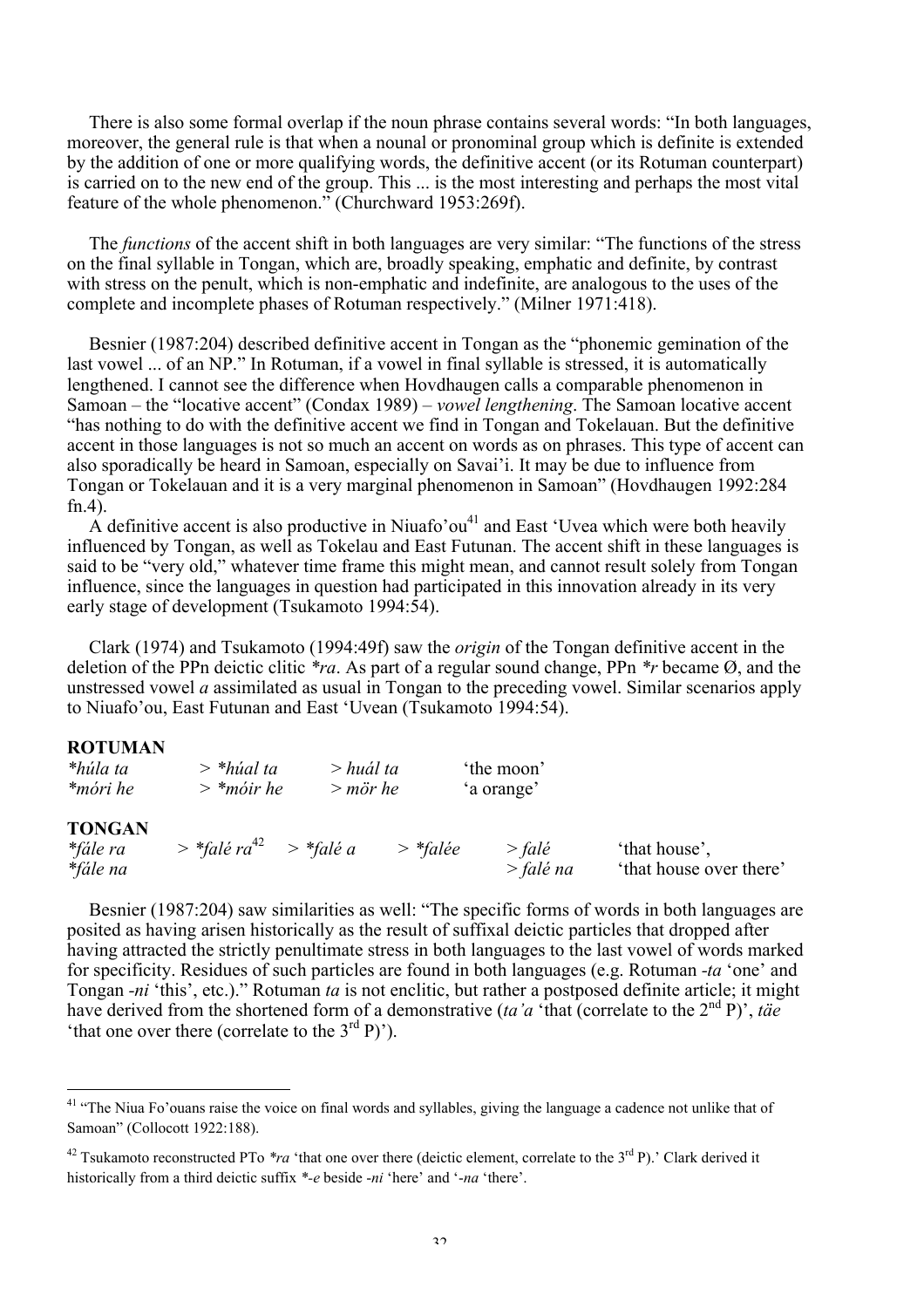It seems also that Rotuman and the West Polynesian languages developed the same tendency for an accent shift to the final syllable to express specificity soon after their separation from Central Pacific. Short form derivation in Rotuman was not caused by Tongan influence but constitutes a regional speciality ("area phenomenon")<sup>43</sup> or a coincidental parallelism just like e.g. the sound change from  $*_t > k$  in Samoan and Hawaiian.

Comparable is the partly independent development of polite register in Western Polynesia according to Milner (1961:300): many polite expressions in Tongan have no equivalent in Samoan and vice-versa. "From this evidence and from our knowledge of the existence of a small number of terms suitable for high chiefs or royalty and found in Samoa, Tonga, Wallis, and Futuna, it seems possible to draw the conclusion that in this area the majority of the terms of respect have evolved in each community since it became separately established in its present habitat, but that a few words especially those referring to high chiefs and royalty were perhaps in use before the Western Polynesians became separated."

### 6 Metathesis and Rotuma's language history

*When* did Rotuman split up from the Central Pacific dialect chain? The earliest archaeological finds from Rotuma were dated to about 1700 years ago. Initially Pawley (1979:40) thought that Rotuman had separated from the Central Pacific dialects in Western Fiji after Polynesian had split from Tokalau-Fijian, because it shares most innovations with all other regions of Fiji. "The separation of Rotuman must have preceded the Proto Fijian period. To be more exact, it must have happened before the spread across Fiji of those particular innovations that are not found in Rotuman... it is characteristic of the whole Fijian group, with sporadic exceptions in Vanualevu, that the PCP rising vowel clusters *\*ae* and *\*ao* reduce to a single vowel, which may be *a*, *e*, or *o*, depending on stress placement in the original form. As Rotuman preserves the original clusters the spread of this innovation across Fijian can be dated after the divergence of Rotuman" (Pawley 1996:111).

The first settlers on Rotuma may have sustained contact with their former home for some time,<sup>44</sup> but then a long period of isolation or separate development ensued. I assume that the major changes in Rotuman started during this phase. Similarly Ross (p.c.) and Irwin (1992:174): "Islands began to diverge faster in isolation, from the time effective communication between them slowed or ended, rather than when contact between them began." Especially, the sound changes of Rotuman in this period of comparative isolation were much more drastic and numerous than the ones [which ones?] in the following centuries when contact with Polynesians and perhaps also Fijians was more intense, and also compared to changes in the other Central Pacific languages which had never lost contact to their neighbouring dialects and languages.

The trigger to some changes in the language might have come already at the time when the forerunner of Rotuman had not yet completely separated from the other Central Pacific dialects in Western Vanualevu. But its most distinguishing features, Rotuman acquired after the separation from them: the far-reaching sound changes, the creation of short forms of all content words, lexical and semantic changes, syntactic changes such as the postposition of the article. The idiosyncratic development during the long period of isolation led to the fact that "the Rotuman language is totally unintelligible to speakers of the Fijian and Polynesian languages, to which it is genetically most closely related" (Geraghty 1984:34).

<sup>&</sup>lt;sup>43</sup> In the Lau dialect of Fijian the final syllable is lengthened to express respect (Hocart 1929:49).

<sup>&</sup>lt;sup>44</sup> "Rotuman initially maintained its contacts with the geographically closest western Fijian dialects" (Green 1981:149).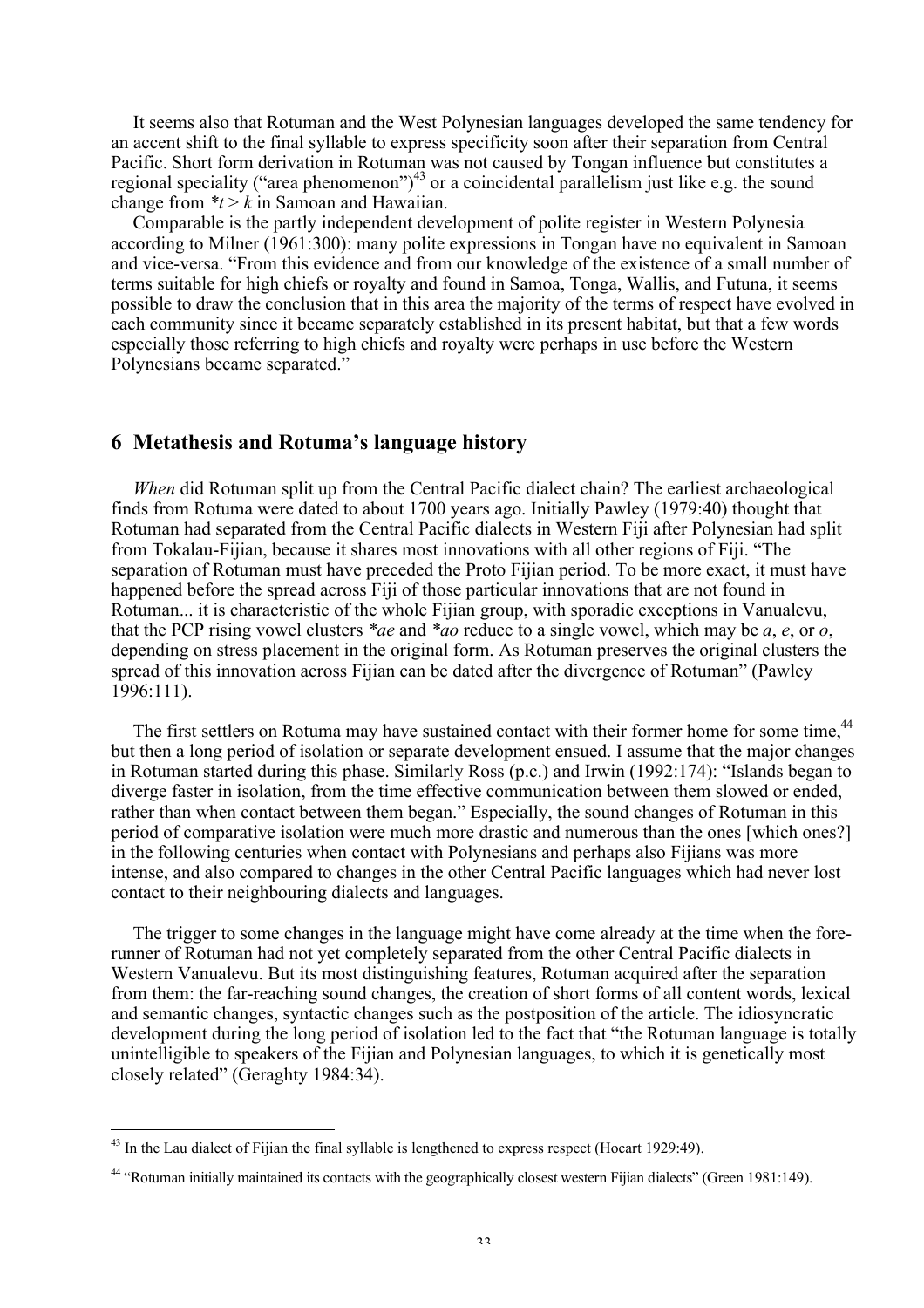The changes were not triggered by Polynesian influence. The creation of short forms can be seen as a parallel development to the independent genesis of the definitive accent in a few western Polynesian languages. The tendency to shift the stress from the penultimate to the final syllable to express emphasis or definiteness seems to have been dormant in the common ancestor language, even when no trace of it can be found in contemporary Fijian speech. The accent shift in west Polynesian languages is probably not due to Tongan influence (cp. Geraghty 1984:34 and Tsukamoto 1994:54). Creating short forms in Rotuman became a fashion before the first intensive contact with Polynesians around the  $13<sup>th</sup>$  century.

I posit the following order of events:<br>1. Early Rotuman<sup>45</sup> all lexemes in

- all lexemes in complete phase (open syllables, no consonant clusters)
- 2. Middle Rotuman the fashion of incomplete phase derivation developing parallel to the definitive accent in Western Polynesian languages
- 3. Metathetic Rotuman the incomplete phase became the more frequently used one of the two forms
- 4. High Rotuman large influx of Tongan and other Polynesian borrowings, even grammatical morphemes such as affixes; new suffixes like -*'a*8*ki* and -*'ia* were attached to the short form since that was the most commonly used one.

### References

- Anttila, Raimo, 1989, *Historical and comparative linguistics*. Amsterdam and Philadelphia: Benjamins
- Arms, David, 1974, *Transitivity in Standard Fijian*. Ph.D. dissertation, University of Michigan..
- Bennett, George, 1831, A Recent Visit to Several of the Polynesian Islands. *United Services Journal* 33(2): 198-202, 473-482
- Besnier, Niko, 1987, An autosegmental approach to metathesis in Rotuman. *Lingua* 73: 201-223
- Biggs, Bruce, 1959, Rotuman vowels and their history. *Te Reo* 2: 24-26

1965, Direct and indirect inheritance in Rotuman. *Lingua* 14: 383-415

- Blevins, Juliette, 1991, The separation of vowels and consonants in Rotuman phonology. Paper presented to the Sixth International Conference on Austronesian Linguistics, Honolulu.
	- 1994, The bimoraic foot in Rotuman phonology and morphology. *Oceanic Linguistics*  $33 \cdot 491 - 516$
- Cairns, Charles E., 1976, Universal properties of umlaut and vowel coalescence rules: implications for Rotuman phonology. In Alphonse Juilland, ed., *Linguistic studies offered to Joseph Greenberg on the occasion of his sixtieth birthday*, vol. 2: *Phonology*, 271-283. Saratoga: Anima Libri.
- Churchward, Clerk Maxwell, 1929, Definiteness and indefiniteness in Rotuman. *Journal of the Polynesian Society* 38(4): 281-284.

1940, *Rotuman grammar and dictionary*. Sydney: Australasian Medical Publishing Co.

1953, *Tongan Grammar*. Oxford: OUP.

Clark, Ross, 1974, On the origin of the Tongan definitive accent. *Journal of the Polynesian Society* 83: 103-109.

 <sup>45</sup> named after my colleague at USP Vanuatu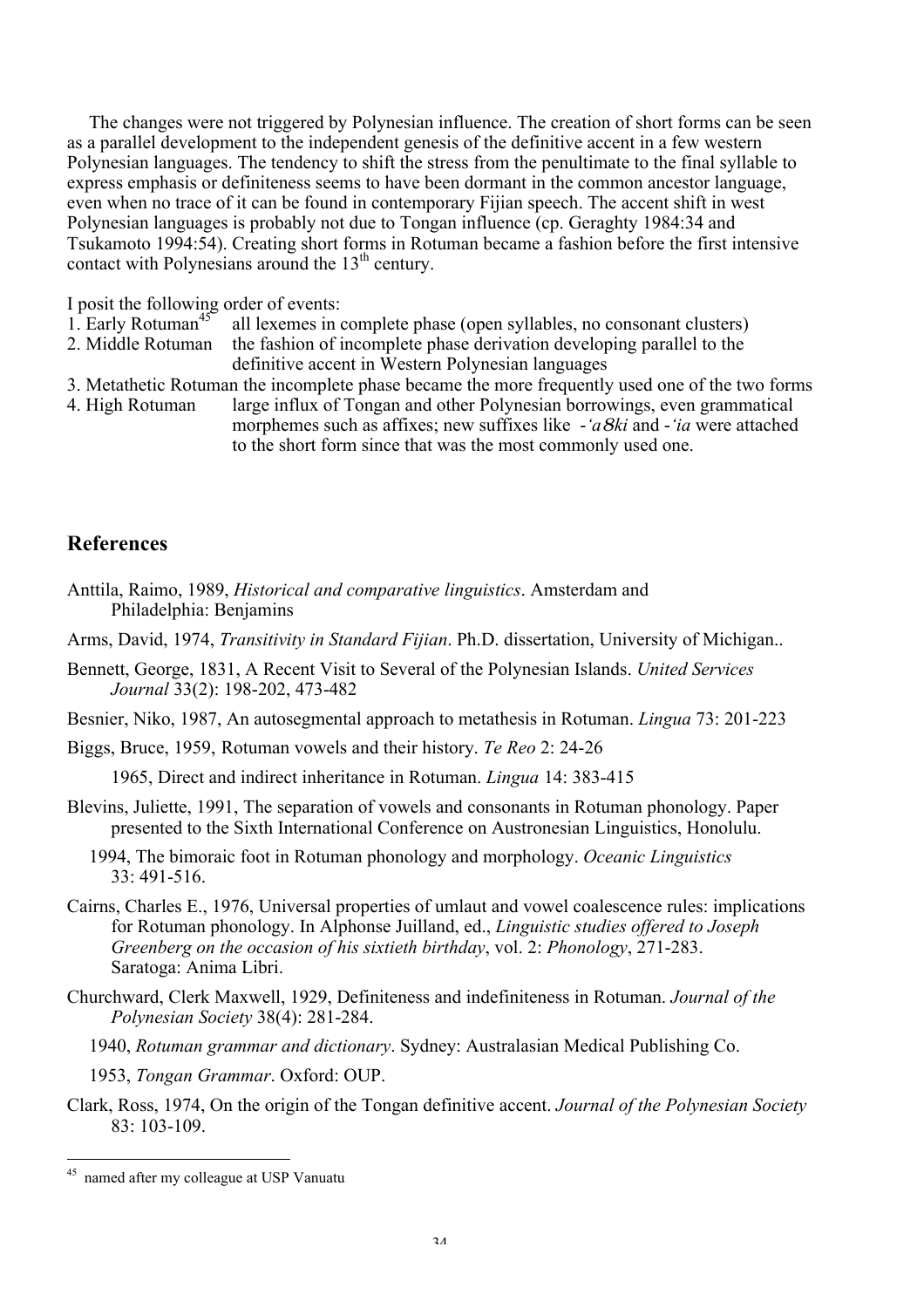Condax, Iovanna D., 1989, Tongan definitive accent. *Journal of the Polynesian Society* 98(4): 425-450.

1990, Locative accent in Samoan. *Oceanic Linguistics* 29(1): 37-48.

Feldman, Harry, 1978, Some notes on Tongan phonology. *Oceanic Linguistics* 17(2):133-139

- Geraghty, Paul, 1983, *The History of the Fijian languages.* Honolulu: University of Hawai'i Press, OL Special publication 19.
- Geraghty, Paul 1984

*Language policy in Fiji and Rotuma*, in: Milner, Arms & Geraghty (eds.) 1984: 32-84

- 1995, Rotuman. In D.T Tryon, ed., *Comparative Austronesian dictionary*, part 1, fascicle 2: 931-936. Berlin: Mouton de Gruyter, 4 vols.
- 1996, Some problems with Proto-Central Pacific. In John Lynch andFa'afo Pat, eds., *Oceanic studies: Proceedings of the First International Conference on Oceanic Linguistics*, 83-91. Canberra: Pacific Linguistics C-133.
- Grace, George W., 1959, *The position of the Polynesian languages within the Austronesian (Malayo-Polynesian) language family*. Supplement to *International Journal of American Linguistics* 25(3). [Reprinted 1974. Chicago: University of Chicago Press.]
- Green, Roger C., 1981, Location of the Polynesian homeland: a continuing problem. In Jim Hollyman and Andrew K. Pawley, eds, *Studies in Pacific languages and cultures in honour of Bruce Biggs*, 133-158. Auckland: Linguistic Society of New Zealand.
- Hale, Horatio, 1846, *United States Exploring Expedition .. 1838-1842 ..,* vol. VI*: ethnography and philology*. Philadelphia: Lea & Blanchard.
- Hale, Horatio, n.d. [c. 1840], Field notes from Rotuma. Manuscript.
- Hocart, Arthur Maurice, n.d. [1913], Field notes from Rotuma. Manuscript. [In Alexander Turnbull Library, Wellington, New Zealand.]
	- 1919, Notes on Rotuman grammar. *Journal of the Royal Anthropological Institute* XLIX (July-December): 252-264
- Hovdhaugen, Even, 1992, Phonetic vowel length in Samoan. *Oceanic Linguistics* 31(2): 284
- Irwin, Geoffrey, 1992, *The prehistoric exploration and colonisation of the Pacific*. Cambridge: CUP
- Lesson, René Primevère, 1838-39, *Voyage autour du monde .. sur la corvette "La Coquille"*. Paris: Pourrat Frères, 2 vols.
- Milner, George B., 1961, The Samoan vocabulary of respect. *Journal of the Royal Anthropological Institute* 91:296-317
	- 1971, Fijian and Rotuman. In Thomas A. Sebeok, ed., *Current trends in linguistics,* Vol. 8: *The languages of Oceania*, 397-425. The Hague: Mouton.
- Pawley, Andrew K., 1972, On the internal relationships of Eastern Oceanic languages. In Roger C. Green and Marion Kelly, eds, *Studies in Oceanic culture history*, 1-142. Honolulu: Bishop Museum Press. Pacific Anthropological Records 13.
	- 1979, *New evidence on the position of Rotuman*, Auckland: University of Auckland, Department of Anthropology, Working Paper no.56.
	- 1996, On the position of Rotuman. In Bernd Nothofer, ed., *Festschrift in Honor of Isidore Dyen*, 85-119. Hamburg: Abera Network.
- Schmidt, Hans, 2000, *Rotuma: Sprache und Geschichte,* Großbarkau: Edition Barkau.